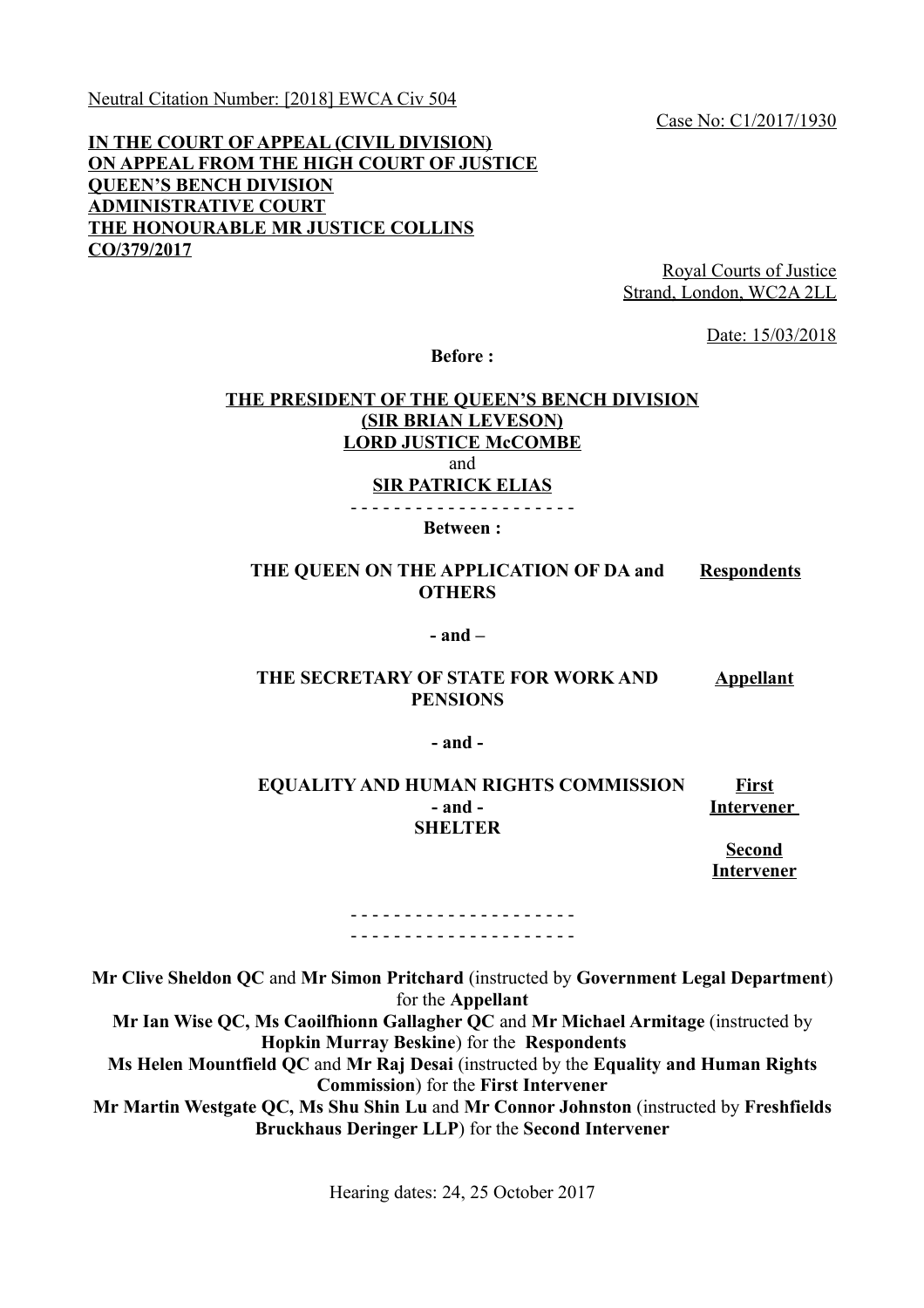# **Judgment ApprovedSir Patrick Elias :**

#### *Introduction*

1.By the Welfare Reform Act 2012, the Government introduced a cap on the amount of benefits which, inter alia, all non-working households could receive. This set a limit to the amount of benefits which, but for the cap, would have been received by these households. The impact of the policy was felt most severely by those households with several children living in areas where the cost of housing is high. The reason was that non-working households would typically be receiving housing benefit to help them meet the cost of accommodation, and the rent - and therefore the benefit required to meet it - would necessarily be greater for bigger families requiring larger accommodation, and for those households living in areas where housing costs are higher, notably London. In addition, child benefit is payable for each child (and possibly other child related benefits too) and so the benefit received will increase with the size of the family. Since the cap applies in the same way irrespective of the number of children in the household, it impacts more severely on large families.

- - - - - - - - - - - - - - - - - - - - -

- 2. The cap was initially set at £26,000 per annum. This figure reflected the net median earnings of households in work. Although the cap itself was fixed by primary legislation, the detailed rules implementing the policy were left to the Minister to determine and set out in regulations. There are a number of exemptions from the application of the cap. The material exemption in this case is for households in work. Households are exempted from the cap if, in the case of a single parent household, the parent works for at least 16 hours per week and in the case of a couple, they work between them at least 24 hours per week and one partner works for at least 16 hours.
- 3. The Government sought to justify the cap on three related grounds of economic and social policy. First, it considered that as a matter of fairness those in work should not on average earn less than non-working households were receiving by way of benefits. It was also thought that if benefits were linked to pay in a fairer and more acceptable way, this would make it less likely that benefit claimants would be stigmatized for taking from the state what might be perceived to be excessive sums of money. Second, the policy was designed to provide an incentive to work. The government considers this to be an important element in its attempt to improve the life prospects for disadvantaged children. It takes the view – and there is much evidence to support this - that the life chances for such children are damaged where they grow up in households where parents have not worked for years and there is no work ethic. For example, they are more likely to have behavioural problems and more likely than children in working households to fail at all stages of their education. In addition, the Government believes that in the longer term the best way to reduce poverty and improve health is work. Third, it was designed to be part of the overall austerity drive to achieve savings in public expenditure considered necessary in the interests of the economic wellbeing of the country.
- 4. The majority of non-working households with children are single parent households, and the vast majority of single parents are women. Not surprisingly, therefore, whilst only a relatively small proportion of single parent households overall were caught by the cap, those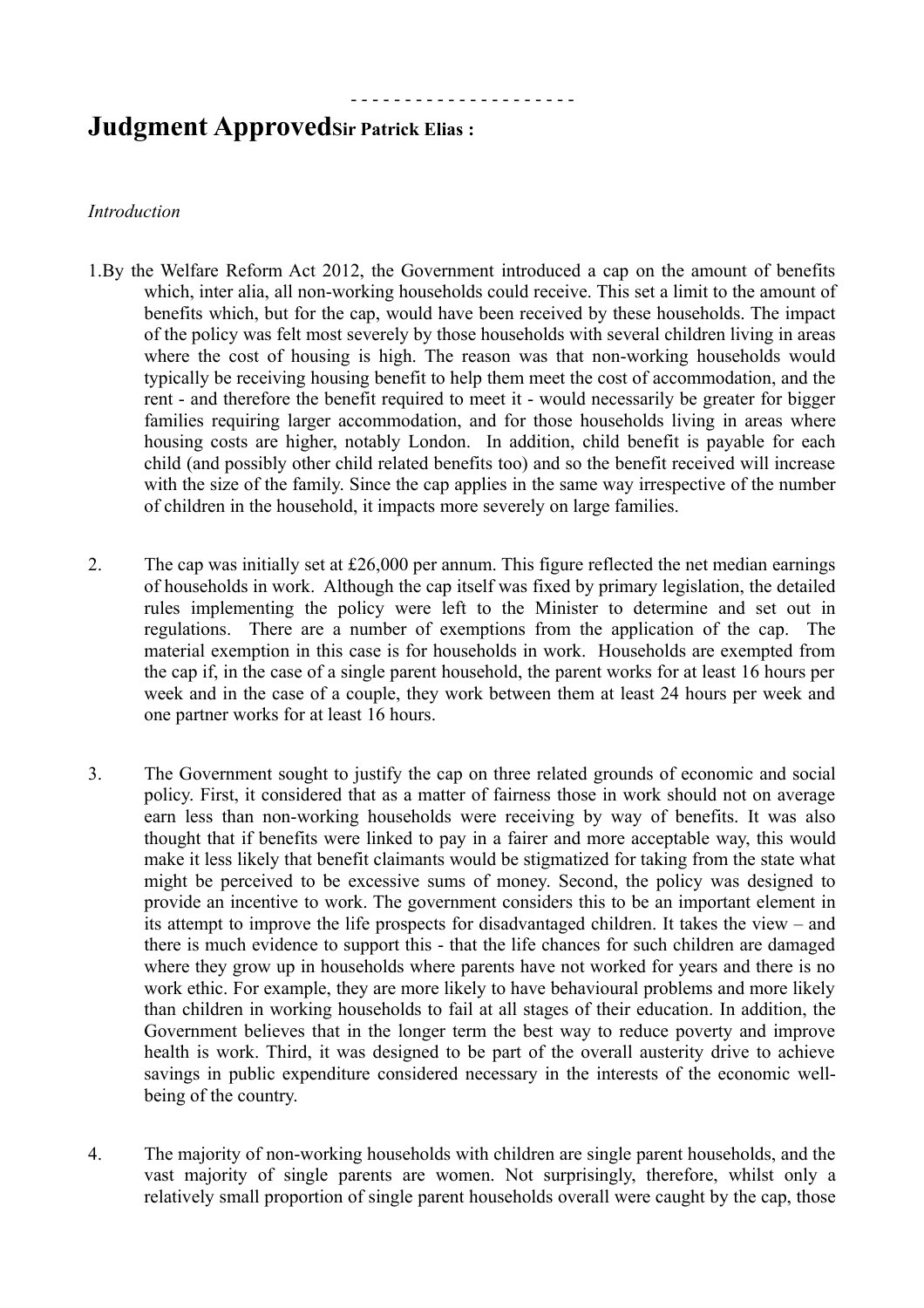adversely affected were predominantly households run by single mothers. The policy therefore gave rise to *prima facie* indirect sex discrimination, that is discrimination which would be unlawful unless the scheme could be justified.

- 5. There was a challenge to the legality of the regulations implementing the original cap brought by three single mothers and their youngest children. The principal basis of the claim was that there was unlawful sex discrimination contrary to article 14 of the European Convention on Human Rights. It was conceded that article 14 was engaged and the issue turned on justification. In that context it was also argued that given the adverse impact of the cuts on the children of single parent households, the Secretary of State was under a duty to comply with article 3.1 of the United Nations Convention on the Rights of the Child (UNCRC) which provides that "In all actions concerning children … the best interests of the child shall be a primary consideration." The claimants alleged that the Secretary of State had not complied with that duty and that this was material to the question of justification.
- 6. The challenge failed in the Divisional Court, the Court of Appeal and by a bare majority in the Supreme Court: see *R (SG and others) v Secretary of State for Work and Pensions* [2015] UKSC 16; [2015] 1 WLR 1449. The reasoning in that case is central to this appeal and it is analysed in some detail below.
- 7. The cap has been further revised by the Welfare Reform and Work Act 2016. This implemented a pledge in the manifesto of the Conservative Party in 2015. By section 8 of that Act the cap has been reduced and is now set at £23,000 for non-working families living in London and £20,000 for those living outside London. Instead of reflecting the net median earning, it represents the wage at the 40% percentile i.e. 60% of households in work will earn more than this and 40% will earn less (although this takes no account of social welfare benefits which many working households receive in addition to their pay). Other features of the scheme have remained essentially the same.
- 8. One of the reasons for further reducing the benefit limit in this way was the Government's claim, based on research carried out within the department, that the imposition of the cap had successfully encouraged lone parents in workless households to find work. Although the reliability of the statistic has been strongly challenged (in particular by Mr James Harvey, a specialist in microeconomics), the Government claimed that capped households overall were 41% more likely to move into work after a year than uncapped households. Even so, the actual figures are relatively small: this is an increase of 4.7 percentage points from 11% of people who, it is estimated, would have entered work in any event. It is anticipated that additional economic pressures might achieve better results. Another reason was that it was believed that the original cap disproportionately affected families in London. By far the majority of households brought for the first time within the new cap were from outside London.
- 9. There is now a fresh challenge to the validity of the new regulations. As in *SG*, it is alleged that the regulations as amended discriminate contrary to article 14 of the ECHR. The focus of the challenge is not, however, as far reaching as it was in *SG*. It is not alleged that the scheme discriminates against women because of its effect on single parent households as a group. Rather it is said that the rules unlawfully discriminate against single parents who have children under two years of age (whether the parents are male or female). Unlike in *SG*, it is alleged that there is discrimination not only against the parents but also the children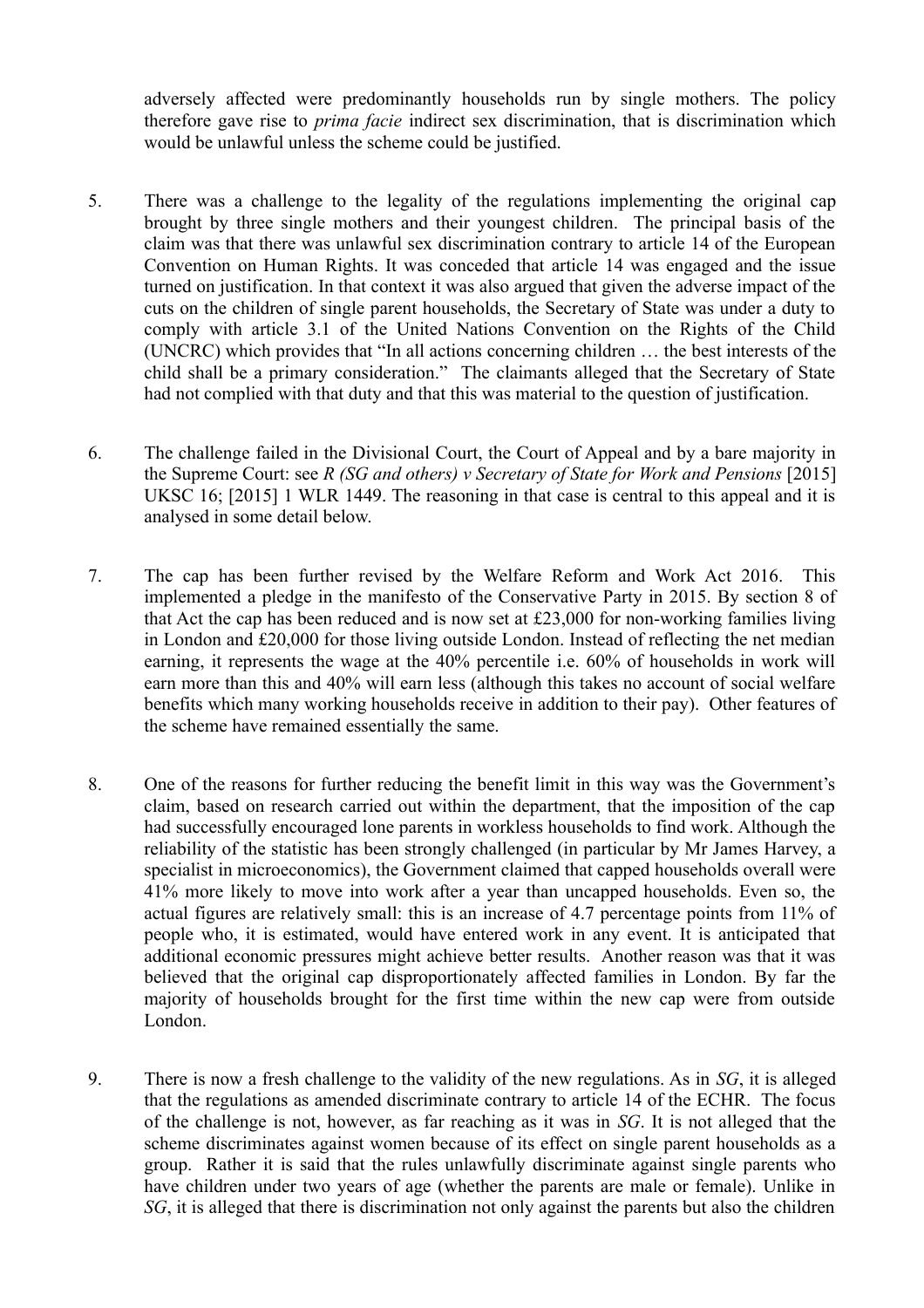themselves. The particular claimants are four single mothers and their children under the age of two. (In the case of one of the claimants, DA, she had not in fact given birth when the claim was brought.) Collins J upheld the judicial review challenge relying heavily upon the Supreme Court decision in *SG*. The Secretary of State now appeals against that decision. The judge himself granted permission to appeal.

#### **The relevant legislation**

10. The fundamental principle of the benefit cap is described in section 96(2) of the 2012 Act as follows:

> "… applying a benefit cap to welfare benefits means securing that, where a single person's or couple's total entitlement to welfare benefits in respect of the reference period exceeds the relevant amount, their entitlement to welfare benefits in respect of any period of the same duration as the reference period is reduced by an amount up to or equalling the excess."

- 11. Although primary legislation lays down the broad principle and the amount of the cap, a wide discretion is given to the Secretary of State as to how the policy is to be implemented. Section 96(4) sets out a range of matters which may be covered by the regulations. For example, they include making provision as to which welfare benefits should be subject to the cap, and they may also provide for exceptions to the application of the cap. Both housing benefit and child benefit have been made subject to the cap.
- 12. The relevant regulations under challenge are the Benefit Cap (Housing Benefit and Universal Credit) Regulations 2016/909. These amend earlier regulations including the Housing Benefit Regulations 2006/213. Regulations 75E and 75F set out exceptions to the application of the cap. They include, for example, those in receipt of a disability allowance or a war pension, and certain carers entitled to a carer's allowance. The Government justifies these exemptions on the basis that these categories have additional needs such that it would be unreasonable to expect them to work. The particular exemption in issue in this case arises where the claimant or partner is eligible to receive a working tax credit. This occurs where, in the case of a lone parent, he or she is working for at least 16 hours a week, and in the case of a couple, they are working at least 24 hours per week and one partner is working at least 16 hours.

### *The relevant Strasbourg law*

13. The claimants contend, as in *SG*, that they have been discriminated against contrary to article 14 of the ECHR. This provides:

> "The enjoyment of the rights and freedoms set forth in this Convention shall be secured without discrimination on any ground such as sex, race, colour, language, religion, political or other opinion,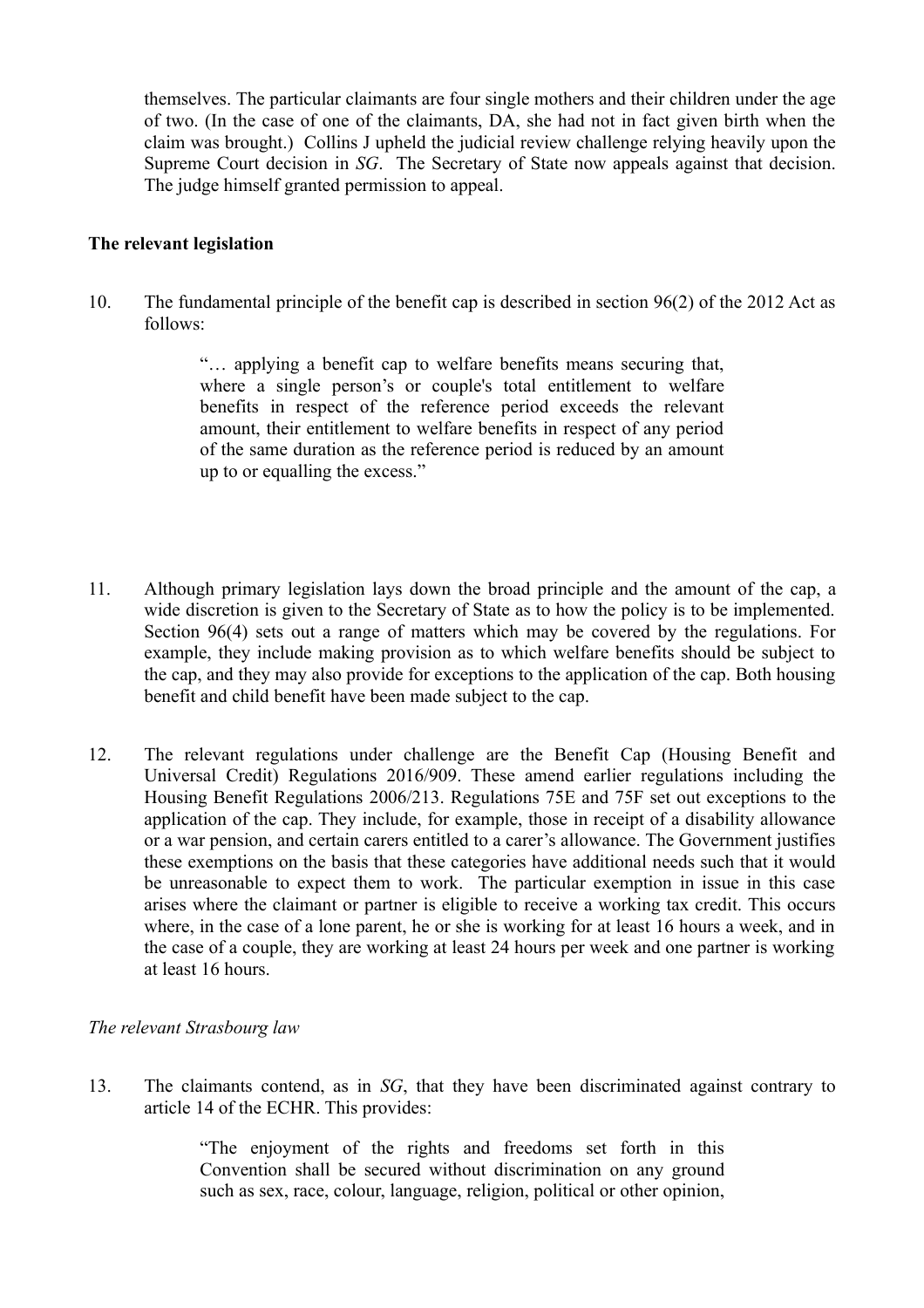national or social origin, association with a national minority, property, birth or other status."

- 14. Article 14 is not a free standing right. The non-discrimination principle it enunciates applies only in relation to the substantive rights and freedoms found in the Convention. It is not necessary that there should be a breach of the substantive rights relied upon and indeed article 14 would add little to the substantive breach were that the case. Nor is it even necessary to show that some other Convention article is directly engaged, in the sense that there is an interference with the right which will be unlawful unless it can be justified. It is now firmly established that article 14 is brought into play if the policy or scheme in issue falls within the "scope or ambit" of another Convention right, as the Strasbourg court typically describes it, even where the right is not directly engaged: see *Mathieson v Secretary of State for Work and Pensions* [2015] UKSC 47; [2015]1 WLR 3250 per Lord Wilson para.17. As Lord Wilson pointed out, an example of such a situation is provided by *Carson v United Kingdom* [2010] 51 EHHR 369 which concerned alleged discrimination with respect to a pensions' retirement scheme. There was no Convention right to have the scheme implemented at all, but the government having chosen to do so, the scheme fell within the ambit of article 1 of the First Protocol (A1P1), which concerns the protection of property rights, and therefore attracted the non-discrimination principle set out in article 14.
- 15. As with English law, the non-discrimination concept embraces both direct and indirect discrimination. The Strasbourg Court held that the latter concept fell within the terms of article 14 in *DH v Czech Republic* (2008) 47 EHRR 3. It described indirect discrimination as the situation where a general policy or measure, ostensibly applying neutrally, in fact has a disproportionately prejudicial effect on a particular group. It may be considered discriminatory notwithstanding that it is not aimed at the group. That was the form of discrimination in issue in *SG* where it was claimed that the benefit cap which applied inter alia to all parents with children in fact disproportionately impacted on single mothers and could not be justified.
- 16. However, the protection afforded by article 14 goes beyond the traditional areas of direct and indirect discrimination. Not only is it unlawful to adopt measures which treat similarly placed persons differently, absent proper justification; it may also amount to unlawful discrimination to treat significantly different situations in the same way. This was established by the Strasbourg court in the seminal case of *Thlimmenos v Greece* (2000) 31 EHRR 12. The claimant had been convicted of a felony for refusing to serve in the Armed Forces. He was a Jehovah's Witness and a committed pacifist. As a consequence of this conviction he was disqualified from practising his profession as an accountant. He successfully argued that this constituted unlawful discrimination contrary to article 14 read with article 9 (freedom of religion); it was illegitimate to fail to recognize the reason why he had committed the offence. His situation was different from other criminals who could not point to a moral objection to complying with the law, and the law should have recognised this. The court agreed. It defined the relevant principle as follows:

"The court has so far considered that the right under Article 14 is violated when States treat differently persons in analogous situations, without providing an objective and reasonable justification. However, the court considered that this is not the only facet of the prohibition of discrimination in Article 14. The right not to be discriminated against….is also violated when states without an objective and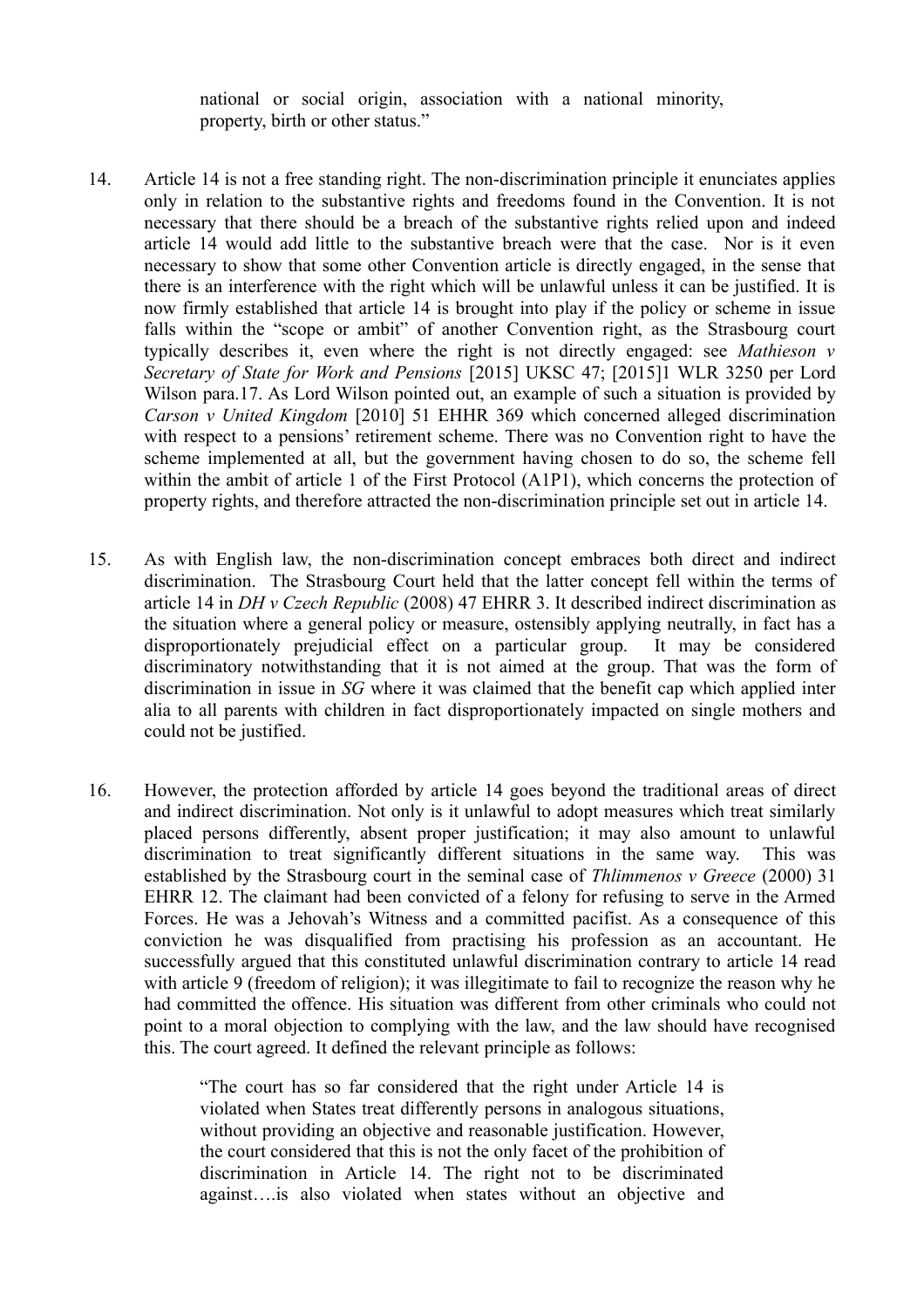reasonable justification fail to treat differently persons whose situations are significantly different."

17. These different types of discrimination are all closely related concepts, underpinned by the fundamental principle that like cases should be treated alike and different cases treated differently. The concepts of indirect and *Thlimmenos* discrimination in particular significantly overlap but they are conceptually distinct and, as Laws LJ pointed out in *R (on the application of MA) v Secretary of State for Work and Pensions* [2013] EWHC 2213 (QB); [2013] PTSR 1521, para.38 the appropriate analysis of the type of discrimination in issue determines what has to be justified:

> "Notwithstanding these categorisations, the law of discrimination, domestic or European, rests on a single principle: the principle of consistency. Elias LJ at once stated the principle and exposed its different applications in *AM (Somalia)* [2009] EWCA Civ 634: "like cases should be treated alike, and different cases treated differently. This is perhaps the most fundamental principle of justice" (paragraph 34). Even so, discrimination, including direct discrimination in Article 14 cases, may be justified; and the difference between direct and indirect discrimination (and Thlimmenos discrimination) retains a conceptual importance, because it will determine what it is that must be justified. Where the discrimination is direct – where a rule, practice or policy prescribes different treatment for persons in like situations – it is the rule itself that must be justified: the difference in treatment. Where the discrimination is indirect – where a single rule has disparate impact on one group as opposed to another – it is the disparate impact that has to be justified. With *Thlimmenos* discrimination, what must be justified is the failure to make a different rule for those adversely affected."

18. I would add that in indirect discrimination, in order to justify the adoption of a rule which has a discriminatory effect, the rule or measure which gives rise to the disparate impact will have to be justified in the sense that it must have a legitimate aim and be a proportionate means of realising that aim: see *SG* para.13 per Lord Reed and para.189 per Lady Hale. As Lady Hale pointed out in *SG* with respect to the benefit cap (para.188):

> "It is not enough for the Government to explain why they brought in a benefit cap scheme. That can readily be understood. They have to explain why they brought in a scheme in a way which has disproportionately adverse effects on women."

- 19. As Lord Dyson MR observed in *R (MA) v Secretary of State for Work and Pensions* [2013] EWCA Civ 13 paras. 43-47, the Strasbourg court concentrates on substance rather than form, and it ought not in principle to matter how one characterizes the discrimination. Nonetheless, in analyzing the issue of justification it is important to understand in what way the measure in question is said to discriminate, and the categories help to elucidate that question. I respectfully doubt whether Lord Dyson was right to say that the concepts are always essentially the same, for reasons I develop below.
- 20. Article 14 identifies the grounds on which the discrimination may be established. These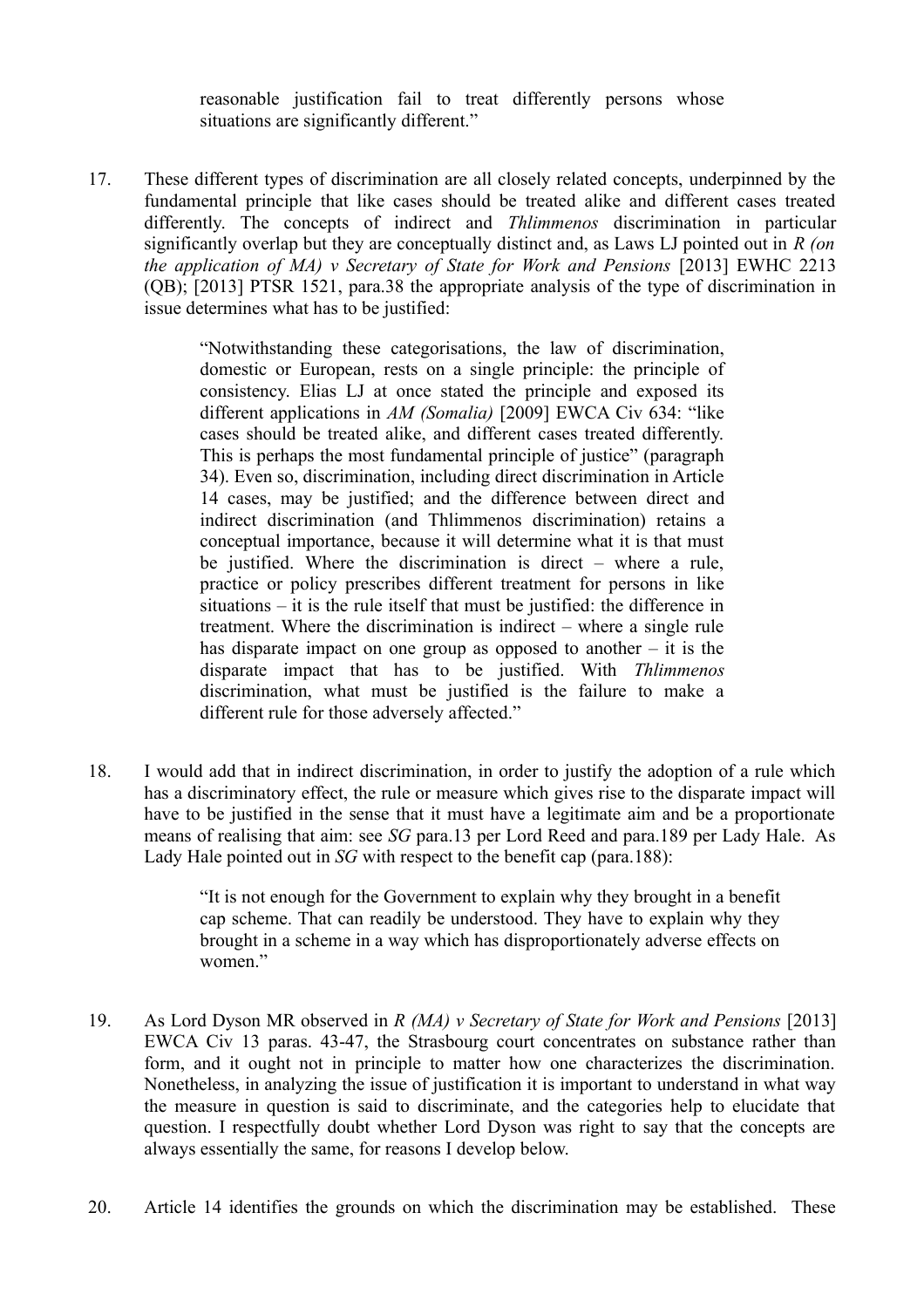include not just the conventional grounds relating to personal characteristics such as race and sex but extend to discrimination relating to any "other status". This concept, as Lord Wilson pointed out in *Mathieson*, has been very generously construed by the Strasbourg court. After reviewing a number of domestic and Strasbourg cases he concluded (para.22):

"It is clear that, if the alleged discrimination falls within the scope of a Convention right, the Court of Human Rights is reluctant to conclude that nevertheless the applicant has no relevant status, with the result that the inquiry into discrimination cannot proceed."

An issue in this case is whether children under two, and the single parents caring for them, fall within the concept of "other status".

#### *The relationship of the claims in this case to those in SG*

21. In *SG* the claim was one of indirect discrimination on grounds of sex. It was not a claim that single parent mothers with children should be treated differently from single parent fathers with children; rather it was that a rule which had that adverse discriminatory effect was not justified and should not have been adopted. If the claim had succeeded it would have rendered the measure unlawful with respect to all lone parents notwithstanding that the alleged discrimination was against women only. If the discrimination against women was not justified, it would not thereafter have been lawful to continue to apply the cap to lone fathers but not lone mothers since that would amount to direct sex discrimination. This case is more narrowly focused; it is that single parents with children under two, and those children themselves, are in a significantly different situation from other workless households and should not be subject to the same rules. It is alleged that for a variety of reasons lone parents with children under two are less able than other parents with older children to obtain work and thereby bring themselves within the exemption for working households. It is also alleged that the objectives of imposing the cap have less traction in their case. The premise is that although the imposition of the cap may be justified for others to whom it is directed, it ought not to have been applied to this particular cohort because their circumstances are significantly different. This is a classic claim of *Thlimmenos* discrimination. At the same time it is not said that the rule disadvantages all lone parents with children under two, merely that it disproportionately impacts upon them. This is a form of indirect discrimination. The two forms of discrimination therefore interlink in this case. However, the fact that an exception to a rule is being claimed for a group only some of whom are prejudiced by the rule's application necessarily makes the *Thlimmenos* case more difficult to sustain than would be the case if each member of the group were adversely affected.

### *How is article 14 engaged?*

22. There are two distinct substantive provisions relied upon as the route to article 14. The first is article 1 of the First Protocol (A1P1) which provides:

> "Every national or legal person is entitled to the peaceful enjoyment of his possessions. No-one shall be deprived of his possessions except in the public interest and subject to the conditions provided for by law and by the general principles of international law."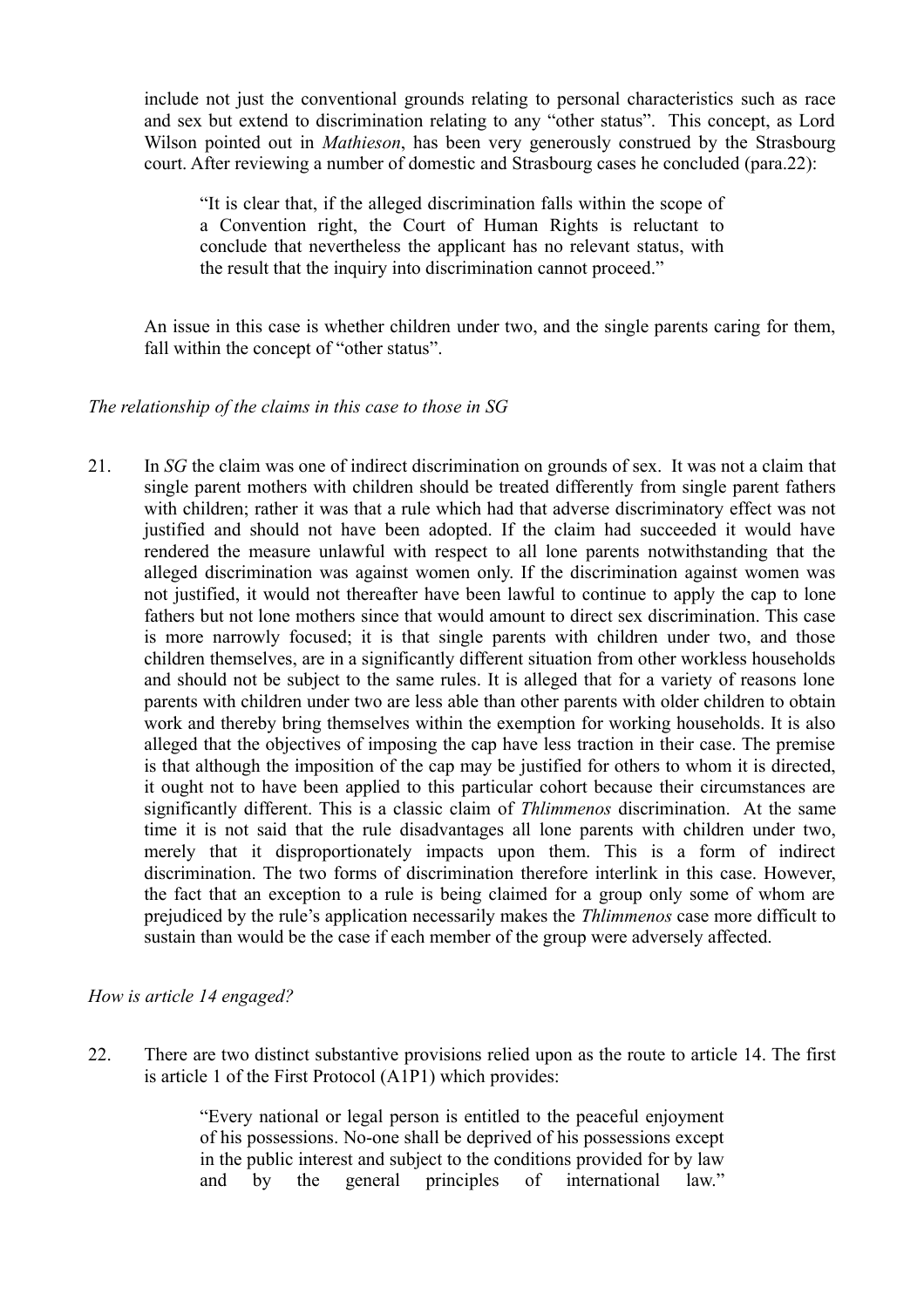It is not disputed, as with the case of *SG*, that welfare benefits fall within the definition of possessions and that reducing benefits engages this provision so as to attract the application of article 14.

- 23. The second provision is article 8:
	- 1. Everyone has the right to respect for his private and family life, his home and his correspondence.
	- 2. There shall be no interference by a public authority with the exercise of this right except such as is in accordance with the law and is necessary in a democratic society in the interests of national security, public safety or the economic well-being of the country, for the prevention of disorder or crime, for the protection of health or morals, or for the protection of the rights and freedoms of others.
- 24. It is alleged that the facts fall within the scope of the article 8 rights of both the lone parents and their children under the age of two. This is potentially a matter of some importance in this appeal because it is contended that if the cap falls within the ambit of article 8 rights of the children, this not only provides the link with article 14 but it also brings in its train the obligation under article 3 of the UNCRC to treat the best interests of the children as a primary consideration.
- 25. This does not mean that a decision must necessarily be one which is in the best interests of the children. As Lord Hodge put it in *Zoumbas v Secretary of State for the Home Department* [2013] UKSC 74; [2013] 1 WLR 3690 para.10:

"… the best interests of a child must be a primary consideration, although not always the only primary consideration; and the child's best interests do not of themselves have the status of the paramount consideration;…..although the best interests of a child can be outweighed by the cumulative effect of other considerations, no other consideration can be treated as inherently more significant."

26. In *SG* also reliance was placed on both article 8 and A1P1 as the route into article 14. In that case, for reasons considered below, the majority of the Supreme Court considered that the article 8 route into article 14 added nothing to the A1P1 route. More particularly, a majority in the court considered that in neither case was article 3 UNCRC engaged. The argument advanced before Collins J was that the article 8 analysis in *SG* should be distinguished on the grounds that the facts in this case fell within the scope of the article 8 rights of the children who were complaining of discrimination in their own right, and that this in turn meant that the article 3 UNCRC obligation was in play. It was also alleged that the cap could not be justified once the "best interests" obligation had been taken into account. *SG* therefore lies at the heart of this appeal and I will consider it before analysing in detail the arguments in this case.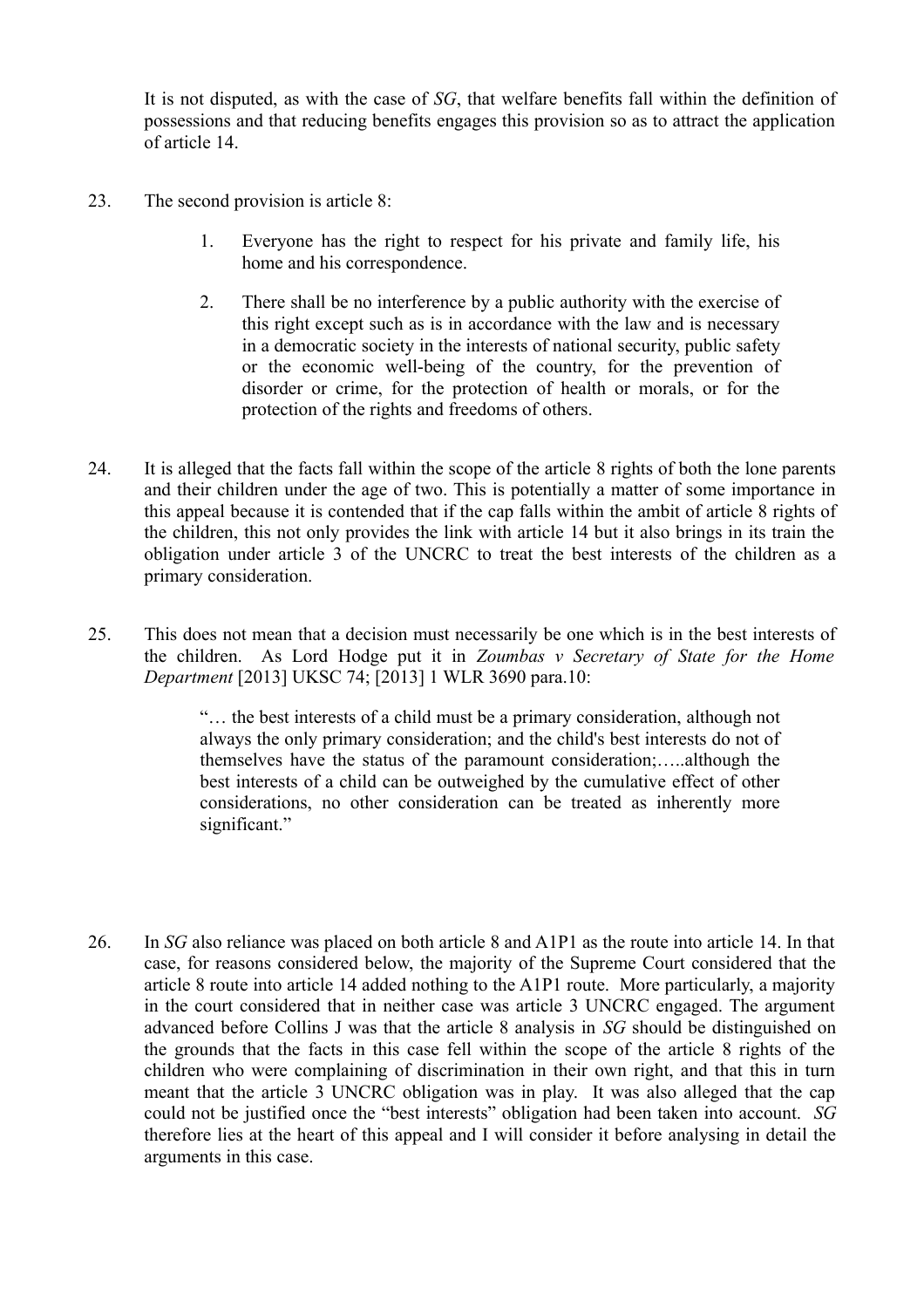- 27. As I have said, in *SG* it was common ground that the imposition of the cap constituted an interference with the peaceful enjoyment of property so that A1P1 was directly engaged and article 14 was therefore applicable. It was also conceded that the application of the cap to lone parents with children *prima facie* discriminated against women, and the only question was whether it was justified. On the question whether the scheme fell within the ambit of article 8, the Divisional Court ([2013] EWHC 3350 (QB); Elias LJ and Bean J) had tentatively expressed the view that it did, and the Court of Appeal ([2014] EWCA Civ 156) reached a firm decision to that effect. Lord Dyson MR, giving the judgment of the Court of Appeal (Lord Dyson MR, Longmore and Lloyd-Jones LJJ), concluded that limiting benefits by the imposition of the cap fell within the ambit of article 8 because it was envisaged that it would cause some families who could no longer afford their accommodation to be homeless and to have to be re-housed (para.85). At the same time, Lord Dyson considered in some detail a submission that there had been an interference with family life (paras. 94-100). He recognized, citing various authorities, that in very exceptional circumstances there may be a positive duty to house a family but was not satisfied that the circumstances in the cases before him were so extreme as to give rise to such a duty. He therefore concluded that the obligation was not directly engaged and there was no breach of article 8 as such. He also agreed with the observation in the Divisional Court that even if in an individual case the cap caused such extreme consequences as to give rise to a breach of article 8, it would not follow that the scheme itself required amending. This finding was not appealed to the Supreme Court; it was not there suggested that article 8 had been infringed, merely that the facts fell within its ambit.
- 28. In the Divisional Court the question also arose whether, in determining the issue of justification, the Secretary of State was obliged to have regard to article 3 UNCRC so as to treat the best interests of the children as a primary consideration. The Divisional Court, rejecting the Secretary of State's submission to the contrary, held that even on the assumption that the only route to article 14 was via A1P1, the Secretary of State was under a duty to apply article 3 essentially on the grounds that the welfare payments were intended for the benefit of the family including the children, and it would be artificial to treat them as strangers to the article 14 argument. This finding was not appealed to the Court of Appeal. It was for this reason that both the Divisional Court and the Court of Appeal considered that the article 8 argument added nothing of substance to the analysis based on the link between article 14 and A1P1; the same analysis on justification was required whatever the route to article 14, and in each case it would involve a consideration of the children's best interests. However, both the Divisional Court and the Court of Appeal held that whilst the Secretary of State was obliged to comply with article 3 UNCRC, the children's best interests had been treated as a primary consideration and there had been no breach of that article. Both courts also held that the prima facie discrimination was justified. The Court of Appeal said in terms (para.86) that the article 14 claim which relied upon article 8 for the gateway should be rejected for exactly the same reasons as the article 14 claim relying upon A1P1.

### *The judgment in the Supreme Court*

29. The issue turned on justification in the context of an indirect discrimination claim. So the question was whether it was justified to adopt the rule which resulted in the difference of treatment. Lord Reed succinctly summarized what this involved (paras. 7-9):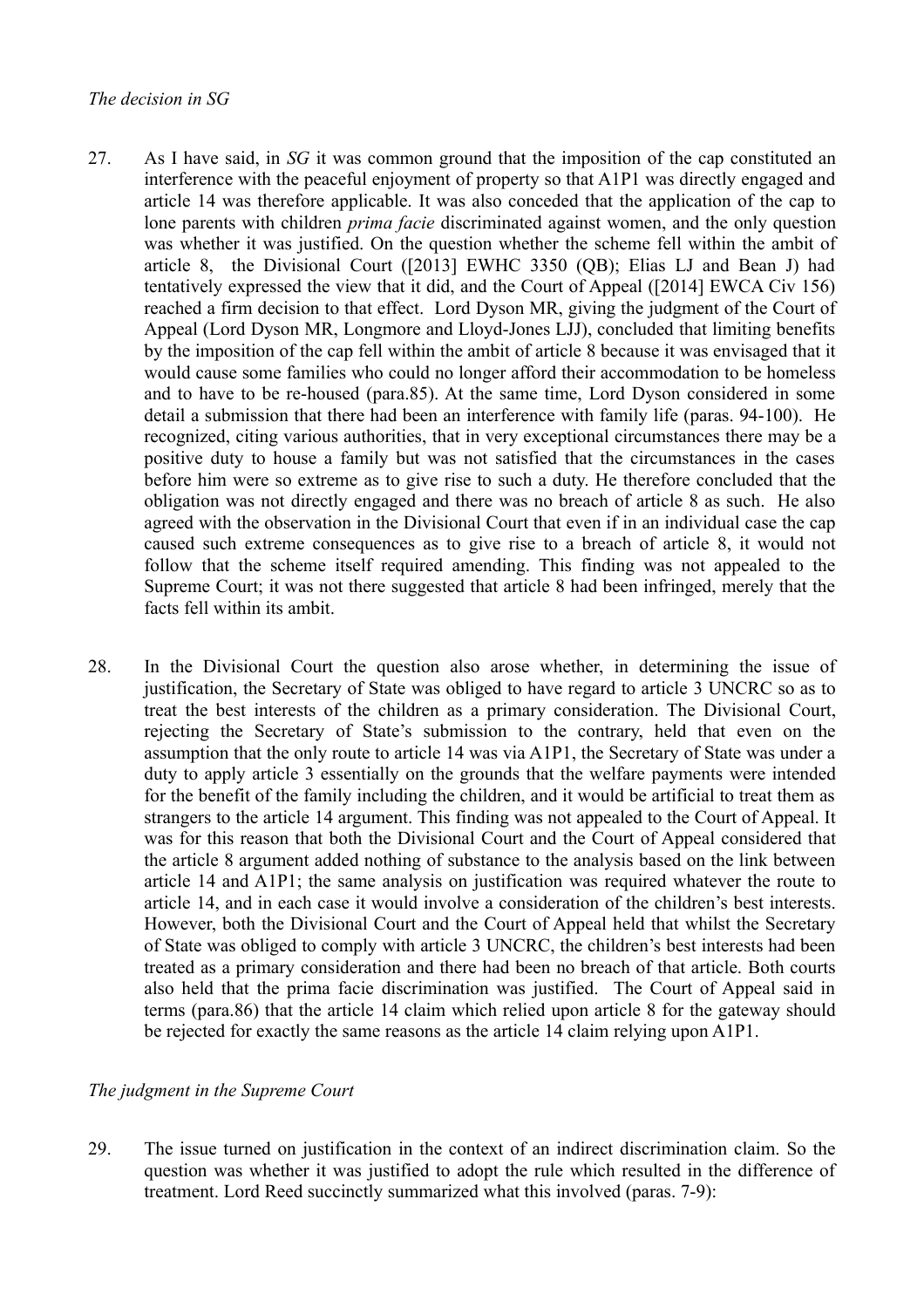"7. The general approach followed by the European Court of Human Rights in the application of article 14 was explained by the Grand Chamber in *Carson v United Kingdom* (2010) 51 EHRR 13, para 61:

"In order for an issue to arise under article 14 there must be a difference in the treatment of persons in analogous, or relevantly similar, situations. Such a difference of treatment is discriminatory if it has no objective and reasonable justification; in other words, if it does not pursue a legitimate aim or if there is not a reasonable relationship of proportionality between the means employed and the aim sought to be realised."

8. A violation of article 14 therefore arises where there is:

(1) a difference in treatment, (2) of persons in relevantly similar positions, (3) if it does not pursue a legitimate aim, or (4) if there is not a reasonable relationship of proportionality between the means employed and the aim sought to be realised.

9. In practice, the analysis carried out by the European court usually elides the second element – the comparability of the situations – and focuses on the question whether differential treatment is justified. This reflects the fact that an assessment of whether situations are "relevantly" similar is generally linked to the aims of the measure in question (see, for example, *Rasmussen v Denmark* (1985) 7 EHRR 371, para 37)."

- 30. The court accepted that following Strasbourg case law in such cases as *Carson v United Kingdom* (2010) 51 EHRR 369 and *Stec v United Kingdom* (2006) 43 EHRR 1017 which, in turn, had been followed by the Supreme Court in the context of a sex discrimination claim with respect to welfare benefits in *Humphreys v Revenue and Customs Commissioners* [2012] 1 WLR 1545, the scrutiny of proportionality in a case such as this is not intensive. The relevant test when general measures of economic or social strategy are under consideration is whether the rule is "manifestly without reasonable foundation".
- 31. This test respects the fact that matters of this nature, affecting as they do priorities in public expenditure, are pre-eminently suited to the democratically elected institutions. Moreover, as Lord Reed pointed out, the need to afford considerable weight to the assessment of the elected government was reinforced in this case by two further related considerations: first, the fact that the regulations under challenge had been approved by affirmative resolutions by both Houses of Parliament (see the observations of Lord Sumption in *Bank Mellat v HM Treasury* (No.2) [2014] AC 700, para.44); and second, the fact that issues in the appeal had been specifically discussed in Parliament. As Lord Bingham of Cornhill observed in *R (Countryside Alliance) v AG* [2008] 719 (para.45):

"The democratic process is liable to be subverted if, on a question of moral and political judgment, opponents of the Act achieve through the courts what they could not achieve in Parliament."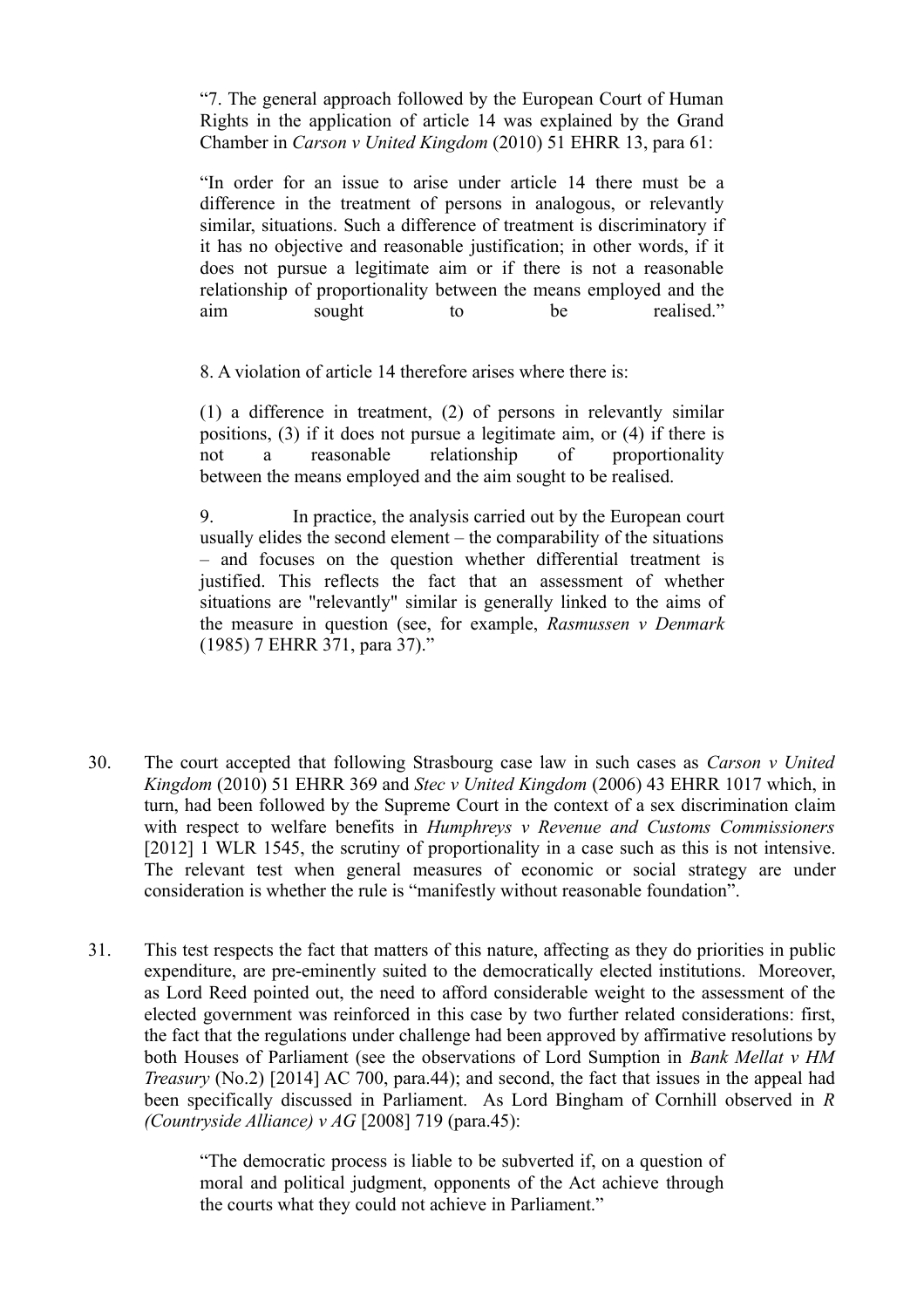#### *The potential significance of article 3 UNCRC*

32. A potentially critical issue in *SG* was whether article 3 UNCRC was relevant to the issue of justification, as the Secretary of State had conceded before the Court of Appeal. Even where it is applicable this would not justify the substitution of the "best interests" test for the "manifestly without reasonable foundation" test. That would make best interests the paramount consideration. The question will be whether, giving the children's best interests the significant weight as a primary consideration which article 3 UNCRC requires, the decision is manifestly without reasonable foundation. That, I believe, is consistent with the observations of Lord Kerr in *SG*, para.268 when he said:

> "So, as a yardstick of the proportionality of this general measure of economic or social strategy, the question is whether it was manifestly without reasonable foundation. But, if article 3(1) of UNCRC has to play its part in deciding whether the benefits cap was without reasonable foundation, it requires that first consideration be given to the best interests of the children directly affected by the decision."

- 33. It follows that even if a decision is defective because of the failure to give effect to the "best interests" test, it does not necessarily follow that it is also manifestly without reasonable foundation or that the decision would have been any different had the "best interests" test been applied. Nevertheless, if article 3 is relevant to the justification assessment and if it has not been complied with, that fact is likely to weigh heavily in the justification assessment.
- 34. Late in the day before the Supreme Court, the Secretary of State successfully sought to reopen the concession made below that article 3 UNCRC was applicable, and written submissions on this issue were provided to the Court after the oral hearing. Although the position is not entirely clear, it seems that these submissions were only made with respect to A1P1 and not article 8. According to the judgment of Lord Carnwath (para.113), the appellant had during the oral hearing relied principally upon article 14 when read with article 8 as the source of the obligation to have regard to article 3 UNCRC. Indeed, it seems that the Secretary of State was asserting that the appellants had not relied upon A1P1 as a source of the article 3 obligation. As Lord Carnwath pointed out, this was hardly a sustainable proposition given the way in which the case had been run in both the Divisional Court and the Court of Appeal. Nevertheless, the Secretary of State was allowed to put in further submissions on that point. The Court held by a majority of three to two (Lords Reed, Hughes and Carnwath; Lady Hale and Lord Kerr dissenting) that at least in the context where article 14 was read with A1P1, article 3 was not engaged and had no bearing on the issue of justification with respect to the particular nature of the discrimination relied upon. Lord Reed, with whose judgment on this point Lords Hughes (para.134) and Carnwath (paras.129-132) expressly agreed, explained his reasons, in a passage which is important in the context of this appeal, as follows (paras. 86-89):

"86. It is clear, therefore, that the UNCRC can be relevant to questions concerning the rights of children under the ECHR. There are also cases in which, although the court has not referred to the UNCRC, it has taken the best interests of children into account when considering whether an interference with their father's or mother's right to respect for their family life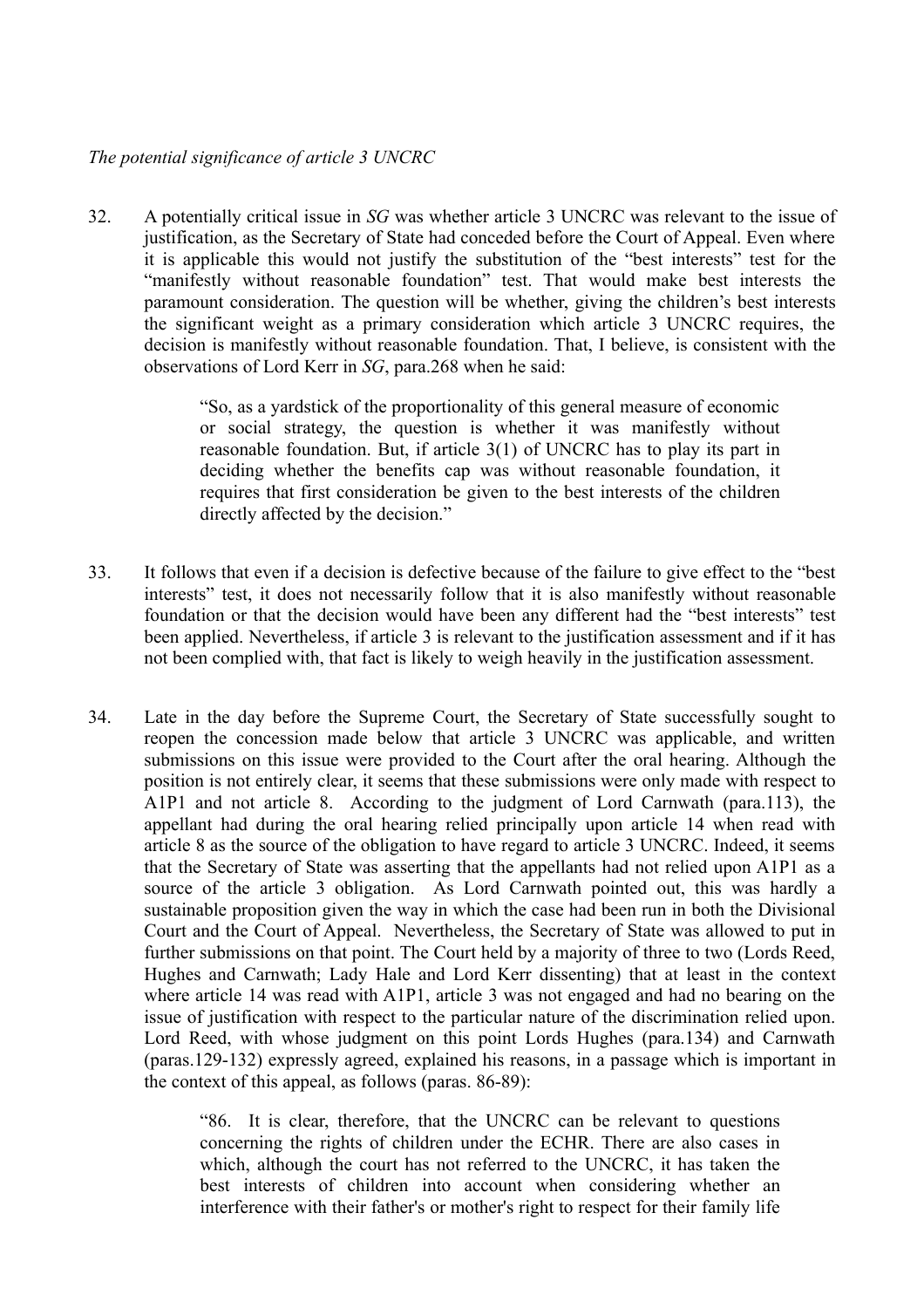with the children was justified. An example is the case of *Uner v Netherlands* (2007) 45 EHRR 14, which concerned the deportation of an adult, resulting in his separation from his children. In circumstances of that kind, the proportionality of the interference with family life could not be assessed without consideration of the best interests of the children, a matter which was relevant to respect for his family life with them, as it was also to their right to respect for their family life with him. Indeed, they might themselves have been applicants, on the basis that their own article 8 rights were engaged.

87. The present context, on the other hand, is one of alleged discrimination between men and women in the enjoyment of the property rights guaranteed by A1P1. That is not a context in which the rights of the adults are inseparable from the best interests of their children. It is of course true that legislation limiting the total income which persons can receive from benefits, like any legislation affecting their income, may affect the resources available to them to provide for any children in their care, depending upon how they respond to the cap: something which will vary from one case to another. They may increase their income from other sources, for example by obtaining employment or by obtaining financial support for the upkeep of a child from an absent parent; or they may respond by reducing their expenditure, for example by moving to cheaper accommodation. Depending on how parents respond, the consequences of the cap for their children may vary greatly, and may be regarded as positive in some cases and as negative in others.

88. The questions (1) whether legislation of this nature should be regarded as "action concerning children", within the meaning of article 3(1) of the UNCRC, (2) whether that provision requires such legislation to be in the best interests of all the children affected by it, and (3) whether the Regulations fulfil that requirement, appear to me to be questions which, for reasons I shall explain, it is unnecessary for this court to decide. Even on the assumption, however, (1) that article 3(1) of the UNCRC applies to general legislation of this character, (2) that article 3(1) requires such legislation to be in the best interests of all the children indirectly affected by it, and (3) that the legislation in question is not in reality in the best interests of all the children indirectly affected by it, that does not appear to me to provide an answer to the question whether the legislation unjustifiably discriminates between men and women in relation to their enjoyment of the property rights guaranteed by A1P1.

89. It is true that the benefits which are taken into account when deciding whether the cap has been exceeded include benefits payable to parents by reason of their responsibility for the care of children. It is also true that the differential impact of the measure upon men and women arises from the fact that more women than men take on responsibility for the care of their children when they separate. It is argued that it is therefore unrealistic to distinguish between the rights of women under article 14 read with A1P1, and those of their children under the UNCRC. There is nevertheless a clear distinction. In cases where the cap results in a reduction in the resources available to parents to provide for children in their care, the impact of that reduction upon a child living with a single father is the same as the impact on a child living with a single mother in similar circumstances,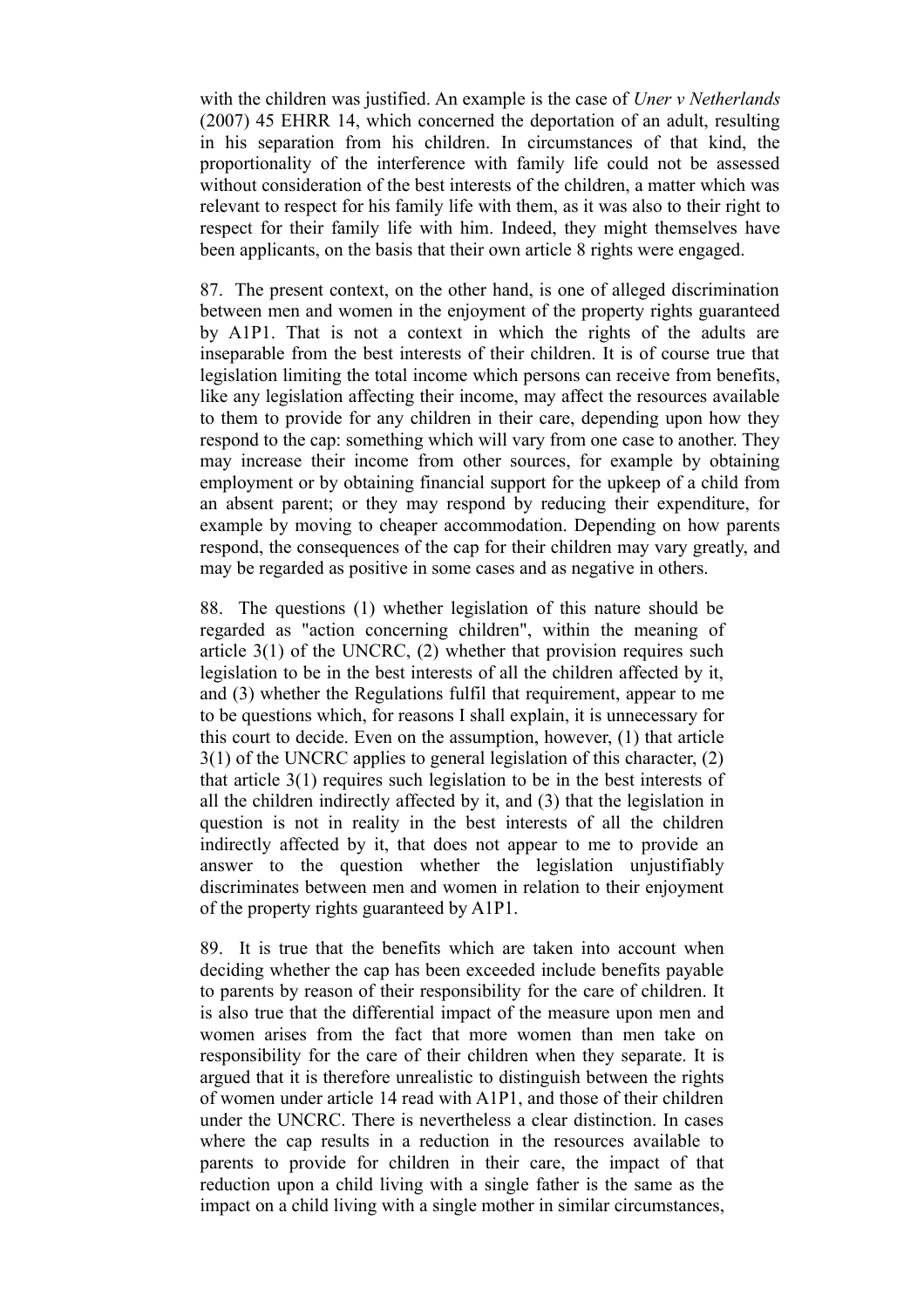or for that matter a child living with both parents. The fact that children are statistically more likely to be living with a single mother than with a single father is unrelated to the question whether the children's rights under article 3(1) of the UNCRC have been violated. There is no factual or legal relationship between the fact that the cap affects more women than men, on the one hand, and the (assumed) failure of the legislation to give primacy to the best interests of children, on the other. The conclusion that the cap is incompatible with the UNCRC rights of the children affected therefore tells one nothing about whether the fact that it affects more women than men is unjustifiable under article 14 of the ECHR read with A1P1. The contrary view focuses on the question whether the impact of the legislation on children can be justified under article 3(1) of the UNCRC, rather than on the question whether the differential impact of the legislation on men and women can be justified under article 14 read with A1P1, and having concluded that the legislation violates article 3(1) of the UNCRC, mistakenly infers that the difference in the impact on men and women cannot therefore be justified."

35. On this analysis, the fact that there may have been a breach of article 3 UNCRC has no relevance to the question whether the discrimination in issue - the differential impact on men and women - was justified. Lady Hale, with whom Lord Kerr agreed on this point, disagreed with Lord Reed and considered that the best interests of the children were plainly relevant to the question whether the cap could be justified.

#### *Does the article 8 route to article 14 engage article 3 UNCRC?*

- 36. Lord Reed's analysis focused solely upon article 14 read with A1P1. It leaves open the question whether article 3 might be relevant to the issue of justification if the route to article 14 is article 8, particularly if the article 8 rights of the children are in play. The majority considered the potential relevance of article 8 although, save for Lord Hughes, rather cursorily. Lord Reed (paras. 79-80) noted that although the issue had been raised, it was not pursued in the course of argument (although this seems to conflict with the understanding of Lord Carnwath). He did not accept that the reduction in benefits of itself fell within the ambit of article 8, observing that if general legislation which increased taxes or reduced benefits of itself constituted an interference with the right to private or family life then "the ambit of article 8 is enlarged beyond current understanding". He recognised that a reduction in income may have consequences which engage article 8, such as where it leads to a family being evicted - the example given by the Court of Appeal for treating the facts as falling within the scope of article 8 - but that did not, in Lord Reed's view, justify treating the reduction in benefits itself as falling within the ambit of article 8.
- 37. Lord Hughes considered the legal relevance of article 3 UNCRC and its relationship to article 8 in some detail. He did not dismiss its relevance, as Lord Reed had done, simply on the grounds that the facts did not fall within the ambit of article 8. He concluded (para.139) that article 8 was not engaged as such, and indeed it was not suggested before the Supreme Court that it had been. There was therefore no question of the children's rights having to be interpreted in the context of justifying an article 8 infringement, which might well have justified recourse to article 3. Lord Hughes accepted that an international instrument would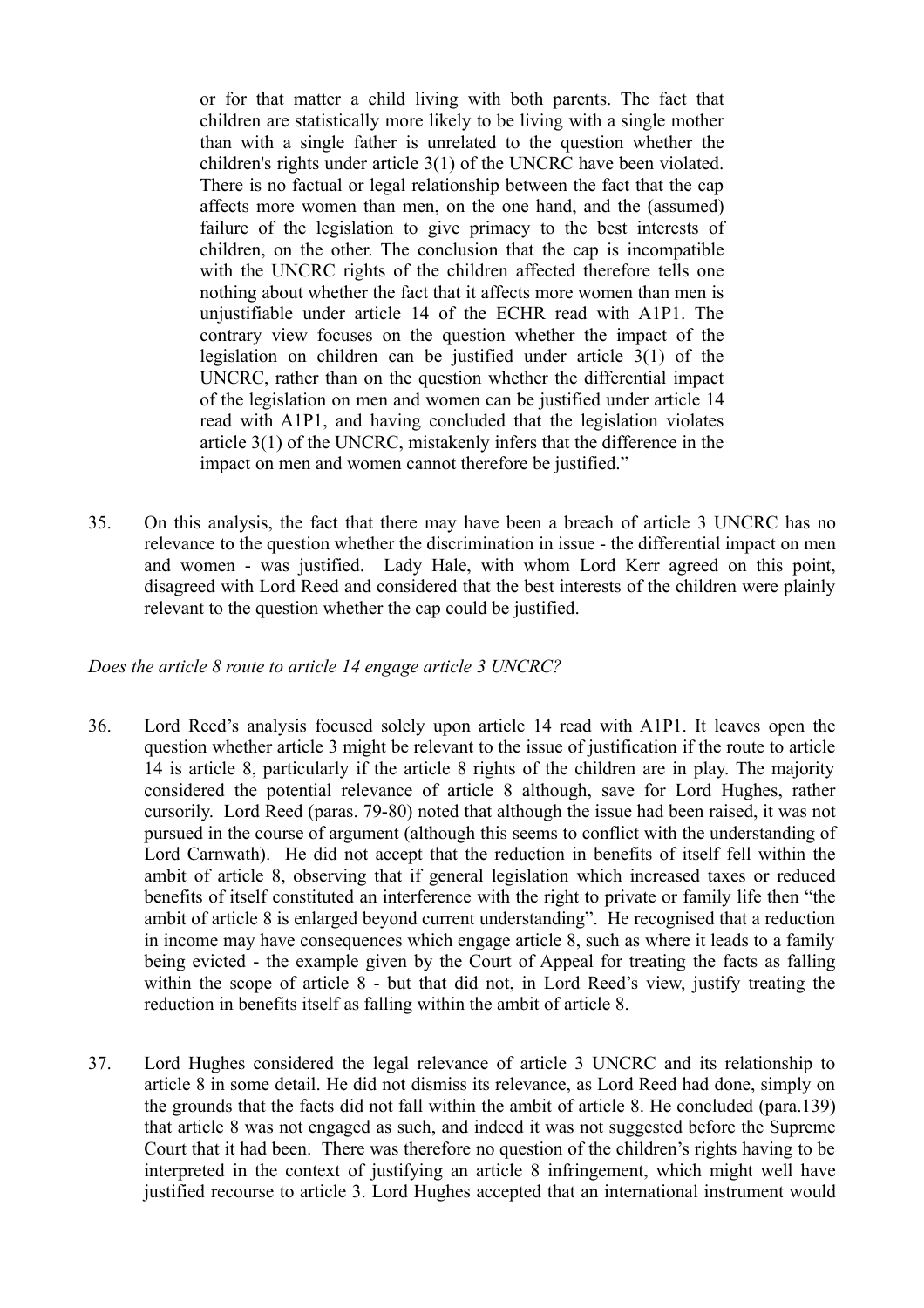be relevant where it was directly concerned with the form of discrimination in issue, citing *Demir v Turkey* (2008) 48 EHRR 1272 *Opuz v Turkey* (2009) 50 EHRR 695, *Ponomaryov v Bulgaria* (2011) 59 EHRR 799 and *Burnip v Birmingham City Council* [2013] PTSR 117. But that did not mean that it was relevant "to every ECHR question which arises, simply because children are as a matter of fact affected by the decision or legal framework under consideration" (para.142). So too, it may be relevant where the discrimination was directly in connection with the rights of the child, such as in *X v Austria* (2013) 57 EHRR 405 where it related to the adoption of children by a partner in same sex couples. Lord Hughes accepted that in such a case the discrimination bore directly on the article 8 rights of the child. However, he thought that this was far removed from a case like the present, where the children's rights were only loosely affected by the decision (paras. 139-144). After considering *X v Austria,* he summarised his conclusion as follows (paras.145-146):

"145. At its highest, this decision is another in which the UNCRC is referred to as relevant to the content of article 8 rights, and thus to the issue of justification for discrimination in relation to such rights. That is a very long way from saying that article 3(1) is relevant to justification upon any kind of discrimination issue, whether or not the decision is about the child's upbringing, and whether or not either the ECHR rights of the child or article 8 rights of his family are at stake. Such issues simply did not arise in *X v Austria*.

146. If the rights in question are the A1P1 property rights of women, and their associated derivative right not to be discriminated against in relation to those rights, it is an impermissible step further to say that there is any interpretation of those rights which article 3 UNCRC can inform. In the case of article 8, the children's interests are part of the substantive right of the parent which is protected, namely respect for her family life. In the case of A1P1 coupled with article 14, the children's interests may well be affected (as here), but they are not part of the woman's substantive right which is protected, namely the right to be free from discrimination in relation to her property. There is no question of interpreting that article 14 right by reference to the children's interests. The protected right to respect for family life under article 8 is entirely different from the protected right to property under A1P1. Nor can the article 8 rights of the child be said to be in need of interpretation when it is clear for the reasons given in all the judgments that they are not infringed. The necessary connection between the ECHR right under consideration and the international instrument is not present. That can be seen by considering the position of the appropriate comparator, namely a lone non-working father with the same children and household outgoings. The interests of the children would be exactly the same in his case, but he would have no article 14 claim to discrimination."

38. As I read this, Lord Hughes is saying that given the nature of the discrimination in issue, it makes no difference whether the route to article 14 is A1P1 or article 8. Even if the scheme falls within the scope of the latter, article 8 rights are not as such engaged. Furthermore, in so far as the child has an article 8 right, it is as an aspect of family life. Even if the discrimination is scrutinised by reference to article 8, it is still discrimination against the parents, and since the child's interests are equally affected whether the single parent is male or female, these interests do not bear upon the nature of the discrimination in issue.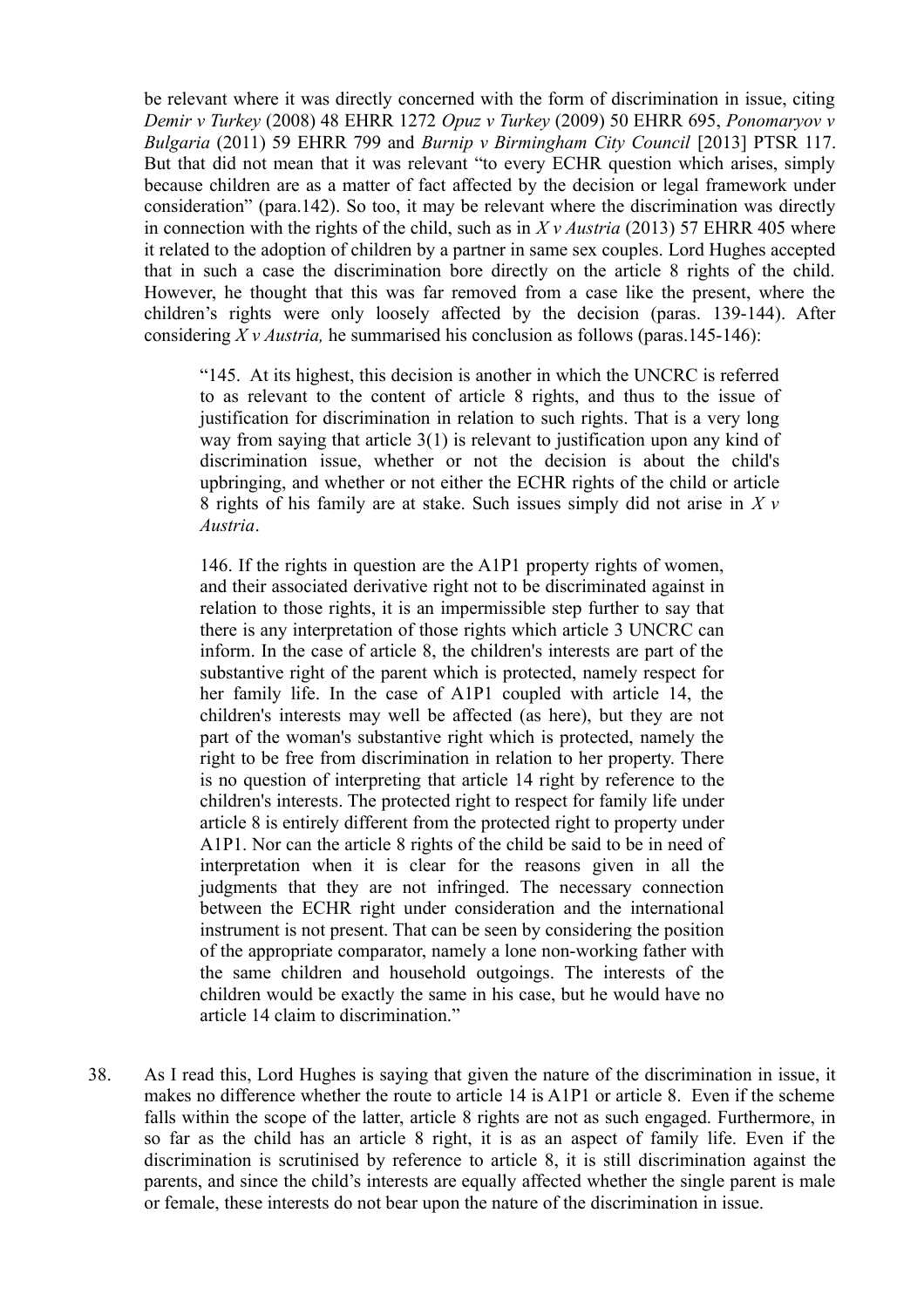- 39. Lord Carnwath observed that article 8 had been relied upon by the appellants, inter alia, in support of the "best interests" argument, but he added, somewhat enigmatically, that in his view the article 8 argument "did not add anything of substance" to the claim based on A1P1 (para.99). Like Lord Hughes, he did not, however, simply dismiss the relevance of article 8 by saying that the facts did not fall within its scope. This might suggest that he agreed with Lord Hughes that even assuming that the scheme fell within the ambit of article 8, that would not of itself suffice to bring article 3 UNCRC in its train.
- 40. Neither Lady Hale nor Lord Kerr dealt specifically with article 8 at all. It was not necessary for them to do so since they agreed with the courts below that article 3 UNCRC was engaged even where A1P1 was relied upon as the route to article 14. They differed from those courts, however, in concluding that article 3 had been infringed, and this was an important, and arguably critical, factor in their analysis that the discrimination was not justified.

#### *Was article 3 infringed?*

- 41. Given the conclusion of the majority that article 3 UNCRC was not engaged, it was immaterial whether or not it was in fact infringed. However, the issue was addressed by four members of the court, and it is potentially highly material, so it is necessary to address it.
- 42. The Government's case, expressed on many occasions in the course of the passage of the Act and the subsequent regulations, was that it was very conscious of the impact of the cap on workless families but that it was in the interests of children as a whole to live in working households. This consideration outweighed the detrimental effect which the cap would have on particular children in the shorter term. In my view, the Government's position can be characterized primarily as a claim that taking interests of children as a whole, the scheme is in fact in the best interests of children notwithstanding some detrimental effect on particular children in the shorter term. Alternatively, if the scheme cannot be said to be in the children's best interests even taken as a whole, they have nonetheless been taken into account as a primary consideration and the wider considerations of social policy, in particular the need to bring up children in working households, justifies the decision not to give effect to them. Lady Hale, with whose judgment on this point Lord Kerr agreed, was not impressed with this argument and expressed herself in uncompromising terms. Indeed, she considered that it could not be in the best interests of children to damage the interests of the children directly affected in favour of future generations of children (paras 225 -226):

"225. Both the Divisional Court and the Court of Appeal concluded that the Government had complied with its obligation to treat the best interests of the children concerned as a primary consideration (paras 75 and 49, respectively). They were, of course, correct to say that "the Government was keenly aware of the impact the benefits cap would be likely to have on children" (Court of Appeal, para 74(2)). But it does not follow from that that the "the *rights* of children were, throughout, at the forefront of the decisionmaker's mind" (para 75, emphasis supplied). Still less does it follow that their best interests were being treated as a primary consideration. In agreement with the powerful judgments of Lord Carnwath and Lord Kerr on this point, it is clear to me that they were not.

226. The Government's contention was that "the long term shift in welfare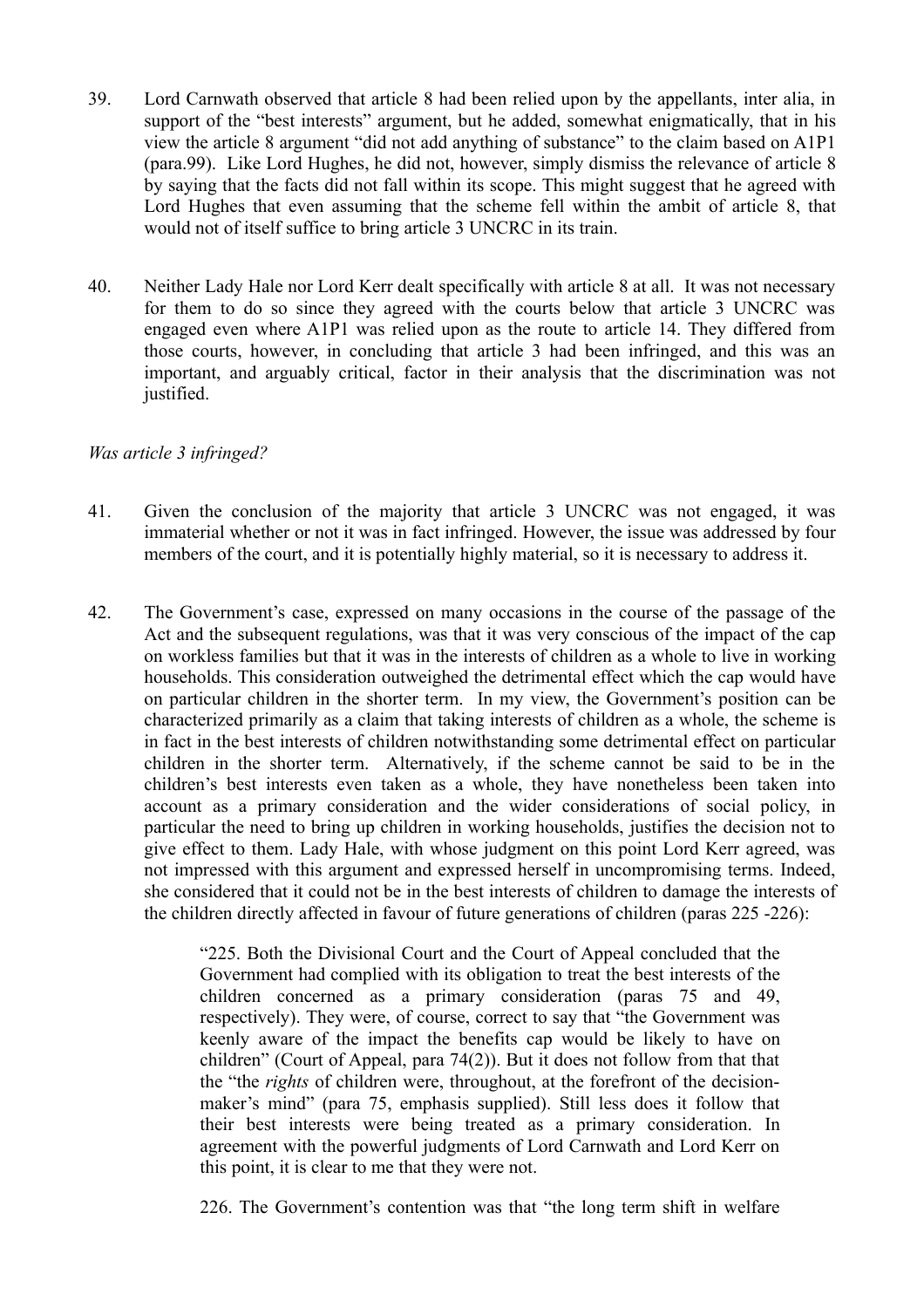culture", or "reversing the impact of benefit dependency on families and children", would be beneficial to children in the longer run. This may well be so, although it is interesting how little prominence was given to this aspect of the matter in the justifications put forward by the Government for their policy. But in any event, this is to misunderstand what article 3(1) of the UNCRC requires. It requires that first consideration be given to the best interests, not only of children in general, but also of the particular child or children directly affected by the decision in question. It cannot possibly be in the best interests of the children affected by the cap to deprive them of the means to provide them with adequate food, clothing, warmth and housing, the basic necessities of life. It is not enough that children in general, now or in the future, may benefit by a shift in welfare culture. Insofar as the Secretary of State relies upon this as an answer to article 3(1), he has misdirected himself".

- 43. The logic of this analysis seems to be that it can never be in the interests of children as a group to give priority to the long term beneficial interests of children in general over the immediate detrimental effects on children directly affected. This analysis comes perilously close to treating the interests of the children as a paramount consideration and substituting the best interests test for the manifestly without reasonable foundation test.
- 44. Lord Carnwath agreed that there had been a failure to treat the interests of the children as a primary consideration but he did so on a narrower basis than Lady Hale. He did not assert that there was a material misdirection in allowing the interests of children in general to take precedence over the interests of children directly affected. Rather he felt that the "best interests" obligation made it incumbent on the Secretary of State to identify in clear and unambiguous terms the impact on the children directly affected and to explain why other considerations had been allowed to trump their interests, and in his view this had not been done. After referring to certain passages from a report adopted by the UN Committee on the Rights of the Child, he continued (para.108):

"In relying on this guidance, Mr Wise accepted that it was not necessary for the decision-maker to address the issues in a "particular structured order", as the Court of Appeal may have understood his argument. What matters is the substance of what is done rather than the form. However those passages do show in my view that the evaluation needs to consider, where relevant, the interests both of children in general and of those directly affected by the action. It also needs to indicate the criteria by which the "high priority" given to children's interests has been weighed against other considerations. In so far as that evaluation shows conflict with the best interests of the children affected, it needs either to demonstrate how that conflict will be addressed, or alternatively what other considerations of equal or greater priority justify overriding those interests."

- 45. Lord Carnwath was not satisfied that this approach had been adopted but, as we have seen, he did not believe this to be relevant to the question whether the particular form of discrimination in issue was justified.
- 46. Lord Hughes agreed with the courts below that even if article 3 was engaged, it had been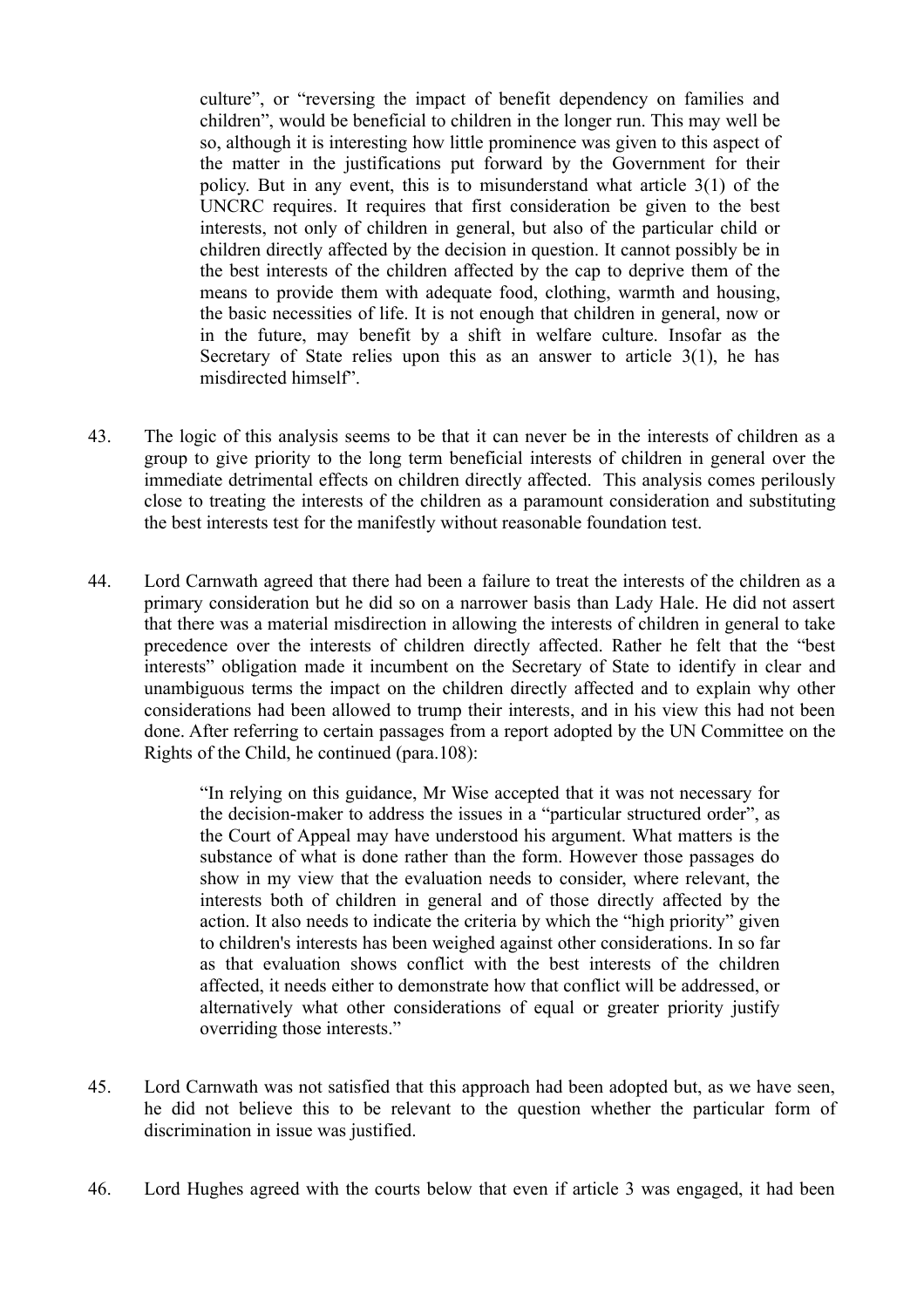fully complied with. He agreed with Lady Hale that when assessing the best interests of the children it was not enough to consider their interests generally without considering also those directly affected by the scheme, but he observed that the converse was also true. Lord Hughes thought it plain that the Secretary of State had properly directed himself as to the full consequences of the effect on single families of imposing the cap and had reached a decision which could not possibly be said to infringe any article 3 obligations (para.155). As we have seen (para.88 in *SG*, cited in para.34 above), Lord Reed did not consider this issue at all because on his analysis the question did not arise for consideration.

#### *Justification in SG*

- 47. Since the majority had rejected the relevance of article 3 UNCRC to the justification issue, they had to decide whether the scheme could be justified independently of any consideration of the best interests of the children. Again, the reasoning with respect to this issue has some bearing on the appeal in this case, and therefore it needs to be considered, albeit relatively briefly.
- 48. The leading judgment analysing this question was given by Lord Reed. He first set out in considerable detail (paras.17-52) the background to the passage of the Act and the regulations implementing it, and in so doing he identified a wide range of issues which had been considered by the Secretary of State. I will not repeat these important paragraphs but simply record the gist of his analysis.
- 49. Lord Reed noted that the three policy aims of the measure, summarised in para.3 above, were identified from the start. There had been extensive consultation from the earliest stages with interested groups, including Shelter and the Equality and Human Rights Commission who are interveners in this appeal. It was always obvious that the impact would fall most heavily on larger families and those living in high cost areas. Two documents, entitled respectively *Benefit Cap (Housing Benefit) Regulations 2012: Impact assessment for the benefit cap* and *Benefit Cap Equality Impact Assessment* were laid before Parliament. It was estimated that some 56,000 households would be caught by the cap and would need to make up the shortfall in income either by obtaining work, obtaining other income (perhaps maintenance payments from absent parents), reducing non-rent expenditure, negotiating a lower rent, or moving to cheaper accommodation. There was what Lord Reed described as "detailed and vigorous scrutiny" by both Houses of Parliament over a twelve month period, which included consideration of House of Commons research papers and various briefings from organisations opposed to the policy. During the Committee stage of the Bill various proposals to amend the Act were suggested and considered, including ways to ameliorate the impact upon single parents with young children. One proposal was that households where a single parent had children under five should be exempt from the cap altogether on the grounds that they would be less likely to be able to obtain work because of child-care responsibilities; another was that the cap should include not only average earnings but in addition any in-work benefits which an average earner may be expected to receive. The Bill was also considered by the Joint Committee on Human Rights when the Secretary of State explained why the Government considered the cap to be a proportionate way of achieving legitimate objectives. Some of the concerns raised during this process were accepted and subsequently reflected in the regulations. These included exempting benefits used for paying child care; providing single parents with job focused interviews to assist them in finding work; and reducing to sixteen the number of hours required to be worked by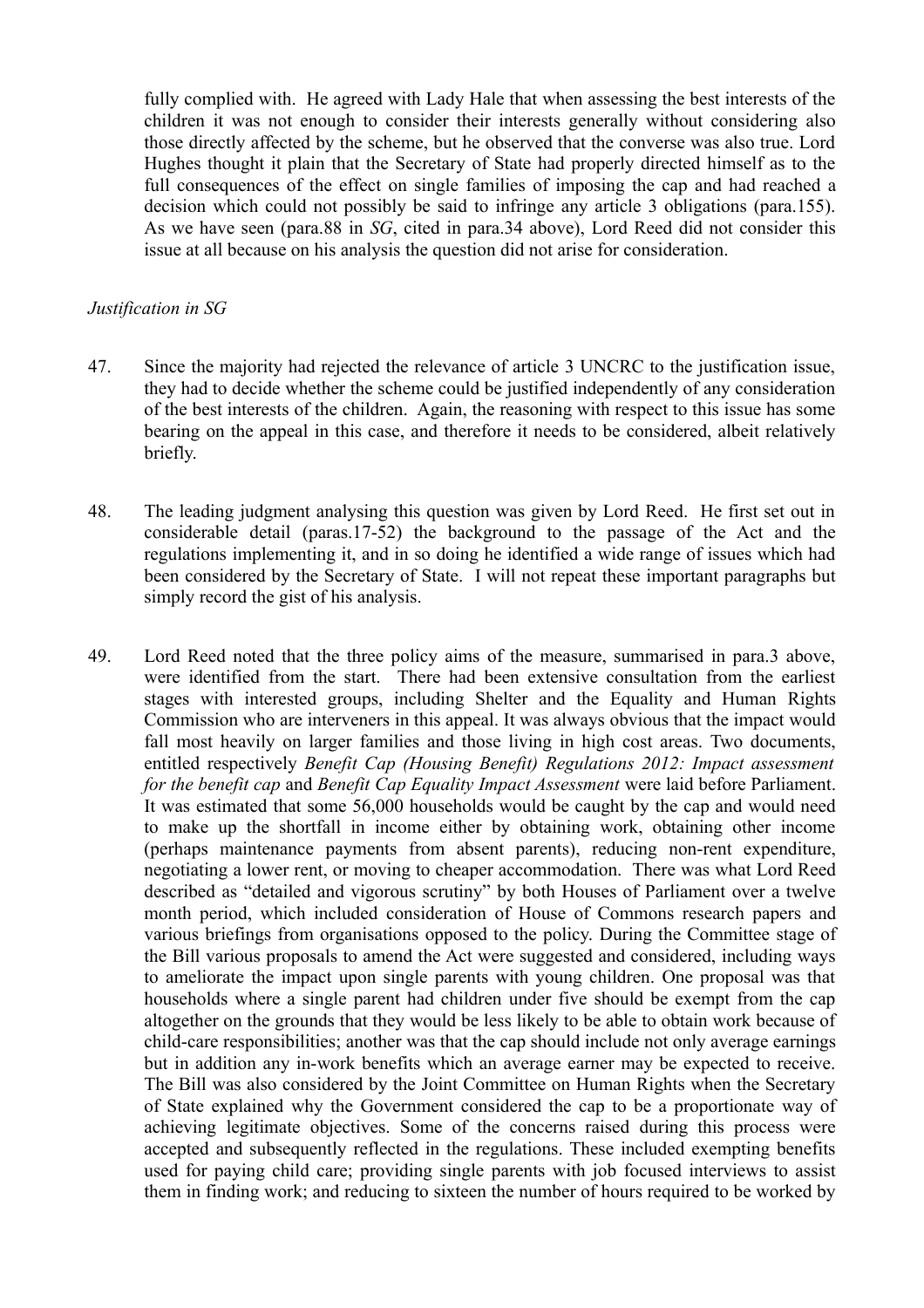single parents in order to obtain exemption. In addition, a decision was made to provide additional funding for discretionary housing payments (DHP) to claimants who require further financial assistance, in addition to welfare benefits, in meeting housing costs.

- 50. There was again considerable consultation before the draft regulations were laid before Parliament, and updated impact assessments were provided. The regulations were, in the usual way, considered by various Parliamentary committees. Certain amendments were made to the regulations, including exempting from the cap housing benefit provided for those women living in a refuge for victims of domestic violence. Prior to the cap being implemented, a number of steps were taken to assist those affected by the cap as to how to respond.
- 51. In the light of all this material, Lord Reed considered that the regulations clearly pursued a legitimate aim and were not manifestly without reasonable foundation: paras. 67-77. He explained, with reasons, why it was in his view not irrational, in the sense of manifestly without reasonable foundation, for the Government to reject various criticisms of the scheme and to refuse to make further amendments which its critics demanded. These criticisms included that fairness required that the benchmark should have been average earnings with in-work benefits; that fiscal savings were marginal and did not justify the imposition of the cap; that single parents faced particular difficulties in finding work and should be excluded, alternatively those with children under five should be excluded; and that the scheme was unjust because children would be deprived of the basic necessities of life. On this last point, Lord Reed noted that in the last resort local authorities were under an obligation to provide suitable and affordable accommodation. Lord Reed also specifically disagreed with Lady Hale that taking child-related benefits out of the scope of the cap would not emasculate the scheme; he considered that even if confined to single parent households, "it would have compromised the achievement of the legitimate aims." (para.77).
- 52. Lord Reed considered that the availability of DHP was a factor which had some significance when considering the justification issue. After referring to the fact that some families might need to move house, he made the following observation (para.75):

"It is also necessary to recognise that transitional financial assistance is available for households affected by the cap who cannot move until suitable arrangements have been made in relation to the children, as I have explained. Although assistance of that nature may not constitute a complete or satisfactory answer to a structural problem of a permanent nature arising from discriminatory legislation, such as the inadequacy of housing benefit to meet the cost of accommodation suitable for the needs of severely disabled claimants (as was held in *Burnip v Birmingham City Council* [2012] EWCA Civ 629; [2013] PTSR 117), it is relevant to an assessment of the proportionality of a measure which is liable to give rise to transitional difficulties in individual cases."

53. Lord Hughes expressly agreed with this analysis (para.134). Lord Carnwath focused only on the potential relevance of the article 3 UNCRC argument when considering the issue of justification. Had article 3 been relevant to the discrimination in issue, the discriminatory effect would in his view not have been justified. However, had he disagreed with Lord Reed's approach on the general proportionality issue considered independently of article 3,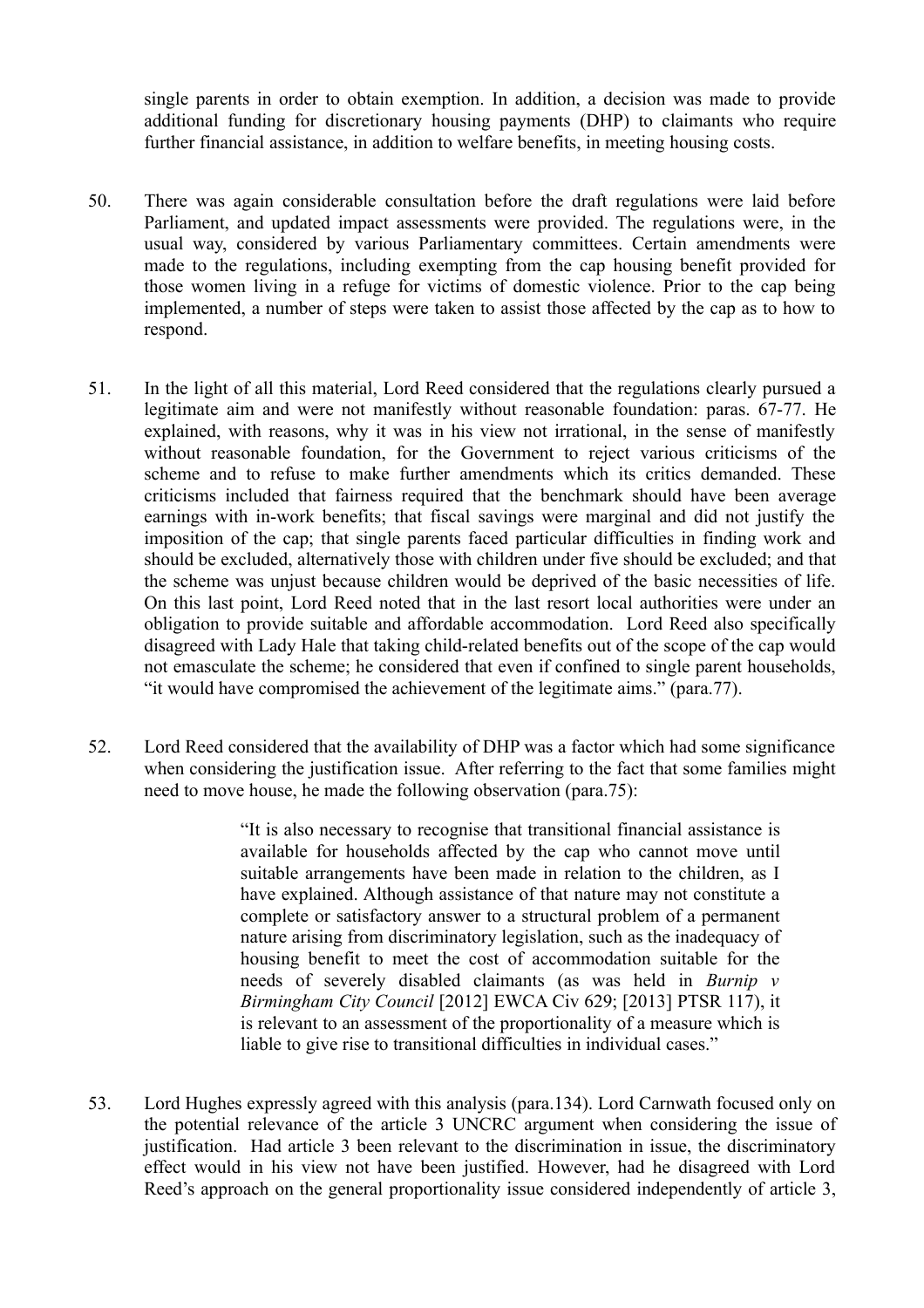he would have had to allow the appeal, which he did not do. Accordingly, whether or not he agreed with the detail of Lord Reed's analysis, he must have concluded that once article 3 was out of the picture, the Secretary of State had satisfied him that the scheme was justified notwithstanding its adverse effect upon women.

54. Neither Lady Hale nor Lord Kerr focused directly on this question. They held (Lord Kerr agreeing with Lady Hale on this point) that there had been a failure to treat the best interests of the children as a primary consideration, as article 3 requires, and that had this been done, the imposition of the cap could not have been justified even applying the manifestly without reasonable foundation test. It is clear, however, that in certain respects Lady Hale did not agree with Lord Reed's analysis. For example, she did not accept that exempting childrelated benefits from the scheme would emasculate it; and both she and Lord Kerr considered, contrary to the views of Lord Reed and the courts below, that the effect would be to deprive children of the basic necessities of life. She also set out in some detail (paras.190-210) the arguments which the appellants had advanced to suggest that the scheme would not effectively secure the aims which they were designed to achieve and she was not persuaded that the existence of DHPs could properly be treated as a solution to the problems facing single parents. Nor did she accept that the three objectives relied upon by the government carried any real weight in relation to lone parents. She summarised her conclusions on justification as follows (para.229):

> "Viewed in the light of the primary consideration of the best interests of the children affected, therefore, the indirect discrimination against women inherent in the way in which the benefit cap has been implemented cannot be seen as a proportionate means of achieving a legitimate aim. Families in work are already better off than those on benefits and so the cap is not necessary in order to achieve fairness between them; saving money cannot be achieved by unjustified discrimination; but the major aim, of incentivising work and changing the benefits culture, has little force in the context of lone parents, whatever the age of their children. Depriving them of the basic means of subsistence cannot be a proportionate means of achieving it."

- 55. An important element in this analysis is the failure by the government to comply with article 3 UNCRC - it was "viewed in the light of" that provision that the cap was not justified - but it seems likely that both Lady Hale and Lord Kerr would have reached the same conclusion quite apart from that consideration, given in particular her denial that the Government's objectives had any real substance for lone parents. But that view was not shared by the majority. So even if she and Lord Kerr had expressly disagreed with Lord Reed on this point, they would have been in the minority.
- 56. The effect of *SG* can, in my view, be summarized as follows. A majority of the court (Lords Reed, Carnwath and Hughes; Lady Hale and Lord Kerr dissenting) held that the discrimination against lone mothers was justified and that article 3 UNCRC was not engaged and thus was irrelevant to the justification issue. Lord Hughes and Lord Carnwath appear to have accepted that article 3 was not engaged whether the route into article 14 was A1P1 or article 8. Lord Carnwath agreed with Lady Hale and Lord Kerr that article 3 had not been complied with, and he would have agreed that the discrimination was not justified had he found, as they did, that article 3 was engaged.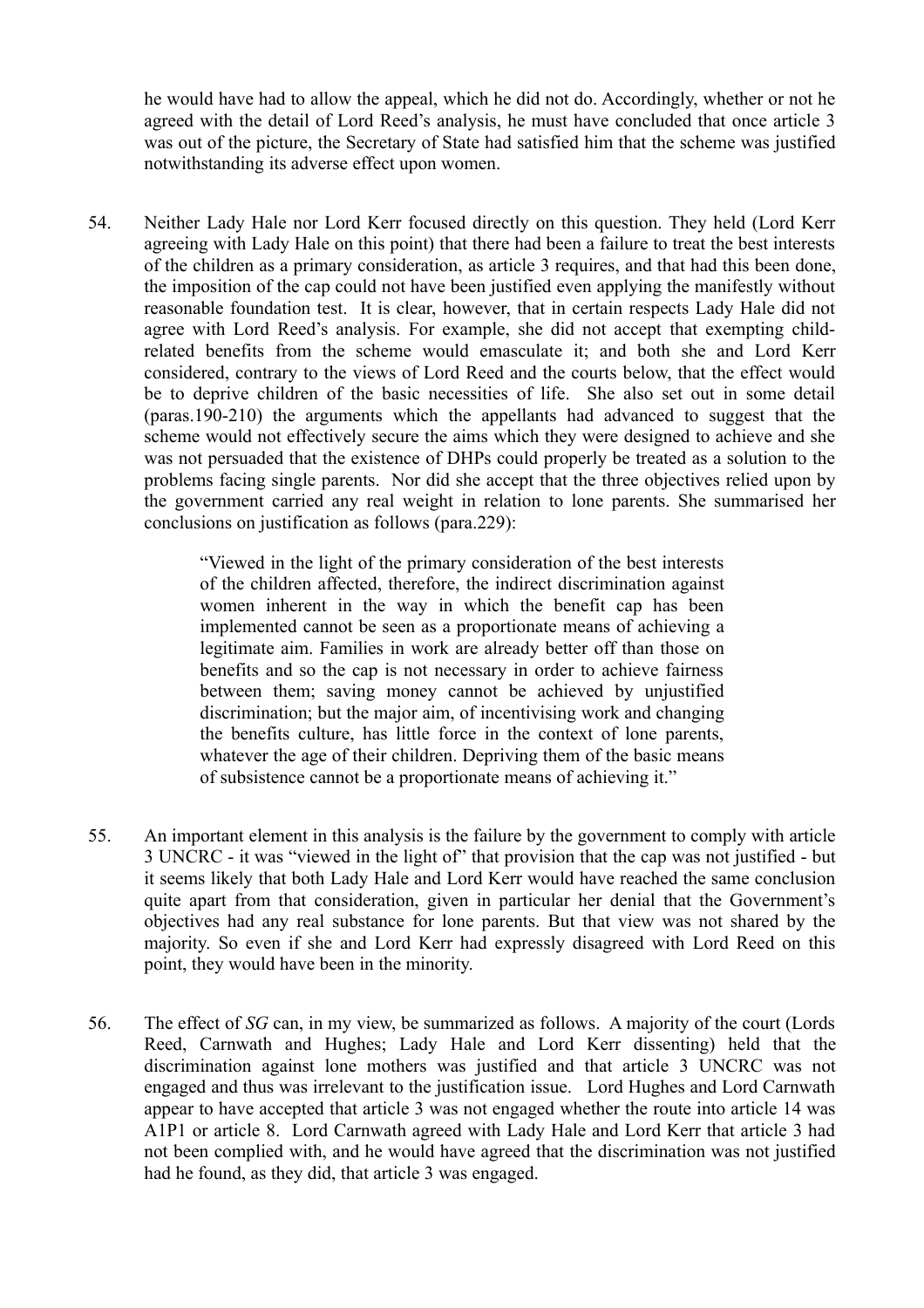- 57. The Act set out a series of welfare reforms designed to achieve what the government believes to be a more sustainable welfare system, and they include the further reduction in the benefit cap. As with the 2012 Act, there was again detailed scrutiny of the proposed reduction, both when the Act was passed and when the amended regulations were introduced. The detail is set out in a witness statement from David Edson, the lead official on the benefit cap policy.
- 58. The fundamental aims of the cap are those identified in 2012 fairness, costs savings and incentivisation. During the course of debates, Ms Emily Thornberry MP tabled an amendment which would have exempted from the cap responsible carers of children under two, including lone parents, on the grounds that child care was neither available nor affordable. The Government rejected the premise that it was not realistic to expect this group of lone parents to work, and noted that many parents with young children did work. Ms Patel MP, then Minister of State for Employment, said in the course of debate:

"The benefit cap is working and we believe that the existing exemptions combined with additional funds that we have provided for discretionary housing payments provide the most effective means of increasing incentives to work and promoting fairness, while ensuring that the most vulnerable are supported."

- 59. Various organizations also made submissions about the difficulties facing lone parents with young children. Gingerbread said that there was a lack of available child-care for young children and little sustainable part-time employment.
- 60. In the House of Lords the question was raised whether it was reasonable to expect lone parents with children under one to work. Other proposed exemptions included pregnant women and those in receipt of income support. The response of Lord Freud for the government was that blanket exemptions were not appropriate and would undermine the objectives of the cap, and that it was better for hard cases to be dealt with by discretionary housing payments. He pointed out that the government had undertaken to commit £800 million over five years for such payments. An additional point made forcefully during debates was that since the government did not think that lone parents with children under two should be available for work as a condition of receiving benefits, it was illogical to penalize them for not working (the "conditionality argument"). Lord Freud's response was, in effect, that there is nothing illogical in not requiring a parent with very young children to work as a condition of receiving a benefit, whilst at the same time structuring the amount of that benefit in a way which is designed to encourage them to work.
- 61. In the course of the third reading the Government did agree to exempt both those in receipt of carer's allowance and guardian's allowance from the application of the cap. This was because it was thought necessary to support carers and those who are willing to act as guardians of vulnerable or bereaved children.
- 62. There was further Parliamentary discussion when the regulations were amended. Again, a number of amendments were proposed similar to those which had been raised and rejected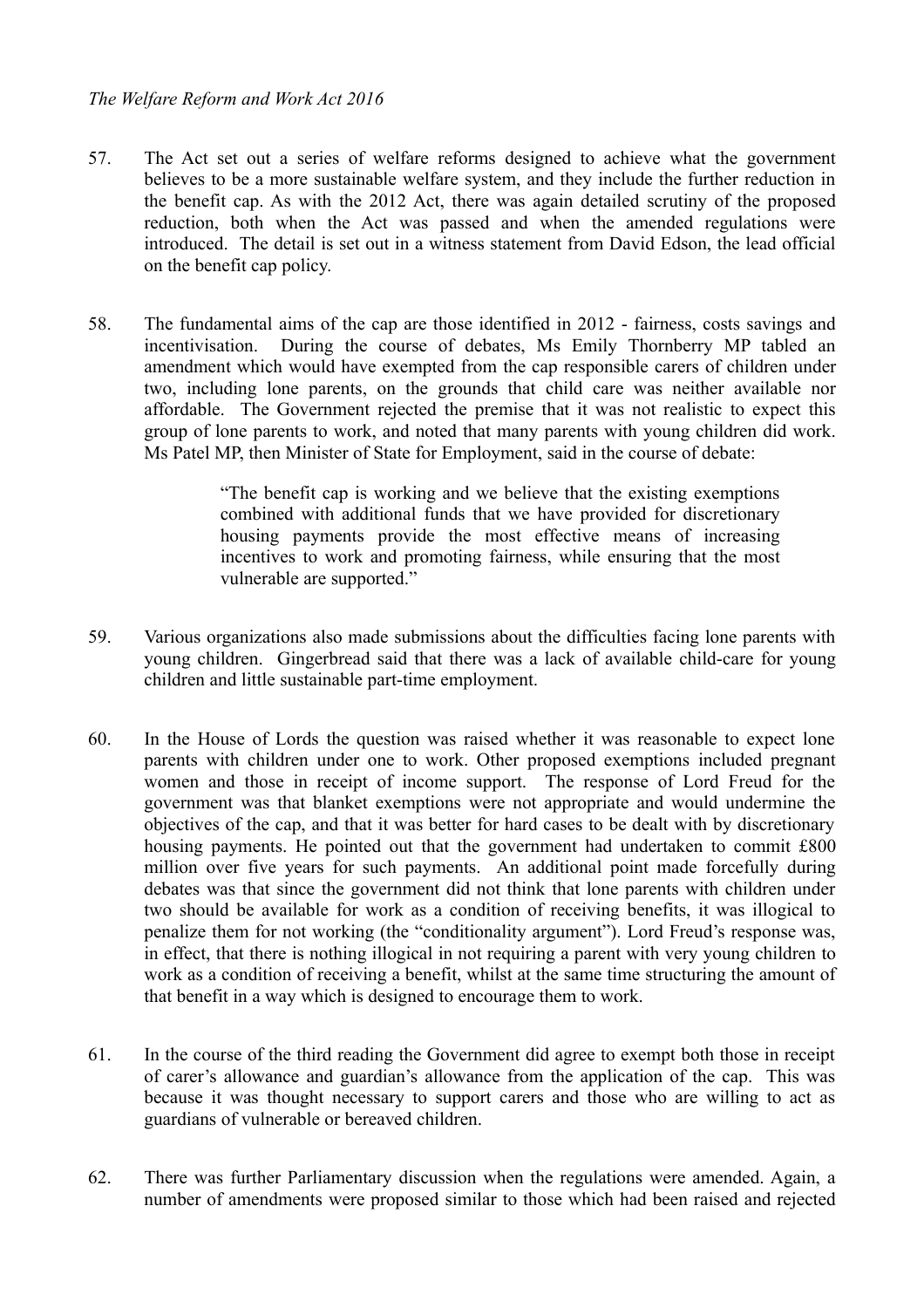when the Bill was under consideration, including exempting lone parents with children under one and exempting child benefit from the cap. They were rejected for essentially the same reasons as earlier.

#### *The basis of the claim before Collins J*

- 63. The claim was brought by four single parents with children under two, and by the children in their own right. The individual factual circumstances are not directly relevant to this appeal since the legal analysis turns on the situation of lone parents with children under two as a group. However, they do give some indication of the very real hardship faced by many lone parents with small children when seeking to obtain even part time employment, and these were necessarily exacerbated by the further reduction in the amount of the cap effected by the 2016 Act. I set out in an appendix the paragraphs of Collins J's judgment where he described the individual circumstances of each claimant, drawing upon their witness statements.
- 64. The claimants alleged that they were unlawfully discriminated against contrary to article 14 which was, they claimed, engaged both via A1P1, a point conceded by the Secretary of State, and via article 8, which was disputed. The article 8 argument is particularly important in the context of the children's claims because it is said that if the cap falls within the ambit of their right to family life, that brings within its train article 3 UNCRC. The claimants allege that as in *SG* there had been a failure to comply with that article, but that unlike *SG*, where the children of the claimants did not make any challenge in their own right, the failure is relevant to the issue of justification, at least in relation to the children's claims.
- 65. The essence of the claim was that this cohort of lone parents was in a materially different situation from other lone parents with children and that whatever the justification for imposing the cap on other parents, including lone parents, it ought not to have been applied to them. The claimants relied upon a number of factors to support their contention that they were adversely affected as a group and therefore are in a significantly different position from other parents so as to warrant different treatment in accordance with the *Thlimmenos* principle.
- 66. Essentially the contention was that their child care responsibilities to these very young children made it considerably more difficult for them when compared with other lone parents to obtain employment for the requisite 16 hours which would exempt them from the operation of the cap. The claimants relied in particular on evidence put forward in the course of the debates and in witness statements before the court, especially from the Policy Officer of Gingerbread which provides advice and support for single parents, and from the Joint Chief Executive of the Family and Childcare Trust, which concerns itself with policy, research and advocacy on childcare and family issues. They alleged that the problem of finding child care for this cohort was exacerbated by the fact that it is likely to be more expensive than for older children since children at that very young age will often need one to one or at any rate more intensive care; that there are difficulties in finding places which will take young children (although it was conceded that this is equally true for lone parents with children under school age); that there are sometimes up-front payments which need to be made and which the parent will not be able to pay (although there is a discretionary Flexible Support Fund available to meet that problem); that there were limited opportunities for sustainable part-time work – although again that is true for many lone parents and will vary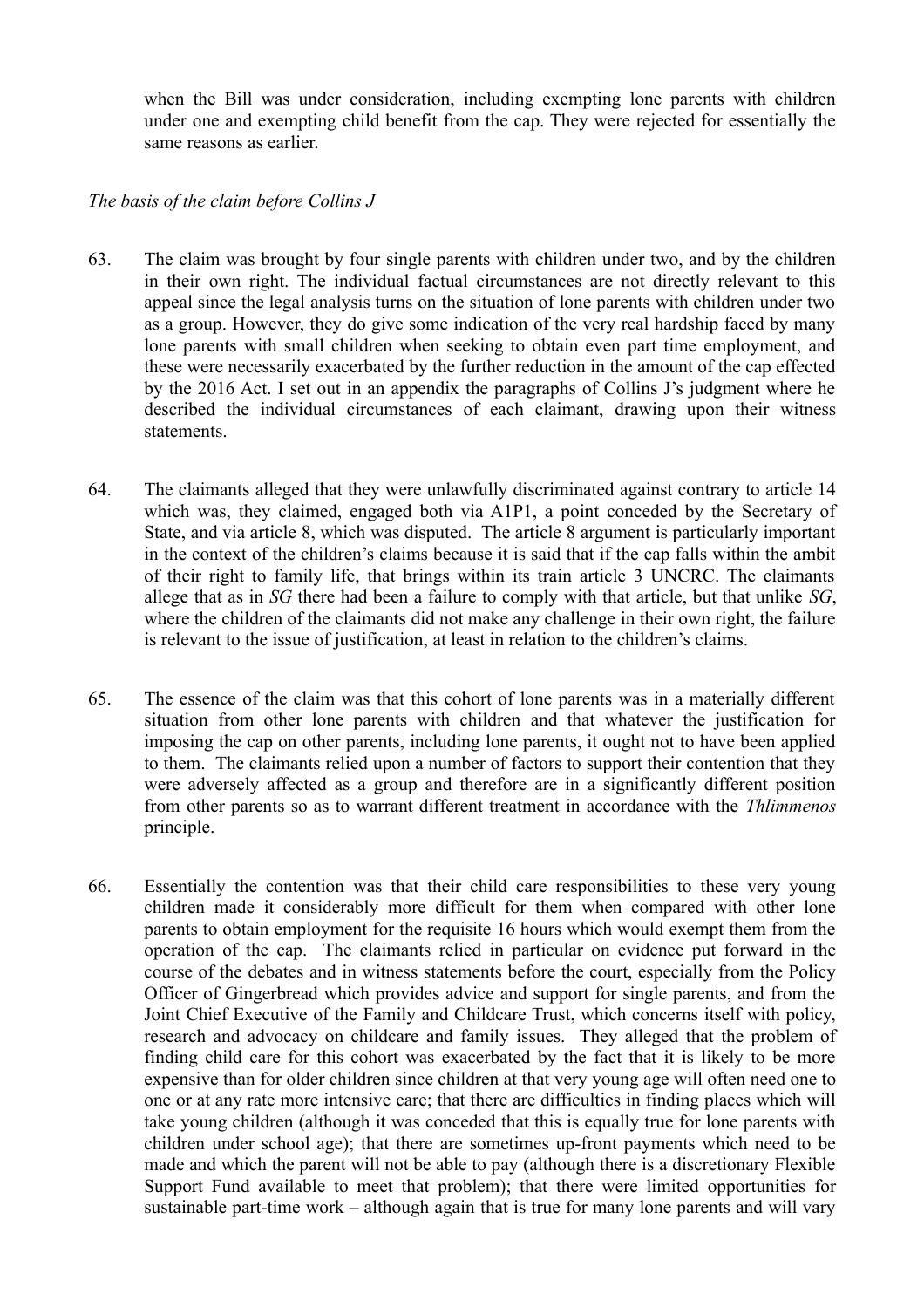in different parts of the country; and that the problem of finding appropriate employment is particularly problematic for mothers whose children are being breastfed. Moreover, and a point on which particular emphasis was placed, this cohort of lone parents with children under the age of two is not entitled to the 15 hours a week of free childcare which is made available to children aged 3 and above and children aged two where particular hardship is established. (That figure was increased to 30 hours with effect from September 2017 for 3 and 4 year olds). Free child-care is a benefit given by the Department of Education and the purpose is to assist disadvantaged children rather than to assist with childcare costs, but the latter is a beneficial side-effect. Child care for those under two is now subsidised but is not as beneficial as free child care. If a lone parent works 16 hours a week and thus becomes entitled to working tax credits, he or she can recover 70% of child care costs, subject to a limit; and if in receipt of universal credit (a benefit which is gradually being introduced to replace a number of benefits, including working tax credits) the proportion is 85%. (Exceptionally for reasons to do with the interrelationship of various regulations, this figure may rise to 95.5%). These payments are not themselves subject to the cap.

- 67. A further factor relied upon as demonstrating that workless families with children under two are in a materially different situation (but not specifically mentioned by the judge) is the conditionality argument referred to above, namely that it was illogical to make it a requirement for lone parents with children under two to work in order to avoid the cap, even though it was not in general a condition of receiving welfare benefit that lone parents with children under three should be even available for work. Parents of one year old children will be required to attend what are termed "work focused interviews" and parents of two year old children will be required to attend interviews and be subject to a work preparation requirement, but neither group is obliged to be available for work in order to claim benefits.
- 68. In essence the contention was that having regard to these factors it was irrational, in the sense of manifestly without reasonable foundation, not to exempt this group from the application of the cap. They had great difficulty combining work and child-care which placed them in a materially different category from other lone parents.
- 69. As a related point, the claimants contended that the objectives of the cap did not have any real relevance for this cohort. In particular, the main objective of incentivising work could not sensibly apply to parents who could not realistically be expected to obtain work even if they wished to do so. Their circumstances were different and it was article 14 discrimination of the *Thlimmenos* kind to subject them to the same measure.
- 70. Insofar as the position of the children was concerned, it was argued that the facts fell within the ambit of their article 8 rights and engaged the obligation under article 3 UNCRC to treat the best interests of the children as a primary consideration. This had not been done, and just as the majority in *SG* would have found that the discrimination was not justified had article 3 been engaged, similarly it could not be justified here where article 3 is engaged.
- 71. The Secretary of State disputed that article 14 was engaged at all on the grounds that the claimants did not have the requisite status to bring themselves within its terms. He also denied that the claims fell within the ambit of article 8 but even if they did, and even if as a consequence article 3 UNCRC was engaged, it had not been infringed. The problems facing this particular cohort of parents had been fully aired and considered by the Secretary of State. There had been the extensive debate and discussion about the desirable nature and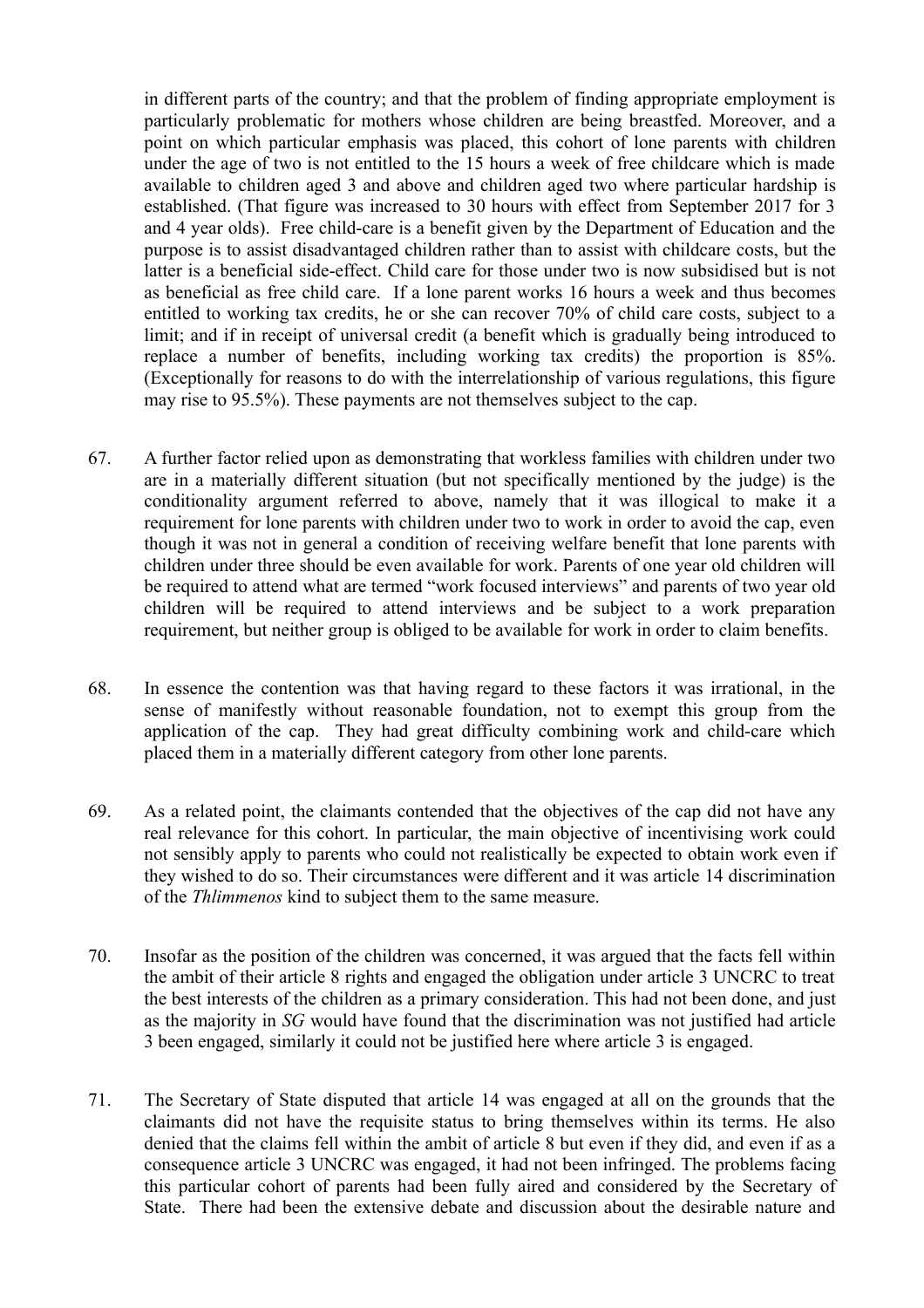scope of the cap both when the cap was first introduced and again in 2016 when it was amended. Whatever the justification for the finding in *SG* that article 3 had been infringed, that finding related to the earlier regulations; there was now further material showing that whatever the position then, the Secretary of State had by the time of the introduction of the 2016 regulations fully complied with any article 3 obligation.

- 72. The Secretary of State did not deny that there were greater problems for single parents in obtaining work than families with two parents and also accepted that the problems were exacerbated for those with young children under school age. However, he submitted that the additional difficulties facing this cohort of parents were nowhere near sufficiently strong as to require them to be treated differently so as to be exempt from the cap. The difficulties of juggling child-care with a job were far from unique to this cohort and depended on a range of factors which were specific to each household. Many lone parents with children over two would have greater difficulties than lone parents with children under two, for example where they had a larger number of children, or if they had no support from family or friends which might be available to the lone parent with children under two. It would undermine the objectives of the scheme and create unfairness as between lone parents to give this cohort more favourable treatment by exempting them from the cap. It could not be said that it was manifestly without reasonable foundation for the Secretary of State to refuse to do so and instead to treat all lone parents in the same way.
- 73. The Secretary of State also relied upon the fact that in so far as these lone parents faced particular financial hardship, this was mitigated by the availability of DHPs.

#### *The judgment of Collins J*

74. Collins J recognised that this was a case of *Thlimmenos* discrimination but he followed the observation of Lord Dyson MR in *R(MA)* to the effect that there was little, if any, difference between indirect and *Thlimmenos* discrimination and so he approached the case as one of indirect discrimination. He noted that some 13,300 households constituting some two thirds of all households affected by the original benefit cap, were lone parents with children. Although no precise figures were available, he estimated that some 5,000 of these were households with children under the age of two (para.17). He identified the three aims of the scheme (para.11) and accepted that they were in principle legitimate. He recognized that both the 2012 and 2016 Acts had been subject to extensive consideration by Parliament (para.12). In that context he noted that Lord Reed had set out in detail the consideration given to the 2012 Act and accompanying regulations in his judgment in *SG*. He also referred to the Impact Assessments and the Equality analyses made in 2016. He explained the reasons for looking at the Parliamentary history in the context of summarizing the case for the claimants (or at least the parents) as follows (para.13):

> "But it is important to see whether a particular effect of the legislation has been taken into account. In this case, what has not, it is submitted, been taken into account is the position of lone parents with children under the age of two since they are particularly badly affected by the cap because they are not reasonably able to work and thus escape the cap and the financial assistance made available upon which much reliance is placed by the defendant does not provide the protection it is said to provide. The need to consider a particular group who are adversely affected is important…"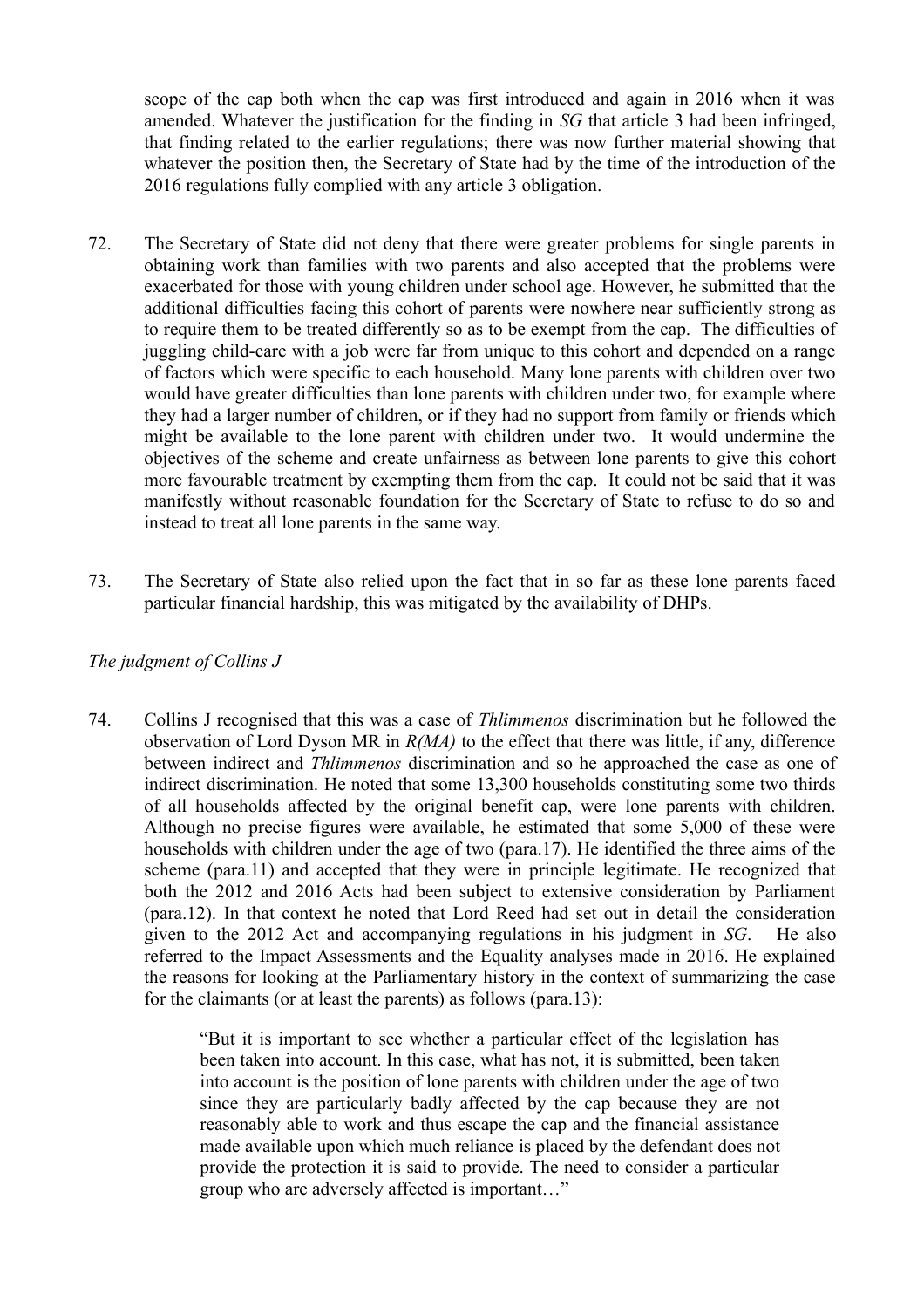75. The judge referred in various paragraphs (see especially paras.18, 31 and 36) to the matters relied upon by the claimants to sustain their case that this cohort was in a significantly different position from other lone parents because of the greater difficulty in obtaining work. These are essentially the points referred to in paras. 66-67 above. He accepted that the cap will have encouraged some households, including lone parents, to go to work, notwithstanding that the statistics had been disputed, but in his view the position of lone parents with children under two was particularly difficult and had not been appropriately addressed (para.16):

> "…The important consideration for the purposes of these claims is the difficulty and often the impossibility of lone parents with children under two being able to work because of the need to have some means of caring for the child. There has not, in the figures set out in the Impact Assessments or the Equality Analyses been a specific assessment of the ability of such lone parents to enter work."

- 76. The judge appears to have accepted, therefore, that it was particularly difficult for this cohort to obtain work; in any event, absent a specific assessment, he was going to make that assumption.
- 77. The judge noted (para.18) that the Government had accepted that it was harder for lone parents to find work due to childcare responsibilities but had claimed that the adverse effects were mitigated by steps such as "employment support, support for childcare costs, free childcare places and Discretionary Housing Payments." He described the DHP scheme in some detail and specifically referred to the guidance issued by the government which had ensured that discretionary payments should be targeted at particular groups which included those with young children likely to be particularly affected by the benefit cap. These include households with children under 9 months, women within eleven weeks of the expected date of childbirth, and households moving to, or finding difficulty in moving to, more appropriate accommodation. However, he accepted evidence from Shelter and the claimants' solicitor that this was not a satisfactory solution to the problems faced by this group; the money was limited, no permanent awards were made, and the short term payments which were made

"give those affected no peace of mind. Whatever may have been the hope, the safeguard relied on is not by any means satisfactory. For those such as the claimants who are living on the edge of, if not within, poverty the system is not working with any degree of fairness." (para. 28)

78. Although the judge did initially refer to the three objectives of the policy, when dealing with the issue of justification he focused only on the objective of incentivising work. He accepted that it was generally not in the interests of children to grow up in workless households, as the Government claimed. However, he expressed the view that (para.19):

> "… those observations are entirely irrelevant in relation to lone parents such as the claimants who find themselves in real difficulty in being able to enter work because of the need to care for a child under two."

79. Later he referred to certain discussions in Parliament relied upon by Mr Sheldon to show that the Government was fully aware of the arguments now being advanced in support of the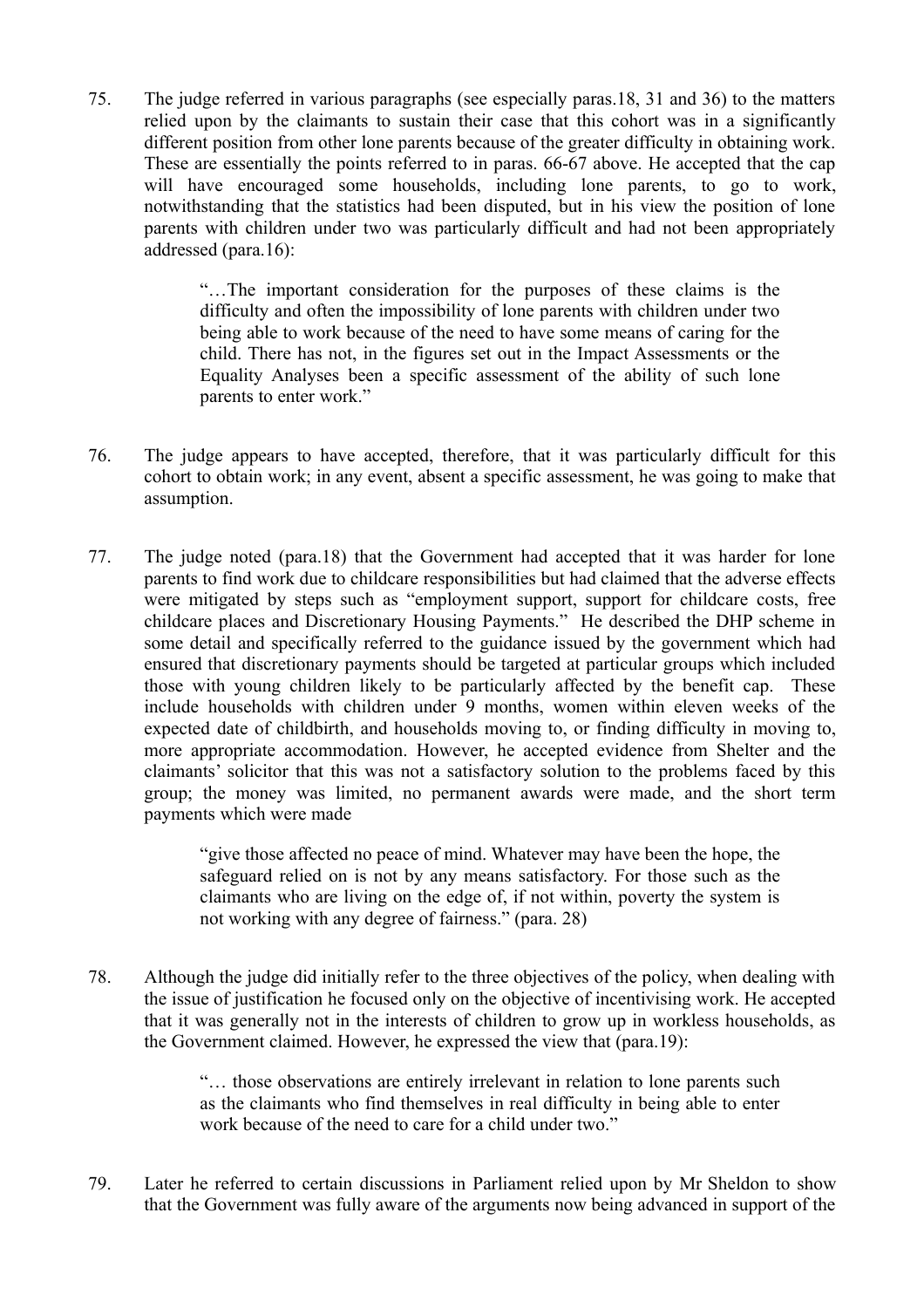claim. These included the proposed amendment to exclude lone parents with children under two and the fact that there had been express reference to the *SG* decision and the need to treat as a primary consideration the best interests of the children. The Government's response in each case was that it was in the interests of children for the parent to work because of the damage to children brought up in households where parents did not work. With respect to each of these responses, the judge said that such observations were "entirely" irrelevant" (para.19) and did "not engage with the difficulties of those faced by those with children under two" (para.33).

- 80. It was at the end of his judgment that the judge turned to consider the relevant test for establishing justification. He noted that although there was very powerful evidence of the damaging effect of the cap on lone parents, that "cannot mean necessarily that unlawfulness is established." (para.37). He observed that since it was accepted that A1P1 was engaged, article 14 was in issue. He had stated earlier in his judgment that *SG* was "crucial" to the claim and required close analysis (paras. 3-4). At this point in his judgment, he returned to *SG* and summarized what he took to be the reasoning of the majority in the case. He said that it was unnecessary to go through the arguments in *SG* in relation to the application of article 3 UNCRC because "a majority of the Supreme Court has decided that it did apply" (para.37). I observe at this point that for reasons I have sought to explain, that does not in my view accurately state the conclusion of the majority in *SG*. The judge then referred to the judgment of Lord Carnwath in relation to the question whether article 3 UNCRC had been complied with, and held that Lord Carnwath's observations which led him to the view that it had not been were equally applicable here.
- 81. The judge then considered the appropriate test to apply in a case such as this and accepted, following the Supreme Court in *SG*, that it was whether the difference in treatment (or in this case the failure to treat differently) was manifestly without reasonable foundation (para.38). He also recognized the other factors referred to by Lord Reed in *SG* (see para.32 above) which militated strongly against the court interfering with the considered policy of government on socio-economic matters particularly when reflected in regulations approved by Parliament.
- 82. The judge then rejected a submission from Mr Wise that the manifestly without reasonable foundation test was no longer the proper test to apply and continued (paras. 38-39):

"38. … But I do not need to go into detail since, *as will become clear*, application of the MWRF test does not save the discrimination by showing justification."

39. Lord Carnwath decided to dismiss the appeal because the discrimination was against the parents not the children and the children would have been treated the same whether the lone parents were male or female. Mr Sheldon submits that the narrowing of the cohort does not avoid that conclusion since the convention right remains A1PI. It is to be noted that Article 8 rights of the children were not pursued as an issue in *SG*. Lord Reed in *SG* suggested at paragraph 29 that to apply Article 8 because the reduction in income constituted an interference with Article 8 rights of those affected would extend the ambit of Article 8 beyond current understanding. But it is submitted by Mr Wise that since then the court has in the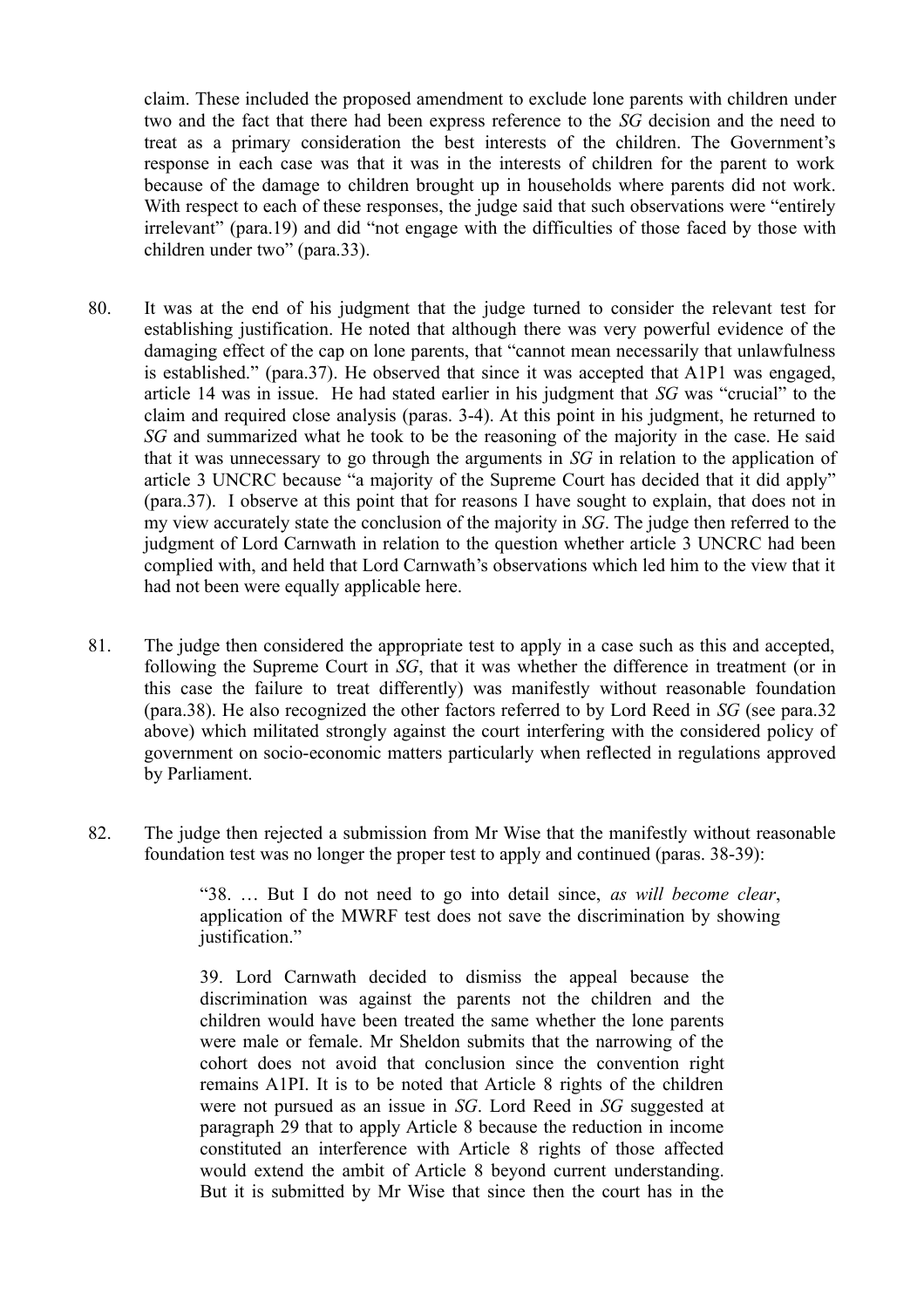claims relating to the bedroom tax accepted that Article 8 can apply. The case is *R (MA and others) v. SSWP* [2016] 1 WLR 4550. The 'bedroom tax' was a cap on housing benefit in under-occupation of properties. Incidentally, that case confirms the correctness of the MWRF test. One of the claimants was the wife of the householder who needed to sleep in a different room because of her disability. The cap affected her Article 8 rights as, without needing to give reasons, the court accepted. Thus it is clear that benefit cuts can properly be said to engage the Article 8 rights of those affected. That they can include the young children whose welfare is likely to be affected by the cuts in the benefits which are specifically for their benefit seems to me to be clear. It follows in those circumstances that Article 14 is in play. As is apparent from the SG decision and what I have said, there has been a failure to apply the best interests of these children. Thus the barrier to relief which Lord Carnwath felt bound to apply no longer is valid." (Emphasis added.)

- 83. I confess that I find the reasoning in the judgment elusive and somewhat confusing at this point. The italicized words suggest that the judge is now about to explain why the claim should succeed, even accepting the manifestly without reasonable foundation test. He does so by reference solely to article 3 UNCRC. He explains why in his view the facts fall within the ambit of article 8 and why Lord Reed's observations to the contrary should not be followed. He then appears to assume, perhaps because of what I believe to be a mis-reading of *SG*, that once the facts fall within the ambit of article 8, including the interests of the children, their best interests must be taken into account as a primary consideration. He then relies upon *SG* and his own earlier analysis to conclude that they were not given that significance, and that the claims should therefore succeed. As he puts it, "the barrier to relief which Lord Carnwath felt bound to apply is no longer valid."
- 84. The judge then observed (para.40) that it was "difficult to follow why article 8 was not relied on in *SG*" and thought that it was because the point had not been pursued. He did not refer to the consideration of article 8 given by either Lord Hughes or Lord Carnwath.
- 85. The judge then granted a declaration in the following terms:

"The Housing Benefit Regulations 2006, as amended by the Benefit Cap (Housing Benefit and Universal Credit) (Amendment) Regulations 2016, are unlawful insofar as they apply to lone parents with a child or children under the age of two, in that:

a. They involve unjustified discrimination against lone parents of children under the age of two, contrary to Article 14 ECHR read with (i) Article 1 of the First Protocol and (ii) Article 8 ECHR;

b. They involve unjustified discrimination against children under the age of two with lone parents, contrary to Article 14 ECHR read with Article 8 ECHR in light of Article 3 of the United Nations Convention on the Rights of the Child."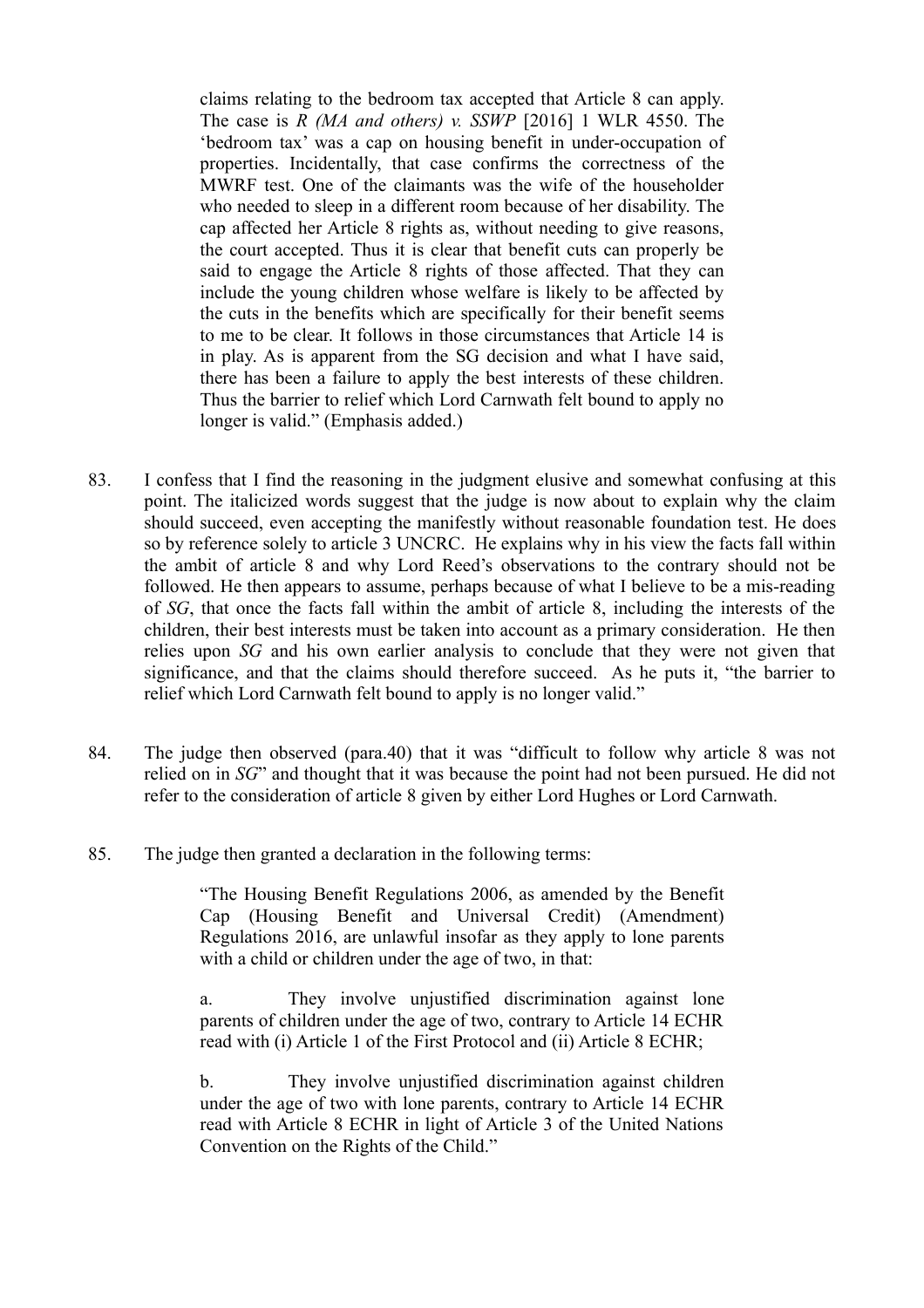86. We were told that this was an agreed order, but I confess that I am puzzled by its drafting in the light of the judgment. Paragraph (b), concerning discrimination against the children, is consistent with the passage in the judgment which I have extracted in para.80 above, which relies upon article 3 UNCRC as the basis for concluding that there was no justification for any discrimination. Paragraph (a), however, which relates to discrimination against the parents, does not make any reference to article 3. It would seem to follow that the judge was satisfied that quite independently of article 3, there had been discrimination against them which was not justified. The judge did not, however, identify in any very structured way why the claim for justification failed with respect to the cohort of parents. However, reading the judgment as a whole I think that the reasoning can probably be summarised as follows. Lone parents with children under two faced particular difficulties which made it extremely hard, if not impossible, for them to obtain work. This gave rise to indirect discrimination which was unlawful unless justified. There was no justification for failing to treat them differently and exempting them from the application of the cap. It was not legitimate for the Secretary of State to seek to rely upon the general aims of the cap because a central objective, namely incentivizing parents to work, had no real traction in circumstances where there was no realistic prospect of working. It was irrational, in the sense of manifestly without reasonable foundation, to penalise this group of parents for failing to work at least 16 hours a week when this was such a difficult requirement to satisfy.

# *The grounds of appeal*

- 87. Mr Sheldon QC, counsel for the Secretary of State, mounted a full scale attack on the judgment of Collins J. The essence of the appeal is that the judge's legal analysis of article 14 was flawed in various ways. The judge ought not to have found article 14 applicable at all on the facts of the case, and so the issue of justification did not arise.
- 88. In support of these contentions Mr Sheldon relied upon the following submissions, some of which had been advanced before the judge. First, the judge had not identified with sufficient precision which group had been disadvantaged. Second, insofar as it was lone parents with children under two and those children, the judge wrongly treated these groups as having a relevant status within the meaning of article 14 without even analysing the issue. Given their transient status, they do not fall within that concept. Third, he submitted that the judge should have carried out a detailed analysis of precise comparators, and that this should have been done before the issue of justification was considered.
- 89. I do not accept the first two of these arguments. There is no basis at all for saying that the judge did not properly identify the groups adversely affected; in my judgment it is perfectly plain from the judgment, and is reflected in the order giving effect to his decision, that he was focusing on lone parents with children under two and those children.
- 90. I agree that the judge ought specifically to have addressed the question of "other status" since it was in issue, but had he done so I am satisfied that he would have been bound to treat lone parents with children under two, and those children themselves, as having a "status" within the meaning of the article. The fact that their status is temporary is not inconsistent with it falling within article 14. That is sometimes equally true of other conditions which have attracted the express protection of article 14, such as marital status or political opinion. Moreover, I have no doubt that the concept of lone parent or child would constitute a relevant status and the narrowing of these categories by reference to children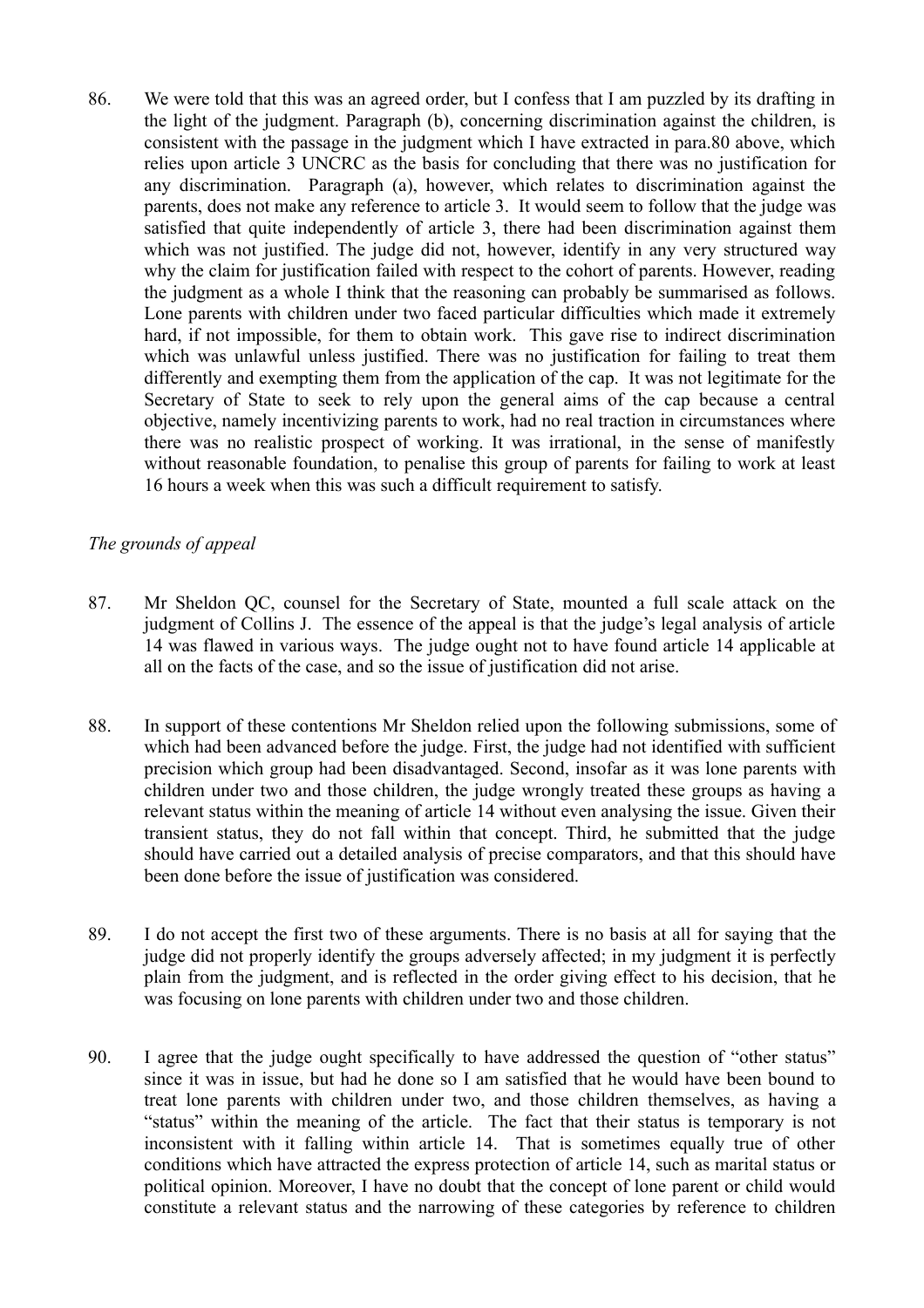below a certain age does not in my view materially alter that fact, particularly given the generous way in which the Strasbourg Court defines the notion of status, as Lord Wilson noted in *Mathieson*, para.22.

- 91. As to the third issue, it is in general the case in an indirect discrimination claim that once it is established that a rule has a disproportionate impact on one group, the issue of justification arises, irrespective of the extent of the disproportionate impact. It is not necessary precisely to measure the extent of that impact before engaging with the issue of justification. In so far as Mr Sheldon was suggesting otherwise. I would reject that submission.
- 92. In my judgment, however, it is important to recognise that the claim being advanced is one of *Thlimmenos* discrimination, which is a particular type of indirect discrimination. The premise of the claim, and indeed the finding of the majority in *SG* (admittedly under the less draconian cap) is that the scheme is in principle justified for all other parents whose children are over the age of two. The claimants must show that their situation is materially different so as to be capable of undermining that justification in their case and if the Secretary of State can show that the decision to include the claimants in the scheme is not manifestly without reasonable foundation, the claim must fail. The appellant complains that the judge did not properly address that issue of material difference. I return to that point below.
- 93. A further alleged error by the judge was his conclusion that the facts fell within the ambit of article 8. Mr Sheldon submitted that even if A1P1 provided a gateway into article 14, article 8 did not do so. He relied upon the observations of Lord Reed in *SG* who expressed the view that the cap did not fall within its ambit. I have discussed above the approach of the majority in *SG* to the application of article 8 and in my view neither Lord Hughes nor Lord Carnwath analysed the potential relevance of article 8 in the same way as Lord Reed.
- 94. In my judgment, the authorities support the judge's conclusion on this point. The approach of the Court of Appeal in *SG* was that the case fell within the ambit of article 8. Mr Sheldon submitted that the Court of Appeal was only intending to say that the parents' rights to family and private life fell within the ambit of that article, not those of the children. But it is well established that the two are inextricably linked: see *Beoku-Betts v Secretary of State for the Home Department* [2008] UKHL 39; [2009] 1 AC 115. I do not accept that the family rights of the parent can fall within the ambit of the article without the rights of the children doing so also, nor do I believe that the Court of Appeal was seeking to draw that distinction. Any change of residence brought about by the cut in benefits, which was the reason why the Court of Appeal considered that the facts fell within the ambit of article 8, affects both parent and children. In my judgment, given the lack of any consistent contrary approach by the Supreme Court on this question, the court should follow the Court of Appeal's analysis.
- 95. Moreover, the analysis of Lord Dyson in *SG* is in my view supported by a decision of Sir Terence Etherton MR, giving the lead judgment of the Court of Appeal in *Smith v Lancashire Teaching Hospitals NHS Foundation* [2017] EWCA Civ 1916, in a case heard after the hearing in this appeal. In that case the claimant was a woman who had co-habited with her male partner without getting married or being in a civil partnership (which of course they could not do since it is not an option for opposite sex couples.) Sadly her partner died in an accident and she sued, *inter alia*, for bereavement damages pursuant to section 1A of the Fatal Accidents Act 1976. She would have been entitled to bring such an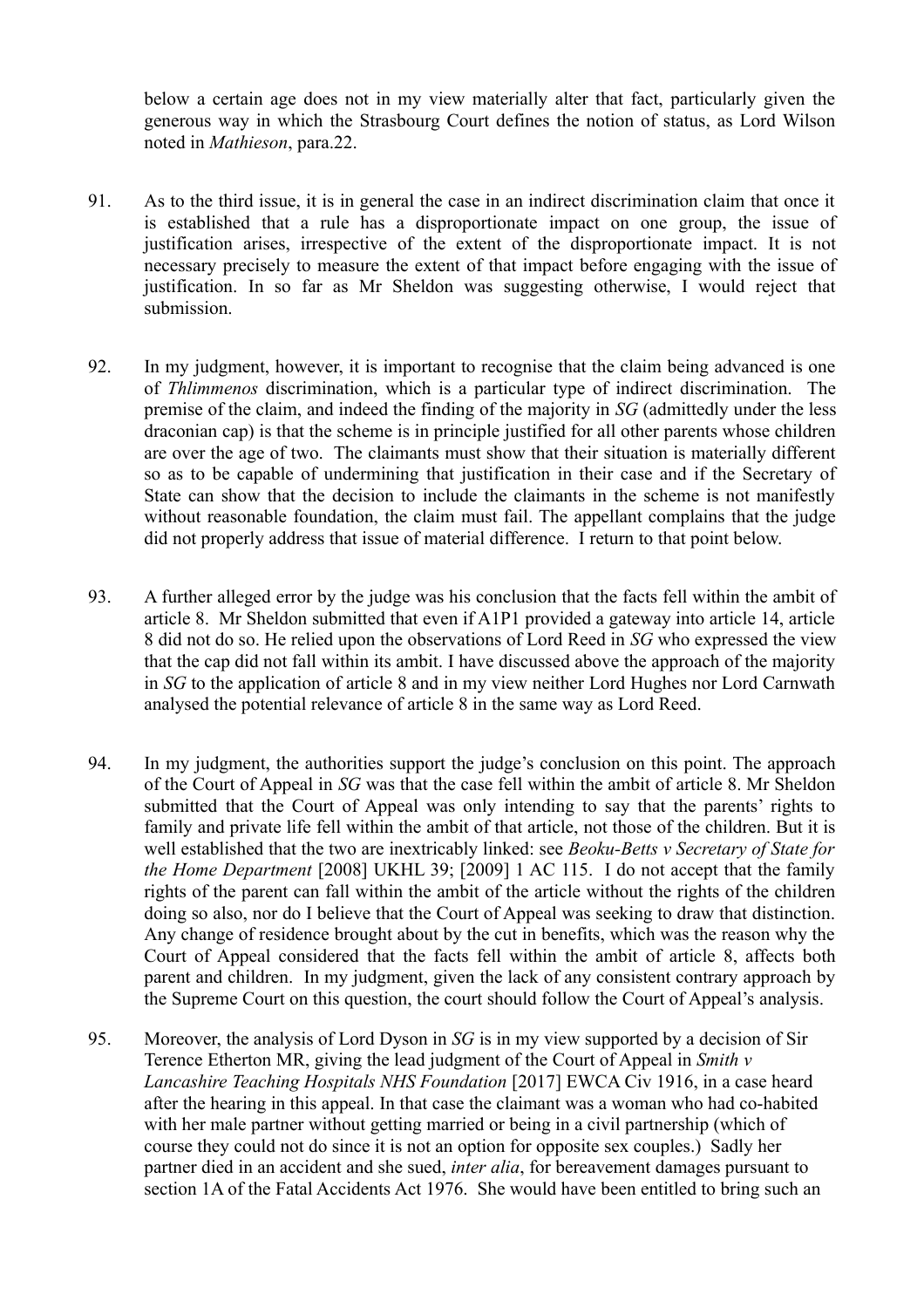action had she been either married or in a civil partnership and she claimed (successfully in the event) that it was a breach of article 14, read with article 8, for the law to deny her the same right. A declaration of incompatibility was made. One of the issues before the court was whether the facts fell within the ambit of article 8. The Master of the Rolls, with whose judgment McCombe LJ and I agreed, held that they did. He extensively considered a number of domestic and Strasbourg authorities on the point (paras. 41-55) including two decisions of the House of Lords, *M v. Secretary of State for Work and Pensions* [2006] UKHL 11, [\[2006\] 2 AC 91](http://www.bailii.org/cgi-bin/redirect.cgi?path=/uk/cases/UKHL/2006/11.html) and *R (on the application of Clift) v. Secretary of State for Work and Pensions* [2006] UKHL 54, [2007] 1 AC 484 as well as the Supreme Court decision in *Mathieson*. The Master of the Rolls summarized what he considered from the authorities to be the proper approach to the ambit question in the following terms (para.55):

"The legal position may, therefore, be summarised as follows in a case where, as here, the claim is that there has been an infringement of Article 14, in conjunction with Article 8. The claim is capable of falling within Article 14 even though there has been no infringement of Article 8. If the State has brought into existence a positive measure which, even though not required by Article 8, is a modality of the exercise of the rights guaranteed by Article 8, the State will be in breach of Article 14 if the measure has more than a tenuous connection with the core values protected by Article 8 and is discriminatory and not justified. It is not necessary that the measure has any adverse impact on the complainant in a positive modality case other than the fact that the complainant is not entitled to the benefit of the positive measure in question."

- 96. In my judgment, there can be no doubt that granting welfare benefits can properly be described as a modality of the exercise of an article 8 right in circumstances where at least one of the purposes of housing benefit is to enable families to live together in appropriate accommodation. The question, therefore, is whether imposing a cap to limit those benefits has more than a tenuous connection with the core values protected by article 8. As Lord Bingham noted in *M* (para.5), the mere fact that legislation leaves a family with less money than would otherwise be the case does not of itself mean that it falls within the ambit of article 8, notwithstanding that it may impact on decisions within the family which affect its members. Nor, in my view, could it be enough that a possible consequential effect of the measure is that it might in future give rise to an article 8 claim. Such a possibility could rarely be wholly eliminated. But in my view where the measure is designed to encourage single parents to work and to prejudice them if they do not, it does potentially impinge on family life (and indeed private life). If the lone parent works it could well affect the family dynamic, and if he or she does not work there is a realistic possibility that it will cause the family to have to move accommodation, possibly to a new and unfamiliar area. It is true that the evidence shows that fewer families have in fact needed to move than had originally been anticipated when the cap was first imposed, but that does not in my view dilute the force of this point. These were foreseeable results and in my view they cannot be said to be so unlikely or remote as to be characterized as tenuous. In *Petrovic v Austria* (2001) 33 EHRR 14 para. 27 the European Court of Human Rights held that the award of a parental leave allowance affected the way in which family life was organized because, when taken in conjunction with parental leave, it enabled the parent to stay at home and look after the children. The cap has the opposite effect, but it equally affects the way in which family life is organized.
- 97. In my opinion the judge was right, therefore, to say that the facts fell within the ambit of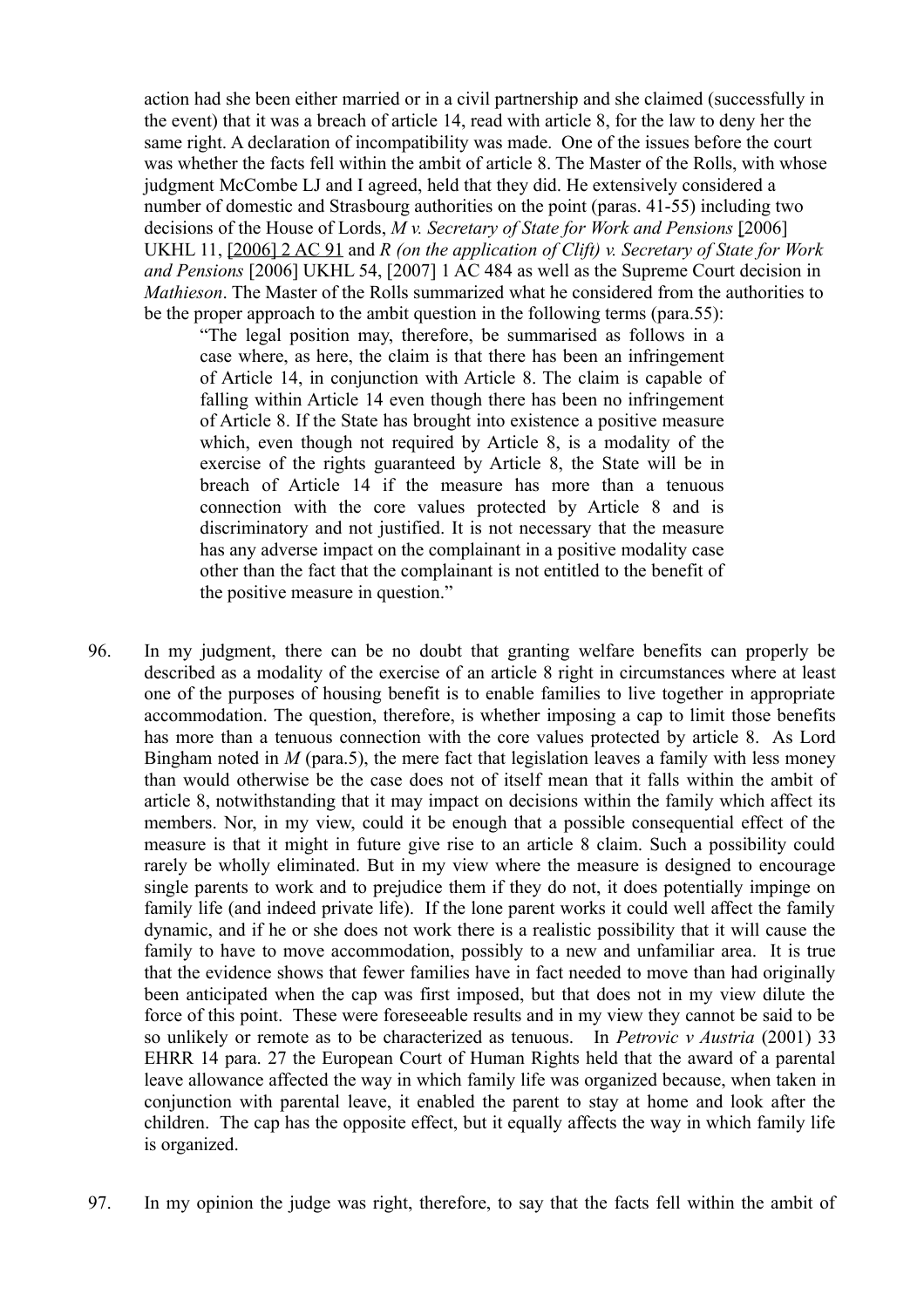article 8 family rights which embraced the rights of both parents and children. However, I do not think that the interests of the children under the age of two can sensibly be treated as separate from the interests of their parents. They have no independent private life and their family life is inextricably inter-twined with their parents. Their claims fall within the ambit of article 8 only because their parents' claims do so. In my judgment this has a bearing on their own independent claim, for reasons I develop below.

98. The judge in his analysis of the article 8 ambit issue also relied upon the decision of the Supreme Court in *MA* (see para.39 reproduced in para.80 above). That case related to alleged disability discrimination contrary to article 14 in relation to a number of appeals concerning the application of the cap on housing benefit to those who had unoccupied bedrooms. The judge considered that the case clearly demonstrated that imposing a cap of this nature fell within the ambit of article 8 because it was held to have done so in that case. However, there appears to have been no discussion in *MA* about whether the facts fell within the ambit of article 8; the point seems to have been conceded. Also, the denial of benefit in those cases directly affected the living arrangements for certain disabled people, and was more directly linked to their personal lives than is the case with respect to these claimants. I do not, therefore, consider that *MA* determines the point. Nonetheless the judge did, in my view, reach the right conclusion on this issue.

#### *Was there discrimination and was it justified?*

99. In my judgment, therefore, Collins J was right to hold that article 14 was engaged both because the imposition of the cap affected property rights of the parents so as to engage A1P1 and because it fell within the ambit of the article 8 rights of the parents and their children under the age of two. I turn to consider the question whether the claimants were in a significantly different situation from other lone parents with older children so as to attract the *Thlimmenos* principle, and if so whether the failure to exempt them from the cap was justified. The appellant submits that the judge erred in his approach to both these questions. Mr Sheldon contends that there was a wholly inadequate assessment of the relative disadvantage of the cohort group when compared with other lone parents, particularly those with children under school age. If the judge had properly analysed that issue, the only proper conclusion he could have reached was that there was no significant difference between the position of the claimants and other lone parents with children under school age and that accordingly it was not incumbent on the Secretary of State to exempt this group from the operation of the cap. Furthermore, even if the difference could be characterized as significant, it was nonetheless legitimate for the Secretary of State to take the view that it would undermine the objectives of the measure to allow the exemption to operate. So far as the children's claims were concerned, the judge's finding rested on the conclusion that article 3 UNCRC was engaged and had been infringed but neither conclusion was justified on the facts here.

#### *Discrimination as against the parents.*

100. I will first consider the position with respect the parents. The terms of the declaration suggest that the judge was not treating article 3 as relevant to their claims, even with respect to the breach of article 14 when read with article 8.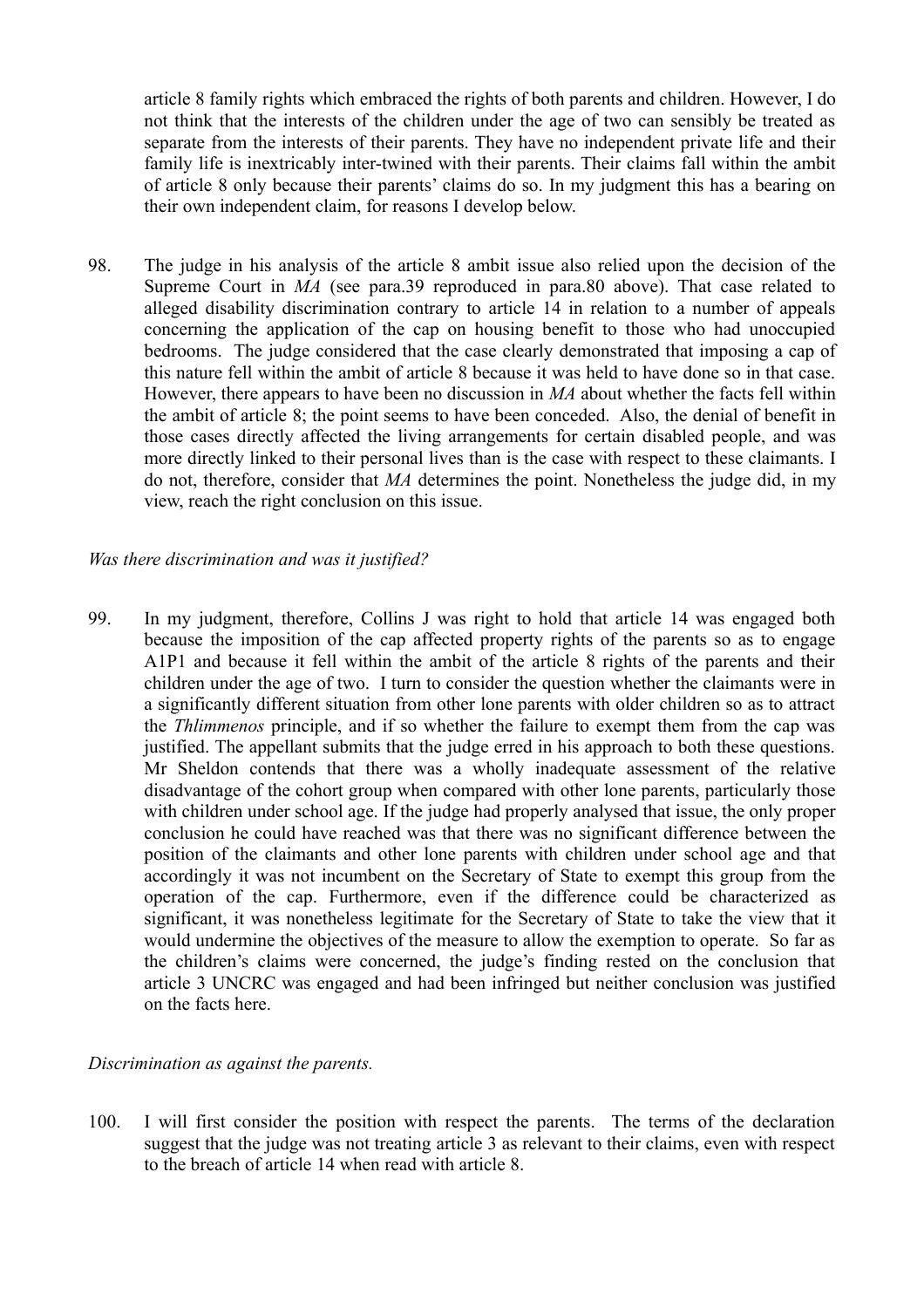- 101. Mr Sheldon's short answer to the finding of discrimination in relation to the parents is that it is inconsistent with the decision of the majority in *SG*. He submits that the cohort of lone parents in that case included, even if it was not limited to, lone parents with young children. The position of lone parents with children under five was expressly raised but no exception was made with respect to them. I reject that submission; *SG* cannot be said, even by inference, to have rejected the arguments now advanced. The focus now is narrower being trained on a relatively small group of lone parents rather than a much larger group of all lone mothers, and the nature of the discrimination relied upon is *Thlimmenos* rather than traditional indirect discrimination.
- 102. Having said that, Lord Reed did make certain observations with respect to the argument that lone parents with children under five should be exempted because of the difficulties in obtaining work, in terms which suggest that in his view at least the argument now advanced may be difficult to sustain (para.74):

"In relation to the difficulties of finding work, data from the Office for National Statistics (ONS) indicate that 63.4% of single parents with dependent children were in work during the second quarter of 2014. An ONS analysis based on data for 2012 indicated that the employment rate for single parents with a dependent child under the age of 2 was 32%; for the age range 2-4 it increased to 42%; for the age range 5-11 it was 63%. Plainly, many single parents, including those on low incomes, make arrangements for the care of children in order to work. Their children over five years of age are required to attend school. Their younger children may attend nurseries or may be looked after by family members or child minders. The amount of work which a single parent has to perform, in order to be exempted from the cap, is only 16 hours per week. Even those hours need not necessarily be worked throughout the year: if a person works in a place of employment which has a recognisable cycle of employment, such as a school, the holiday periods during which she does not work are disregarded. As I have explained, assistance with meeting the cost of child care is available and is excluded from the cap. The statistics set out at paras 56 and 57 above do not support the contention that single parents with children under five have experienced greater difficulty in obtaining work than other claimants affected by the cap. Some people take the view that it is better for the single parent of a young child to remain at home full-time with the child, but there is no basis for requiring that view to be adopted by Government as a matter of law."

The passage refers to para.57 in which Lord Reed noted that figures up to March 2014 showed that 29% of households where lone parents had children under five which had been capped were no longer capped, and 38% of those had become exempt because the parent had obtained work. He described this as being in line with the figures for all households.

103. The question is whether the failure to exempt this cohort of parents from the cap is lawful. In considering this question there are in my view three related points which need emphasis. First, since the claimants are alleging that they are in a significantly different position from other lone parents, it is not enough for them to show that they face difficulties in obtaining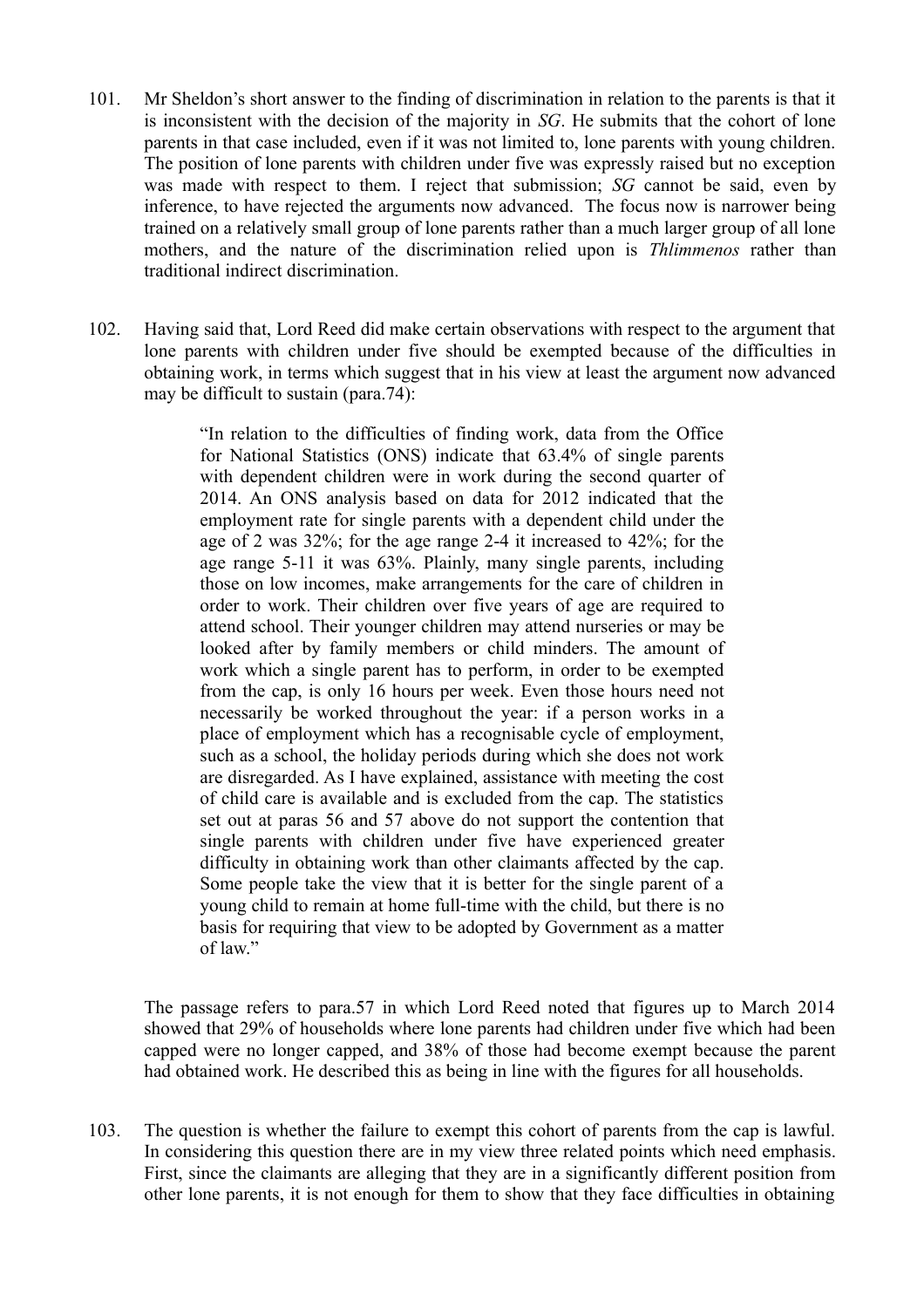employment because of their childcare responsibilities: these difficulties must be disproportionate compared with the problems facing other non-working households, including those where lone parents have children over two. Nor is it sufficient to show that some of the claimants are unable to work despite wishing to do so; that too is true of other lone parents with older children and it was the position of many of the claimants in *SG*, but that fact was not sufficient to render the scheme unlawful. The difference in their situations must be sufficiently marked to justify the court concluding that the reasons which justify the imposition of the cap generally either do not apply, or alternatively apply with such diluted force to this cohort of claimants that it was manifestly without reasonable foundation for the Secretary of State to subject them to the same rules.

- 104. Second, although Collins J was at various points in his judgment highly critical of the effect of the cap on those already in or close to poverty – and much of the evidence adduced before the court was directed to that matter - that was not strictly relevant to the issue before him. It is not alleged that the imposition of the cap on these claimants is unjustified simply because the detrimental effect on the claimants' families is disproportionate to the legitimate aims. Indeed, it would have been inconsistent with the premise of the claim to have advanced that argument. It is accepted that the imposition of the cap is justified with respect to other lone parents, yet they too will be subject to serious financial pressures as a result of the cap and many of them will also be constrained by child care duties and other factors from obtaining work, even if they wish to do so. The majority in *SG* accepted that the cap could be justified in its application to lone parents notwithstanding these consequences and it would not be legitimate to row back on that reasoning. It is true that the cap has been further reduced thereby exacerbating the difficulties which non-working households have to face, but it has not been argued that the cap can no longer be justified in its application to lone parents for that reason. That would effectively involve revisiting *SG* in the light of the more restrictive cap which is not how these claims were advanced. The claims are not that the damage caused by the cap for those unable to work is too great to justify its imposition; it is that the particular claimants were prejudiced because they were in practice unable to escape its clutches by obtaining work.
- 105. A third and related point to emphasise is that there is no basis for saying that the additional financial strain which the cap imposes on households with children under two is any greater than for other non-working households. At various points in his judgment Mr. Justice Collins emphasized the detrimental impact which the imposition of the cap has on these claimants, and there is no doubt that it does. No one should underestimate the very real hardships caused by the imposition of the cap, and the particular circumstances of the individual claimants in this case bear witness to the harsh circumstances in which they and those similarly placed live, as does detailed evidence from Shelter. But they are difficulties which have to be borne by all non-working households to a greater or lesser extent; they are not unique to this cohort, nor does the cap necessarily bear more harshly on them. There is no linear relationship between the financial impact on families caused by the cap and the age of the children. Indeed, it is obvious - and evidence from Shelter demonstrated this (para.55 of the evidence of Mr Graeme Brown, the then Interim Chief Executive) - that households with a greater number of children will typically suffer more, whatever the age of their children, simply because the parent or parents have more mouths to feed and are likely to need larger accommodation. Households with two parents will be worse off than households with single parents. Collins J did rightly observe that poverty can have a very damaging effect on children under five (para.29) and evidence from, inter alia, the Children's Commissioner supported that statement, but many such households will in fact be financially better off than other households with more children albeit none under two.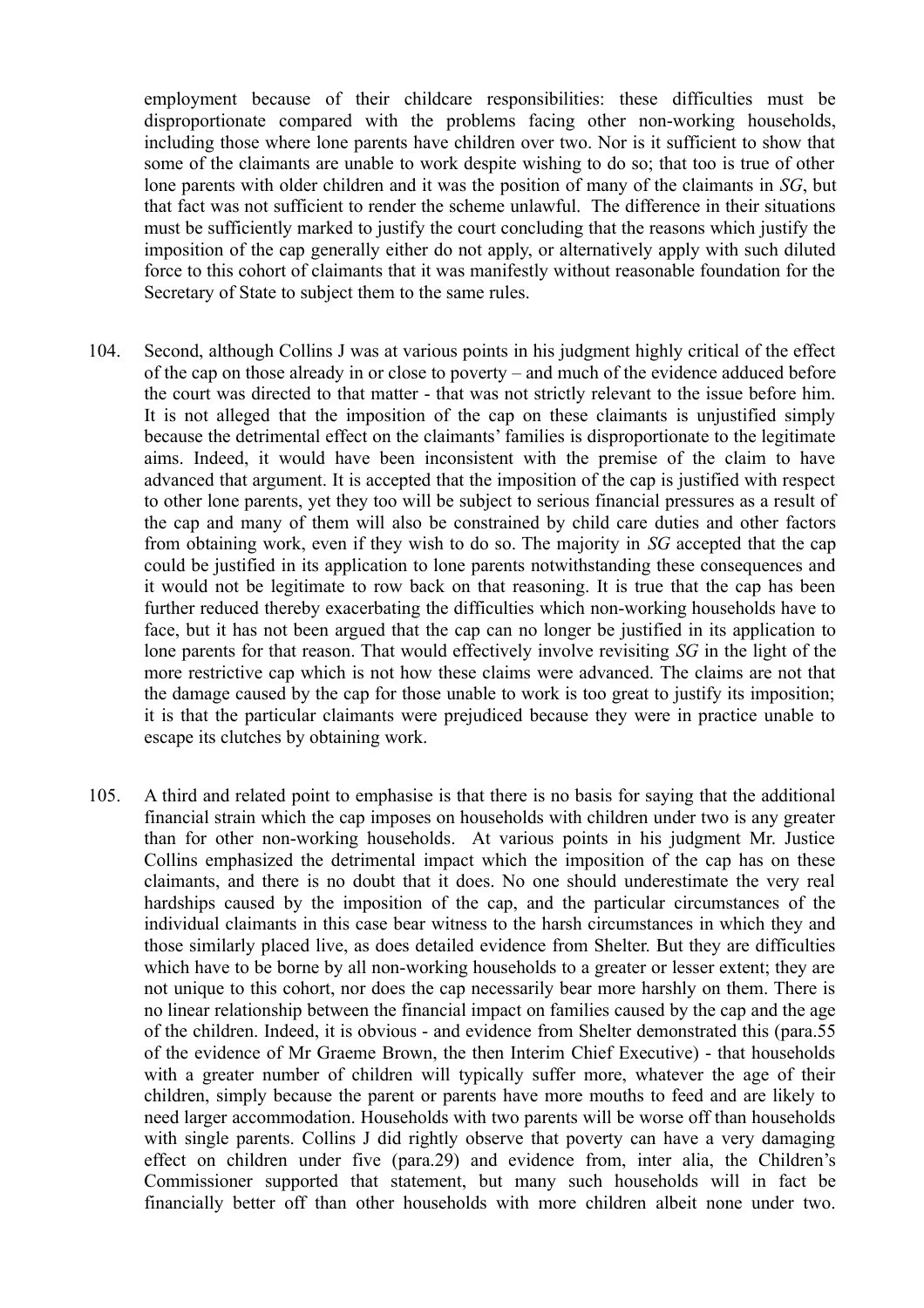Exempting the claimant children on that ground would work in a relatively arbitrary way.

- 106. It follows that the proper focus in this case must be whether the problems faced by the particular cohort of parents in securing effective and affordable child care are sufficiently different from problems facing other lone parents to entitle the court to conclude that it is manifestly without reasonable foundation to fail to exempt them from the operation of the cap. There is good reason why any difference in the situation of the claimants should be "significant", to use the language of the Strasbourg court in *Thlimmenos*. Underlying a *Thlimmenos*-type complaint is the notion that different cases must be treated differently. But if the circumstances are not obviously significantly different, to make an exception for the group risks infringing the principle that like cases should be treated alike. That constitutes an unfairness and creates a sense of grievance in those who whose circumstances are not materially different and yet are not treated in the more favourable way. It will necessarily be a matter of judgment in any given case whether the circumstances are sufficiently different to warrant different treatment. The question in substance is: was it clearly unfair not to exempt them from the rule? The manifestly without reasonable foundation test reflects that principle. The question is not whether government might have made an exception for this group; it is whether it was obliged to do so. The difficulties of a claimant establishing a case of this nature are in my view compounded in circumstances where even putting the case at its highest only some of the cohort are prejudiced as a result of the alleged difficulties.
- 107. Accordingly, where the claimants are in a different position, but not significantly so, an implicit rationale for not dis-applying the measure to them is that the justification for imposing the measure still in essence holds good and it would create a sense of unfairness to treat them differently. It is perhaps a matter of no real importance in such a case whether the appropriate analysis is that the failure to make an exception for the group is justified for this reason, or whether it is that there is nothing to justify because no significant difference has been established.
- 108. Even where there is a significant difference in the claimant cohort's situation so that prima facie the rule impacts upon it in a materially harsher way, there will still be no breach of the *Thlimmenos* principle if the Secretary of State is able to justify failing to treat the claimants differently. As with traditional indirect discrimination, the justification relied upon will typically be that notwithstanding the material disadvantage in which the group is placed, the aims of the measure nonetheless remain legitimate with respect to this group and it is not disproportionate to impose the measure upon them.
- 109. As I have indicated, Collins J identified at different points in his judgment certain difficulties which made it more difficult for lone parents with children under the age of two to obtain employment: the higher child-care costs; the need in some cases for up-front payments; the difficulty in finding places; and the fact that these lone parents have to bear a higher proportion of childcare costs than those with older children who are in receipt of free child care. However, in my judgment what the judge did not do was to assess how seriously these factors impinged on the ability to find work when compared with other lone parents with older children and whether the difficulties could properly be characterized as so significant at least prima facie to require an exemption from the cap. The judge assumed that these factors made it very difficult or virtually impossible for this cohort to obtain work, in contrast to other lone parents. But in my judgment he reached that conclusion on the basis of limited evidence and without considering potentially relevant statistical information.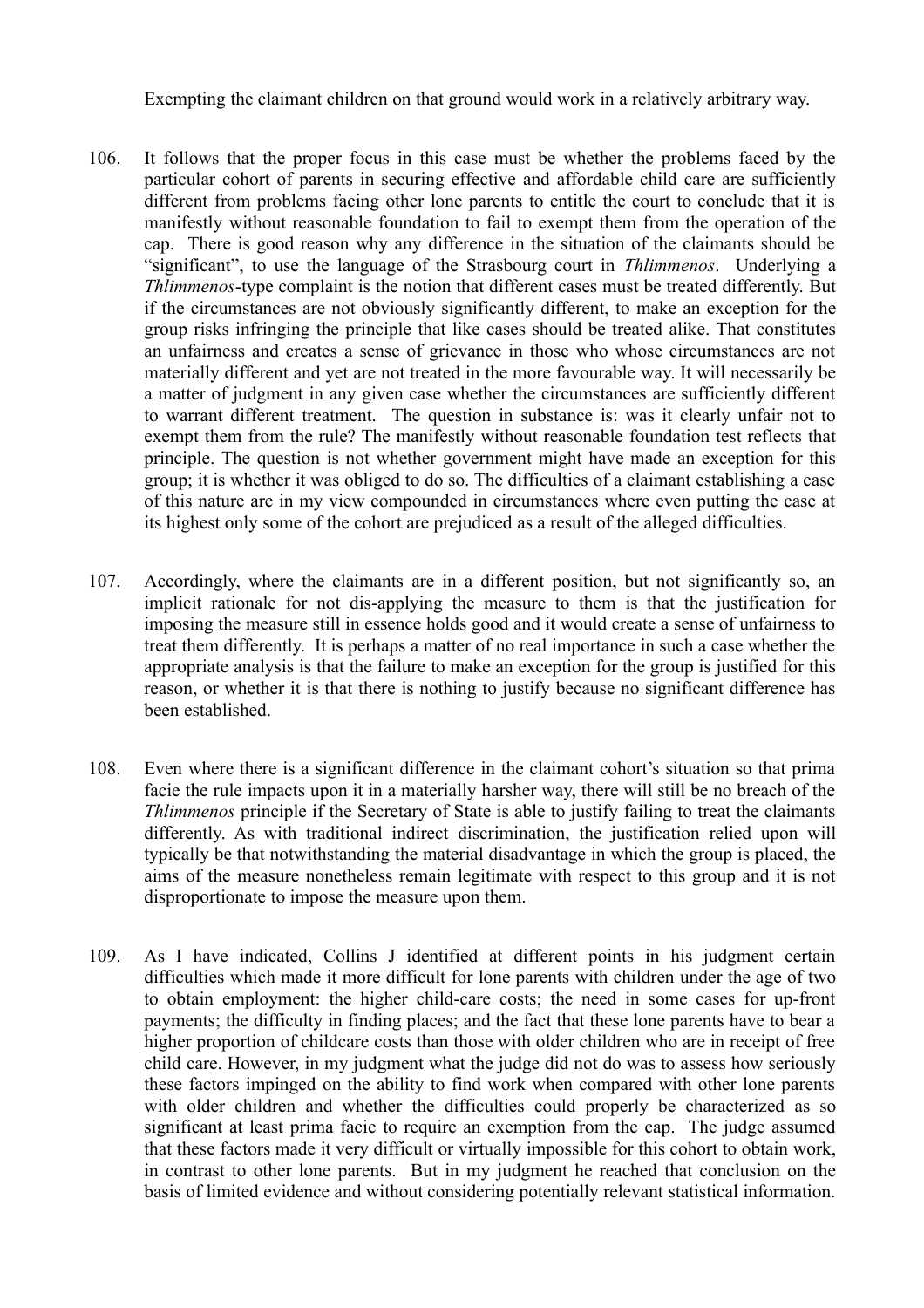- 110. There will in practice be a range of factors which are likely to affect the ability of a lone parent to obtain work, and many of them are wholly unrelated to the age of the children. Such factors will include the availability of work in the locality for someone with the individual's skills; whether there is help available with child care from family or friends, perhaps through a sharing arrangement; the number of children the lone parent has and their ages; the complexity of any care arrangements; and the difficulty in getting to work which is available. Moreover - and in my view this is a matter of real importance - the factors which suggest that lone parents with children under two may have to pay more from their budget for childcare, namely the fact that child care may be more expensive for very young children, and that the costs are only partially recouped where the child is under three whereas there is free child care for older children - does not go to the ability to obtain work but rather to the financial benefit of undertaking it. It is true that the benefit which lone parents under three will derive from working will be less than will be the case when the children are over three, assuming that child care has to be paid for. Even so, it will be highly unlikely that work will not benefit the family to some extent given that at least 70%, and often 85%, of the cost of child care is recoverable and that the cap does not apply once 16 hours are worked. Mr Sheldon pointed out that free child care of 15 hours a week (as it was until increased to 30 hours), when 16 hours needs to be worked, is not substantially more beneficial than the 85% recoverable by those on universal credit. Collins J was no doubt justified in saying that even relatively small sums can have a seriously damaging effect upon those close to poverty, and there may be powerful arguments for extending free child care to lone parents with children under the age of two. But the fact that work is less financially advantageous for most lone parents with children under three than for lone parents with older children does not mean that it is more difficult, let alone impossible, for these claimants to obtain work. It may be that they are less inclined to take it because they consider the rewards to be inadequate once child care has been paid, but that is a different matter. Similarly, the so-called "conditionality" argument, which relies on the alleged illogicality of on the one hand not requiring lone parents with children under two to work as a condition of obtaining benefits yet on the other requiring them to work to avoid the cap, has no bearing on their ability to obtain employment.
- 111. In my judgment, there was also relevant statistical evidence in this case, referred to by Mr Sheldon, which was not referred to by the judge but lends support to the argument that the impact on this cohort of lone parents is not significantly different from other parents with young children. First, the Household Annual Population Survey for 2015 showed that some 40% of lone parents with children under two work and 95% of them do so for at least 16 hours a week. For lone parents with children three to four the percentage increases to 50% of which 90% are working at least 16 hours a week; and the proportion increases for lone parents with children aged five to nine to 70%. These statistics are consistent with the proposition that it is easier for lone parents to move into employment as the youngest child gets older, but they are not consistent with the conclusion that it is either extremely difficult, far less impossible, for parents with children under two to obtain employment. It is true that these figures do not relate to those subject to the cap, but many of the problems of accessing work and finding appropriate childcare apply to all lone parents with children under two.
- 112. Second, in his first witness statement Mr Edson, the lead official on the benefit cap policy for the Department of Work and Pensions, referred to statistics relating to the period when the cap was introduced in April 2013 until November 2016. They showed that 83,700 households had been capped and of these some 63,600 were no longer capped. Of those, 41% had moved into work (as demonstrated by receiving working tax credits) and others had avoided the cap in other ways. Taking the cohort of claimants in this case, lone parents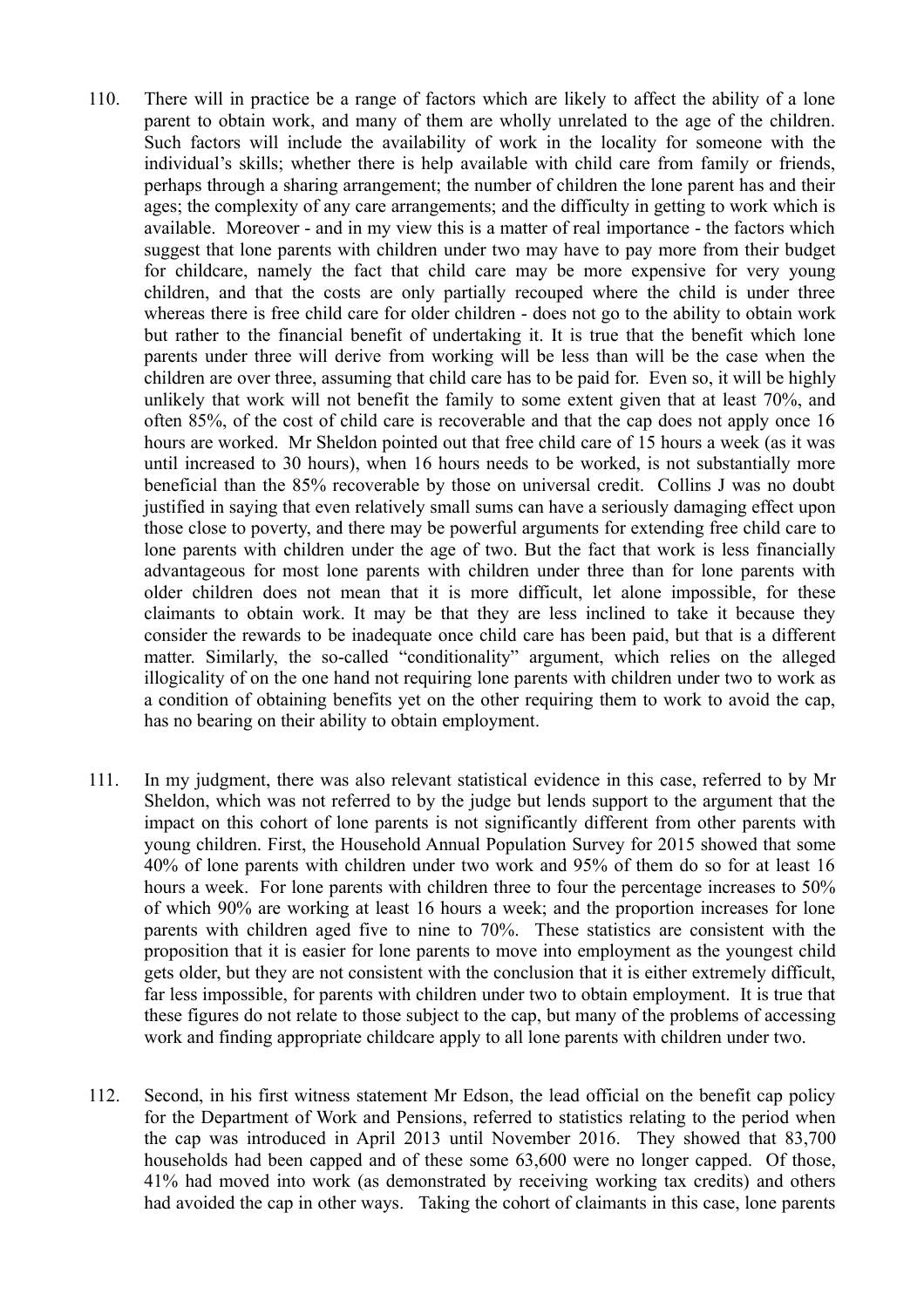with children under the age of two, 13,600 had been capped since 2013 but 8,700 (amounting to 64%) were no longer capped and of those 40% had found work. The statistics for those with children under the age of three was very similar; 19.900 had been capped but 12,800 were no longer capped (also 64%) and 41% of those had found work. For lone parent households with children under five, some 30,900 had been capped but 20,500 were no longer subject to the cap (amounting to 66%) and of these 44% had obtained employment.

- 113. In his second witness statement, Mr Edson provided more up to date figures (para.76). These show that in the period since the introduction of the benefit cap in 2013 up to February 2017, 16% of lone parent households which had been capped in that period when the youngest child was under two had moved into employment; the proportion is the same for lone parent households where the youngest child was aged two; it rises to 18% where the youngest child was aged three; 23% where the youngest child is aged four; finally rising to 30% where the youngest child was five.
- 114. It is true that it is not clear from the above statistics when the lone parents moved into employment, and no doubt in some cases those households capped when the youngest child was under two will have found employment when that child was two or possibly even older. But there must be a significant number of lone parents in the under two category whose youngest was still under two in February 2017, and if it was so much more difficult for this group to obtain employment than lone parents with older children, one would have expected the overall proportion of those moving into employment by February 2017 to be markedly lower than for lone parents with children aged two or over. Yet that is not the case.
- 115. In my judgment taking the evidence in the round, it does not support the proposition that the cohort of lone parents with children under the age of two in practice face substantially greater difficulties that lone parents with older children in obtaining work, nor indeed that it is virtually impossible for them to go to work because of their child care responsibilities. When combined with the fact that it is in any event only some of the claimant parents who are likely to be affected by such factors as do genuinely inhibit their ability to find work (because, for example, child care may be provided by friends or family) the submission that there are obvious and significant differences which mark this group out from other lone parents is not in my judgment made good.
- 116. Mr Wise QC, counsel for the respondents, submitted that we should respect the conclusion of the judge on this matter. He said that there was a plethora of evidence before the judge and that it is not for this court to select bits and pieces which might cast doubt on the judge's conclusions of fact. I recognise that in many contexts such an argument will have considerable force and may be decisive, but I do not accept that it does here. It is true that there was extensive evidence before the judge but much of it was directed at matters which were not directly in issue before him, such as the reliability of the government's statistics and whether they showed that the imposition of the cap had encouraged the take up of employment as the Secretary of State claimed; the hardship which the cap imposed on lone parent households, particularly where they have young children; and the extent to which the DHPs mitigated any adverse effects on the claimants. The evidence relating to the difficulties of moving into work was much more confined. Moreover, the relevant question, which the judge did not directly address, was how much more difficult it was for this cohort of lone parents than those with older children. In so far as he may have thought that it was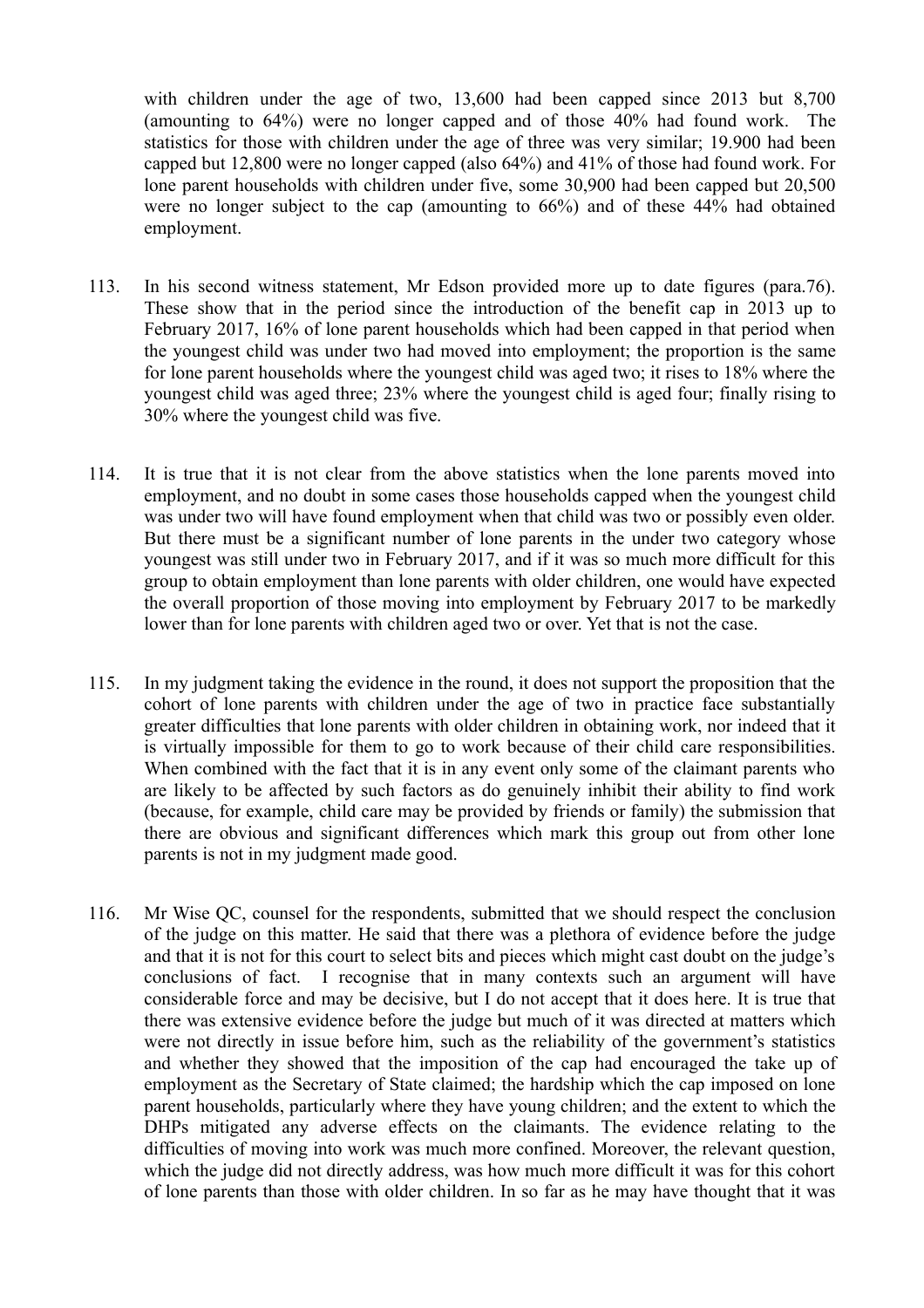not necessary to carry out that task because it was practically impossible for this cohort to obtain employment, the evidence does not in my view sustain such a bleak conclusion, and indeed the statistics suggest otherwise. Those with children under two do face some impediments in obtaining work, and they may be discouraged from seeking work because the lack of free, as opposed to subsidised, child care means that the financial benefits are not as rewarding as they are for lone parents with older children. But the test is whether the problems they face in moving into employment are so marked as to make it manifestly without reasonable foundation for the Secretary of State not to exempt them from the application of the cap. Given the weight which the government gives to the policy of enhancing the life prospects of children by encouraging even lone parents to obtain work, I do not believe that it was open to the judge to conclude that it was so much more difficult for this cohort of parents to obtain work when compared with lone parents with older children that it would not be fair to subject them to the same rules.

- 117. In my judgment, the availability of DHPs lends support to the Secretary of State's decision not to exempt this cohort of lone parents. In *SG* Lord Reed accepted that the existence of discretionary housing payments was a material consideration to take into account when assessing justification in that case (see para.44 above). As he pointed out, the existence of discretionary payments would be no answer to fundamental structural discrimination but it was an appropriate way of seeking to deal with particular hardships which could not be readily identified in advance because they depend upon a range of factors which vary from household to household. In my judgment that observation is equally apposite here. In these circumstances it is not unreasonable to adopt a system of discretionary benefits which can be targeted where they are needed. Moreover, as the judge fairly pointed out, the guidance produced by the Department relating to the payment of DHPs, which local authorities are obliged to apply, identifies a number of categories considered as suitable to receive payment and these include various groups affected by the benefit cap and some who fall within the claimant cohort. For example, it includes those fleeing domestic abuse, households with children under the age of nine months and women within 11 weeks of the expected day of childbirth. Mr Edson gave some data (which he admitted was limited) which showed that more than 2 in 5 capped households had received a DHP at some point. As Mr Sheldon pointed out, these particular claimants had benefited from these payments. I accept that the payments come nowhere near mitigating in full the loss of income to this group resulting from the imposition of the cap, but that is not their purpose. In my view the fact that a discretionary payment of this nature is available, and is to some extent targeted to ameliorate the difficulties facing at least some lone parents with children under two, is a consideration which reinforces the conclusion that there is no unlawful discrimination in this case, albeit that I would treat it as a factor of only limited importance.
- 118. I appreciate that it may be said that even if other lone parents are in a similar position, the evidence shows that the overall proportion of lone parents with children under school age who are at work is still relatively small and that many of them who seek work are unable to obtain it for a variety of reasons. It may be argued that an exception should be made for this wider group as a whole. But that raises a different case (and one which Lord Reed did not find persuasive in *SG)*. It does not assist these parent claimants.

#### *Was the discrimination justified?*

119. Given that I have found that there was no discrimination arising from the failure to exempt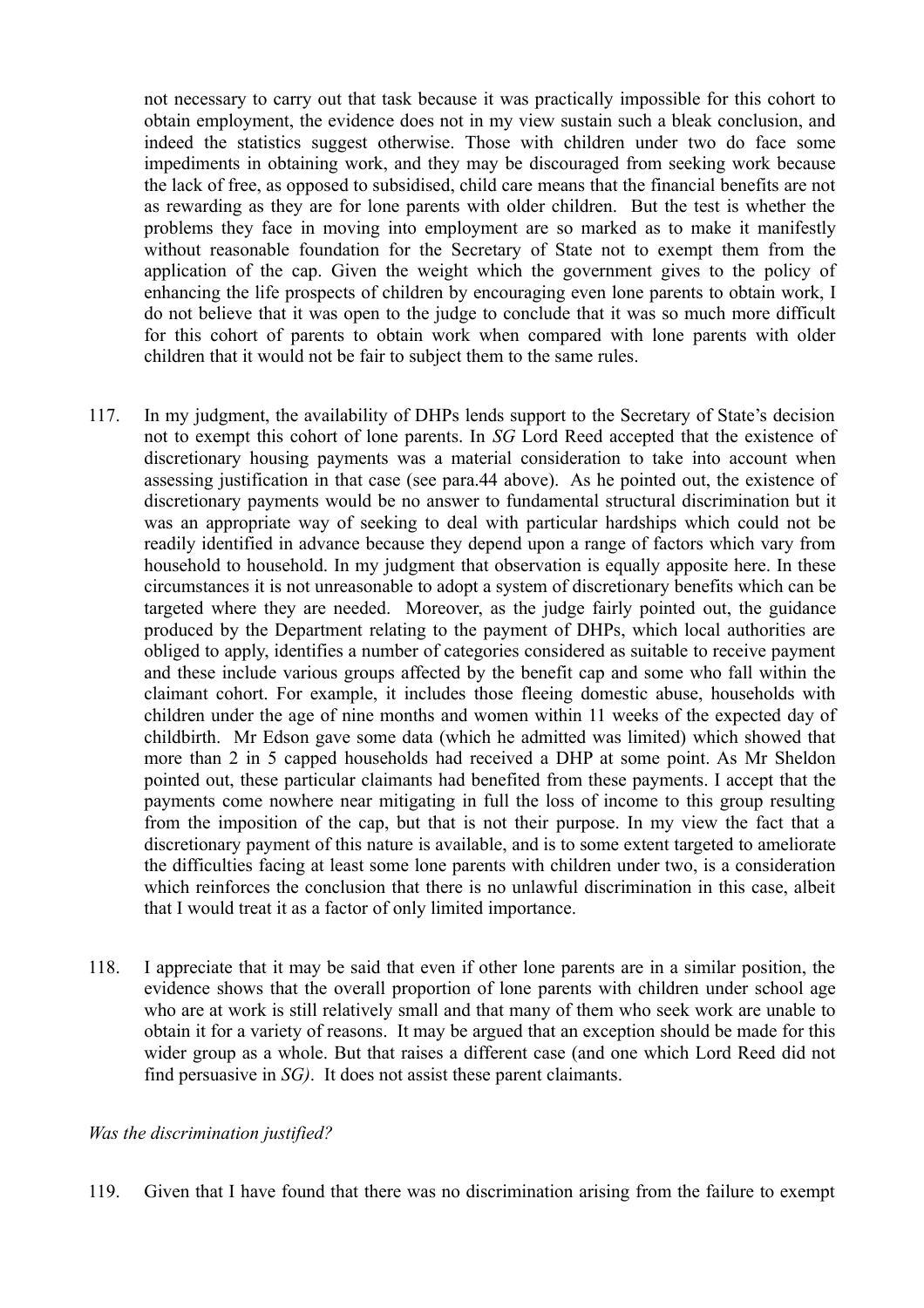this cohort of parents from the application of the cap, the question of justification does not strictly arise. The judge appears to have concluded that because of the difficulties facing the claimant cohort, the aim of incentivising work was irrelevant in their case. In the last paragraph of his judgment (para.43) he said this:

"..the cap is capable of real damage to individuals such as the claimants. They are not workshy but find it, because of the care difficulties, impossible to comply with the work requirement."

- 120. The logic appears to be that if the practical difficulties in obtaining work make work a wholly unrealistic option, the aim of incentivising work cannot be realized however much the parents may be penalised for not working. A key plank in the justification case for the Government was therefore undermined.
- 121. I would accept that if it were indeed the case that the circumstances of these claimants were significantly different to lone parents with older children to the point where they were in practice unable to obtain employment, the aim of incentivizing them to work would have no legitimate traction in their case. The judge's conclusion that the *Thlimmenos* principle required different treatment would be sustainable. Mr Sheldon submitted that even if that were the position, the judge ought to have recognized that the fairness objective in particular (and to a lesser extent, costs savings, at least in the long term) would still have merit and would be capable of justifying the cap. Indeed, he complained that the judge gave no weight at all to these considerations in his justification analysis.
- 122. I do not accept that criticism of the judgment, once the important premise of the judge's reasoning is accepted. It was always a major reason for imposing the cap to incentivise lone parents to work, including the cohort of lone parents with children under two. If there was indeed no proper scope for incentivisation, it is difficult to see how the fairness objective on its own could justify imposing the cap. It is hard to see how it could be perceived to be fair to penalize a group for not working if they cannot work. In any event, at no stage in the course of the extensive discussions relating to the cap did the government suggest that the fairness objective alone, or even in harness with cost savings, justify the cap; the refusal to exempt lone parents with young children from the application of the cap was based upon the Government's strong commitment to bring about a change in welfare culture by adhering strongly to the principle that work pays. That may justify imposing the cap even where it disadvantages some who wish to work but cannot for reasons beyond their control, but it is a hollow refrain if applied to a group which cannot in practice work at all.
- 123. There is one further point to address about the judge's reasoning. He laid considerable emphasis on the fact that the government had carried out no specific consideration of the position of children under the age of two and observed that "the need to consider a particular group who are adversely affected is important". It is true that where a decision maker relies upon factors in support of justification which were not in its mind before the decision was taken, "this will call for a greater scrutiny than would be appropriate if they could be shown to have influenced the mind of the decision maker", as Lord Kerr put it in *In re Brewster* [2017] UKSC 8; [2017]1 WLR 519 para.52. That is not to say, however, that the courts will not pay due respect to retrospective judgments. Moreover, the point seems to me to have less force in a case such as this. The government faced pressure to exempt lone parents with children under school age from the imposition of the cap from the moment the cap was first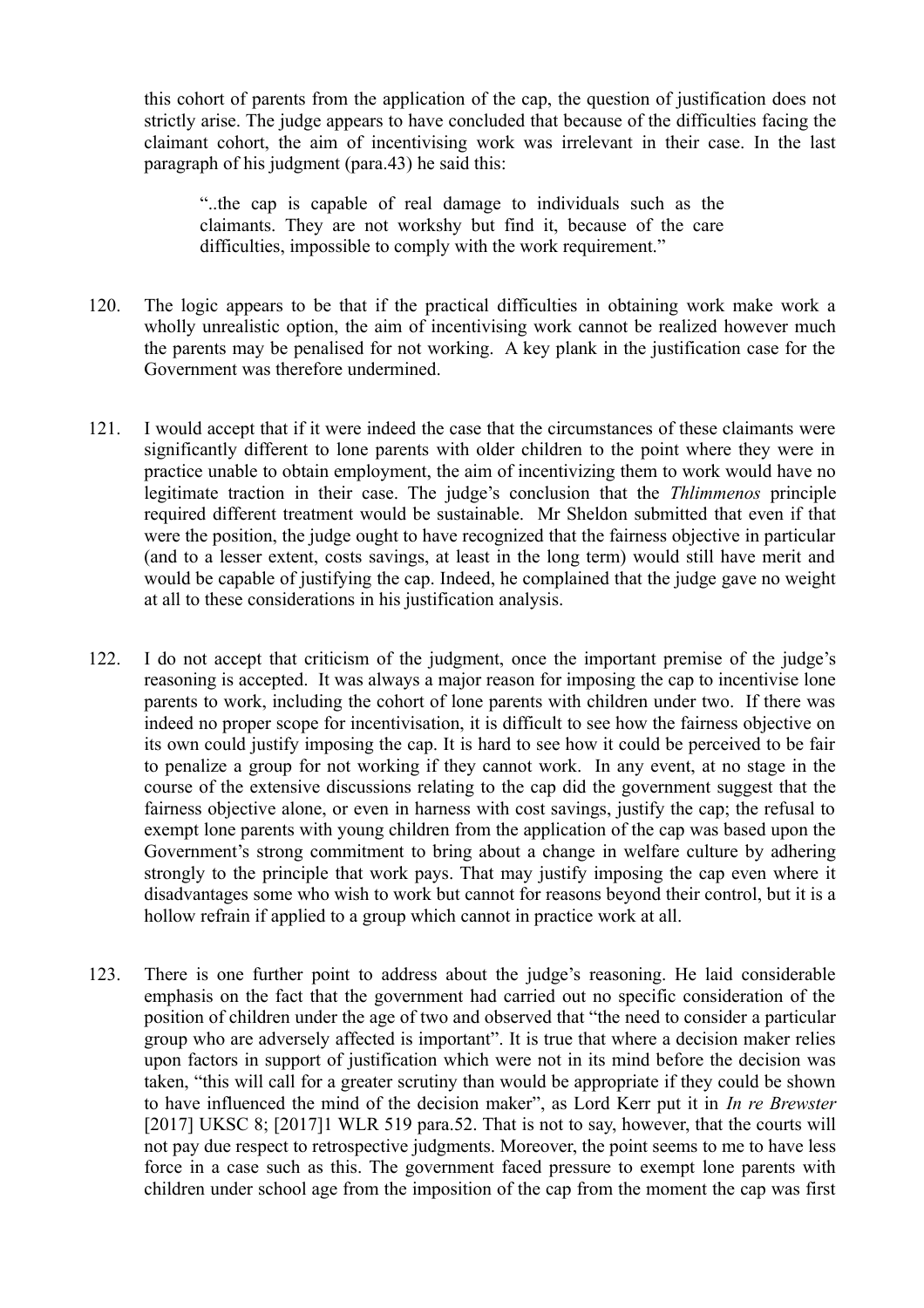introduced. The basis of those arguments was essentially, as in this appeal, the difficulty of combining child care responsibilities with holding down a job. It would therefore be wrong to suggest that the position of lone parents with young children generally was not actively under consideration, even if the focus was not specifically on the particular position of lone parents with children under the age of two. The suggestion to narrow the exemption to that particular cohort was first made in the course of the Parliamentary debates on the 2016 Act. The Secretary of State has now engaged with the more nuanced arguments bearing upon that issue and has taken the view that to the limited extent that there are particular problems facing this cohort of claimants, they do not warrant their exemption from the cap and can reasonably be dealt with by other means, notably DHPs.

124. In my judgment, whilst the Secretary of State would arguably have been entitled to make an exception for this cohort, it is not possible to say that the failure to do so can properly be characterised as a decision which is manifestly without reasonable foundation. As Lord Reed pointed out in *SG*, that is a particularly high hurdle when the relevant regulations have been approved in Parliament and when the very issue in this case, namely the desirability of treating the cohort in a different and more favourable way, was expressly raised in Parliament but not accepted. Whether the better analysis is that the disadvantage is simply not significant enough to need justification, or whether it is that there is some disadvantage but it is in the circumstances remains justified by the aims of the policy, is a moot point.

#### *The children claimants*

125. I turn to consider the position of the children claimants. Collins J's conclusion that they were subjected to unjustified article 14 discrimination was inextricably linked to his finding that article 3 UNCRC was engaged and had been infringed. The appellant submits that even assuming that the children had the relevant status to bring article 14 into play, this analysis displayed three errors: first, article 3 was not engaged with respect to the issue of justification; second, if it was, it had not been infringed; and third, even if it had been, this did not justify the finding that it was not justifiable to impose the cap on this group.

#### *Was article 3 engaged?*

- 126. The decision in *SG* clearly shows that where the route into article 14 is A1P1, article 3 UNCRC is not engaged. In essence the point made by the majority was that although children may be affected by the reduction in the income to their lone parent, neither that fact nor the question whether the best interests of the children had been taken into consideration were relevant to the question whether the discrimination against the property rights of single mothers was justified. The detriment to the children was the same whether their lone parents were male or female. In my judgment the same logic is apposite to any challenge where the route to article 14 is A1P1; the reasoning is not limited to a complaint of sex discrimination. The judge's order is consistent with this since he did not rely upon article 3 with respect to the claims brought by the parents with respect to A1P1. Indeed, he did not rely upon it with respect to the parents' article 14 rights when linked with article 8 either.
- 127. Does the position alter when the route into article 14 is article 8 and the claimants are the children? The judge held that article 3 was engaged in those circumstances because in his view *SG* had so decided. In fact, for reasons I have given, there was no majority in *SG*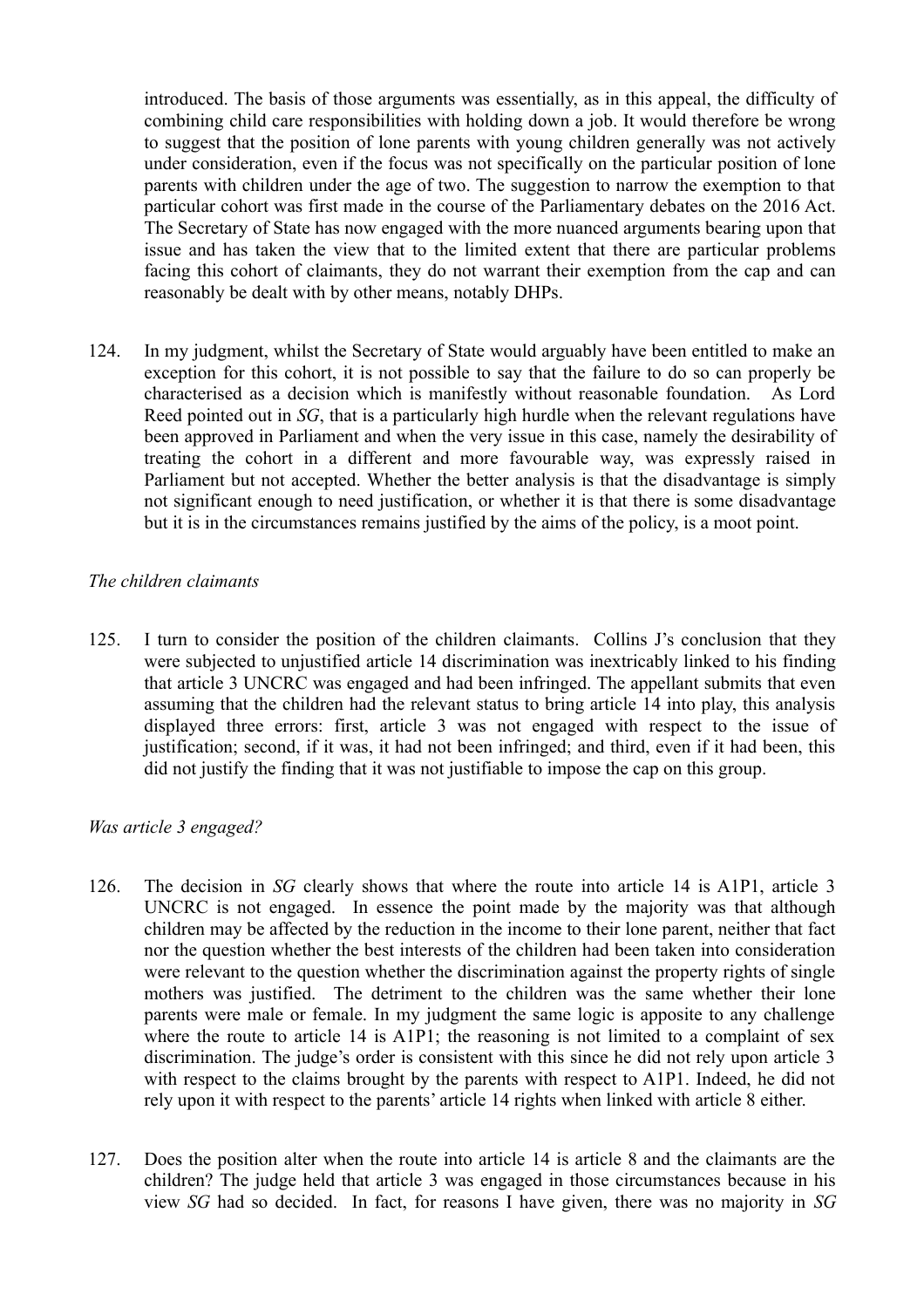supporting the conclusion. Indeed in my view Lords Hughes and Carnwath if anything came to the opposite conclusion and appear to have held that article 3 UNCRC was not engaged even where the route into article 14 was that the facts fell within the ambit of the article 8 right to family life of the parents and children. The position would have been otherwise had article 8 been engaged as such, in the sense that it was prima facie infringed and required justification pursuant to article 8.2, but that was not the position.

- 128. In any event, and whatever the proper reading of the judgments of Lords Hughes and Carnwath, in my judgment the fact that children are claimants in their own right does not bring article 3 UNCRC into the frame even though the facts fall within the ambit of article 8. The critical point, as in *SG*, is that the nature of the discrimination is the same whether article 8 or A1P1 is relied on as the route into article 14. It is that the parents are put at a disadvantage because of the greater problems they have obtaining work, given their child care responsibilities. The reformulation of a claim by relying on the article 8 family right as well as A1P1 does not alter the essential nature of the discrimination under consideration, at least in circumstances where the article 8 right is not engaged as such and reliance is placed instead on the ambit of the right. The fact that the children can make their own claim which can be characterised as discrimination with respect to the right to family life does not alter the fact that what is in issue remains in substance discrimination against this particular cohort of lone parents, focusing on the difficulties they face. The case falls within the ambit of the children's article 8 rights only because those rights are inextricably intertwined with those of their parents. That is particularly so in this case where the children are so young. It is not as if this cohort of children are necessarily affected by the imposition of the cap more than other children of parents living in workless households, and particularly other children under school age. Indeed, as I have indicated earlier, the precise consequence is likely to depend more on the number of children than on their ages. There is therefore no reason why the best interests of these children under the age of two should be materially different to the best interests of other children affected by the cap.
- 129. In my view, therefore, consideration of the best interests of the children would no more assist in elucidating the issue of justification for the discrimination in this case than it did in *SG*, and that is so even with respect to the children's own article 14 claims.
- 130. In view of this conclusion, it does not matter whether the judge was entitled to find that there was a breach of article 3 UNCRC or not. However, in my judgment that was a finding open to the judge in the light of the majority conclusion in *SG* that the children's best interests had not been taken into account as a primary consideration. Mr Sheldon submitted that this conclusion was reached on the basis of the information then before the court and that subsequently, during the process leading to the imposition of the new cap, the government has specifically considered the position of lone parents with children under two, and had also specifically had its attention drawn to the decision in *SG*. But the analysis of Lady Hale and Lord Kerr in *SG* was that it could not be in the best interests of the children to subject them to a state of poverty; and the further reduction in the cap exacerbates those problems. Lord Carnwath focused more upon the failure of Government explicitly to face up to and evaluate the consequences for these children and to explain clearly why it was thought acceptable to subject them to this harsh regime. In my view, whilst it must be true that given the range of consultation with so many bodies, the Government was well aware of the difficulties which the cap would create for non-working families, including those with children under two, the "best interests" exercise has still not been carried out in the structured way which Lord Carnwath required. Had the "best interests" test been in issue, I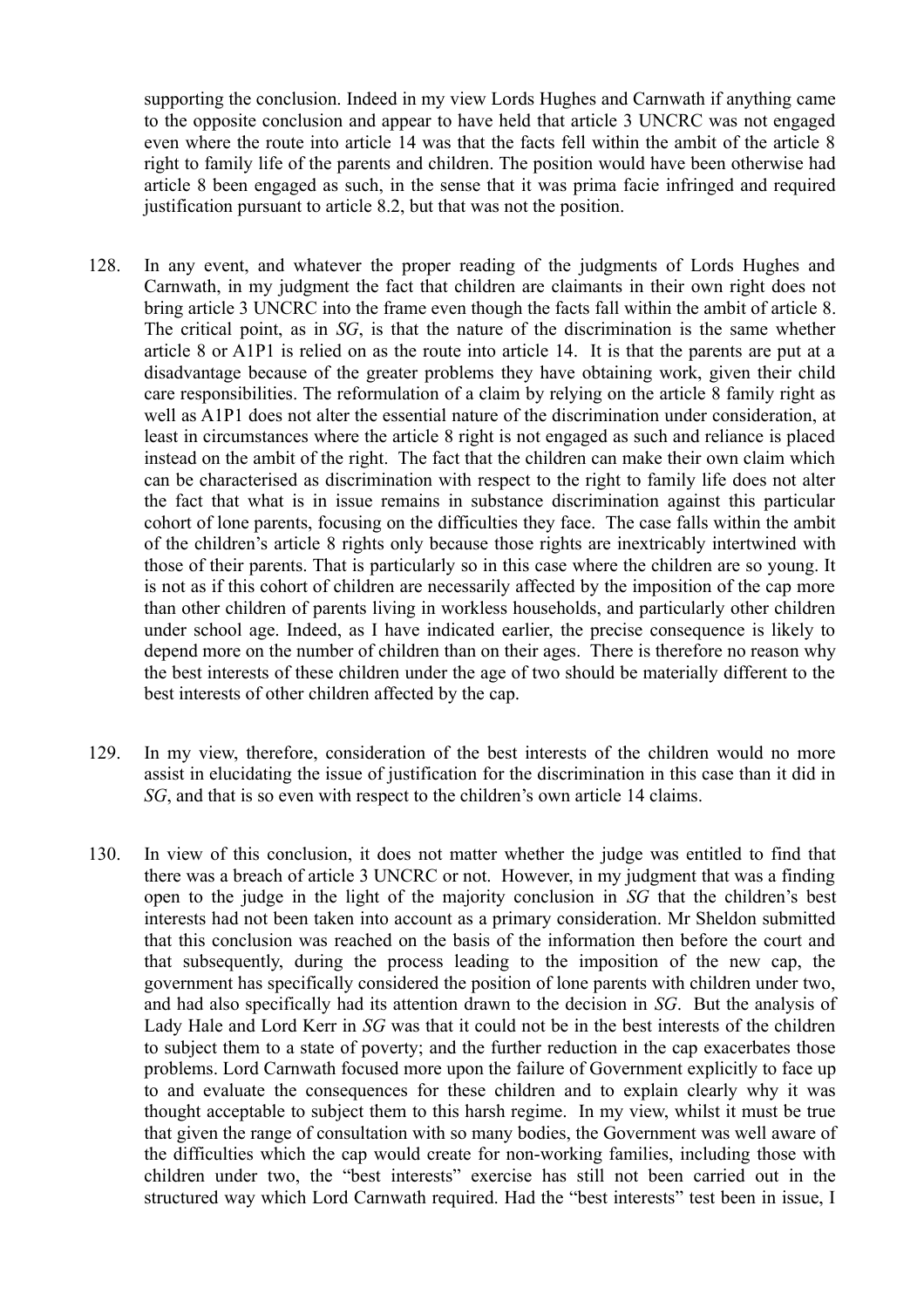would have found, in the light of the reasoning of the majority in *SG*, that the judge was right to find that it had not been satisfied.

131. It does not necessarily follow, however, that this would invalidate the cap as regards this group of children. I would have been inclined to find that it would not do so, although since we did not hear argument about this, I would have allowed submissions to be made before reaching a concluded view on the matter. The reason for my tentative view is that assuming that I am right in concluding that the claims of the parents fail, the only basis for invalidating the cap with respect to these children would be that their best interests had not been considered as a primary consideration. However, that is equally the case with children of other lone parents; the logic should be that the cap is invalidated with respect to all lone parents (as in substance the minority in *SG* thought), but that is not how the case was advanced. Indeed, the case was premised on the notion that there was no article 14 discrimination with respect to other children. There is an element of arbitrariness in treating these particular children more favourably than other children when the basis of their success is an alleged failing which applies generally. It also suggests that if in *SG* the children who were claimants had thought to frame a distinct article 14 claim of their own linked to article 8, article 3 UNCRC would have been in play and they would have been bound to succeed. If the outcome in *SG* turned on such a technical basis, I think that it should be for the Supreme Court to say so.

#### *Respondent's notice*

- 132. Mr Wise put in a respondent's notice in which he raised two points. Neither was pursued with much vigour at the oral hearing. The first was that the judge ought to have accepted that the test of manifestly without reasonable foundation has been modified to the extent that when applying the fourth element of the traditional proportionality test - broadly whether a fair balance has been struck between the interests of the rights of the individual and the community - it was for the court to apply that test to a more exacting standard than the manifestly without reasonable foundation test would permit. He relied upon certain observations of Lord Mance to that effect in *In re Recovery of Medical Costs for Asbestos Diseases (Wales) Bill* [2015] AC 1016 para.52 which were applied in the judgment of Lord Wilson, with which Lords Kerr and Hughes agreed, in *R(A and B) v Secretary of State for Health* [2017] UKSC 41, para.33. Even if, as Lord Wilson said, the fourth question was one which constitutionally "the court can answer for itself". I cannot envisage that it would fail to pay due regard to the considered view of the institution which is often better placed to answer that question than is the court. In any event, the short point here is that even applying that test, it does not alter the analysis I have adopted. The problem for the claimants, in my view, is that the evidence did not sustain the inference that this cohort was in a significantly different situation from other lone parents so as to make it unreasonable not to subject them to different treatment. The proportionality question does not bear on that issue.
- 133. The second matter raised was that the judge did not consider a common law challenge to the imposition of the cap on these claimants. Given his conclusion, it was not necessary for him to do so although in view of my conclusion on the ECHR argument, it could in theory become relevant now. Suffice it to say that I cannot envisage how the common law would provide any greater protection than article 14 in the context of this case, and it was not explained how it might do so.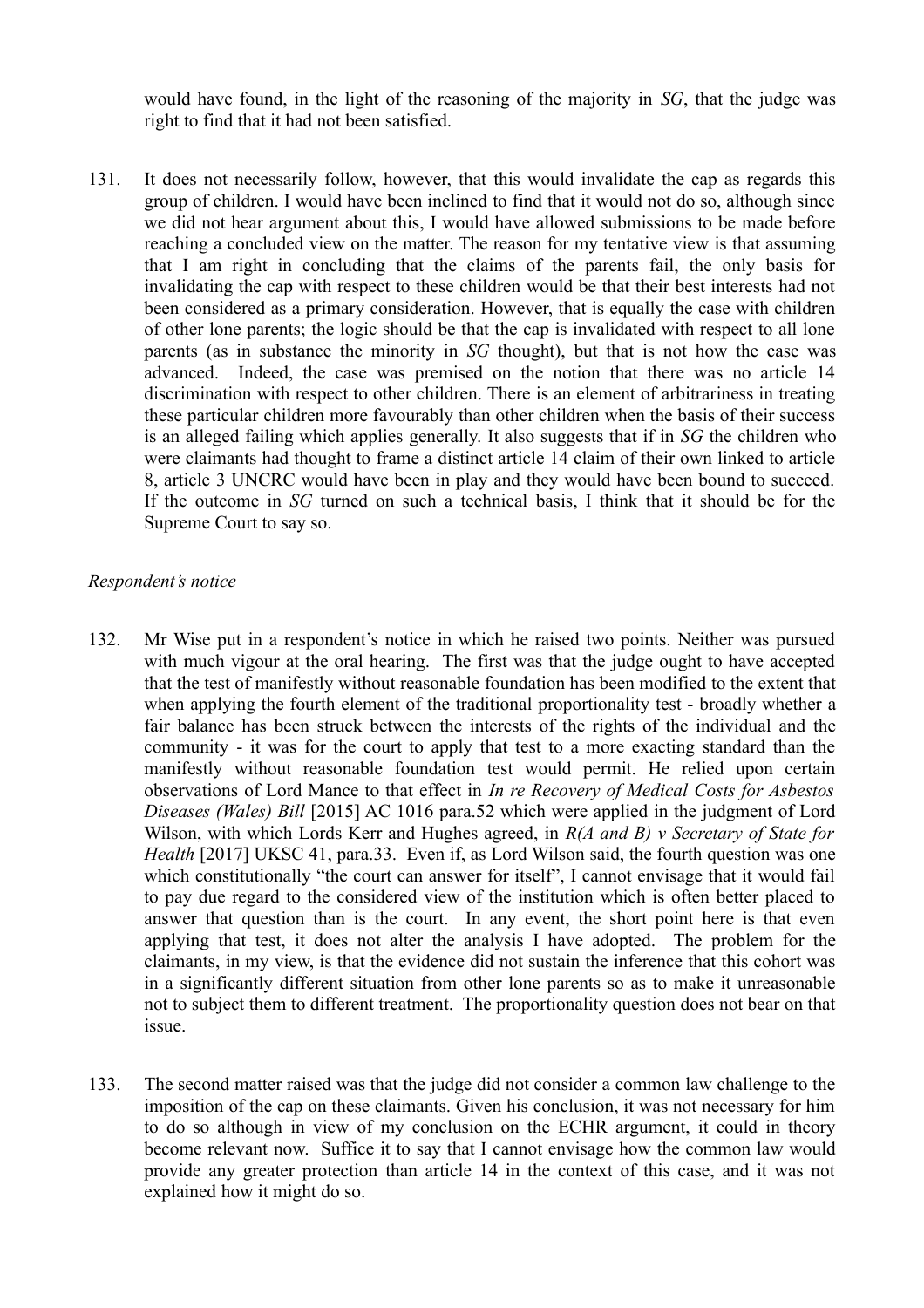#### *Conclusion*

- 134. I would uphold the appeal. I do not in any way minimise the very real and substantial hardships which particular families face under this austere regime. But the Government takes the view that in the longer term it is part of a set of policies that will transform the culture of benefit dependency, help eliminate poverty, and improve the life chances of the most vulnerable children in our society. There are many individuals and groups who passionately disagree with that view and consider that the goal is unrealistic and that the price, in terms of the damage to families affected, is far too high, particularly where they have young children. Many have made representations to the Government in the strongest terms and have had some limited success in changing the detail of the regulations but not the overall principle. It is not for the judges to champion either side in that debate, or to permit their private political views to influence the decision. The principle that the courts should interfere in cases of controversial political or economic issues only if the particular policy is manifestly without reasonable foundation does no more than reflect the fact that for such decisions Government is primarily answerable to Parliament and not the courts. Even if that principle is not in terms to be applied with full rigour to the fourth element of the proportionality principle, there are sound institutional and constitutional principles why the courts should be reticent in setting aside decisions which Parliament has expressly reviewed and approved.
- 135. In this case the question is ultimately a narrow one. Are the circumstances of single parents with children under two sufficiently different from other lone parents as to require an exception to be made to the imposition of the benefit cap? Much of the material before the court has focused on the hardships suffered by households with young children. But those hardships are shared by other workless households, and indeed larger families will be likely to be affected more than smaller families, even if they have no children under the age of two. Evidence of hardship would be potentially relevant to a challenge to the imposition of the cap to lone families in general, but it is not now suggested that the cap is unlawful in its application to other lone parent households, only those with small children under the age of two. So the focus must be whether the particular difficulties which those parents face when seeking employment are sufficiently distinct to render it unreasonable not to make an exception for them. For reasons I have given, I do not accept that the problems are sufficiently proportionately disabling to these lone parents to make it unjust not to treat them differently. As for the children themselves, I do not accept that presenting them as claimants in their own right adds anything of substance to the discrimination claims brought by their parents. In particular, their claims do not in my opinion engage article 3 UNCRC any more than they did in *SG*.

### **Lord Justice McCombe:**

136. The subject matter of this case, and the legal history of the problem arising, are relatively simply described by Sir Patrick in paragraphs 1 to 9 above. There the simplicity ends. I am grateful to Sir Patrick also for setting out the relevant statutory and regulatory provisions and a summary of the Strasbourg jurisprudence. I will try to focus this judgment on a statement of the conclusions that I have reached in the simplest terms that I can achieve, given the extreme complexity of the issues. I have endeavoured to keep this judgment as short as possible, given that discussions have revealed that mine is to be a minority voice on the appeal.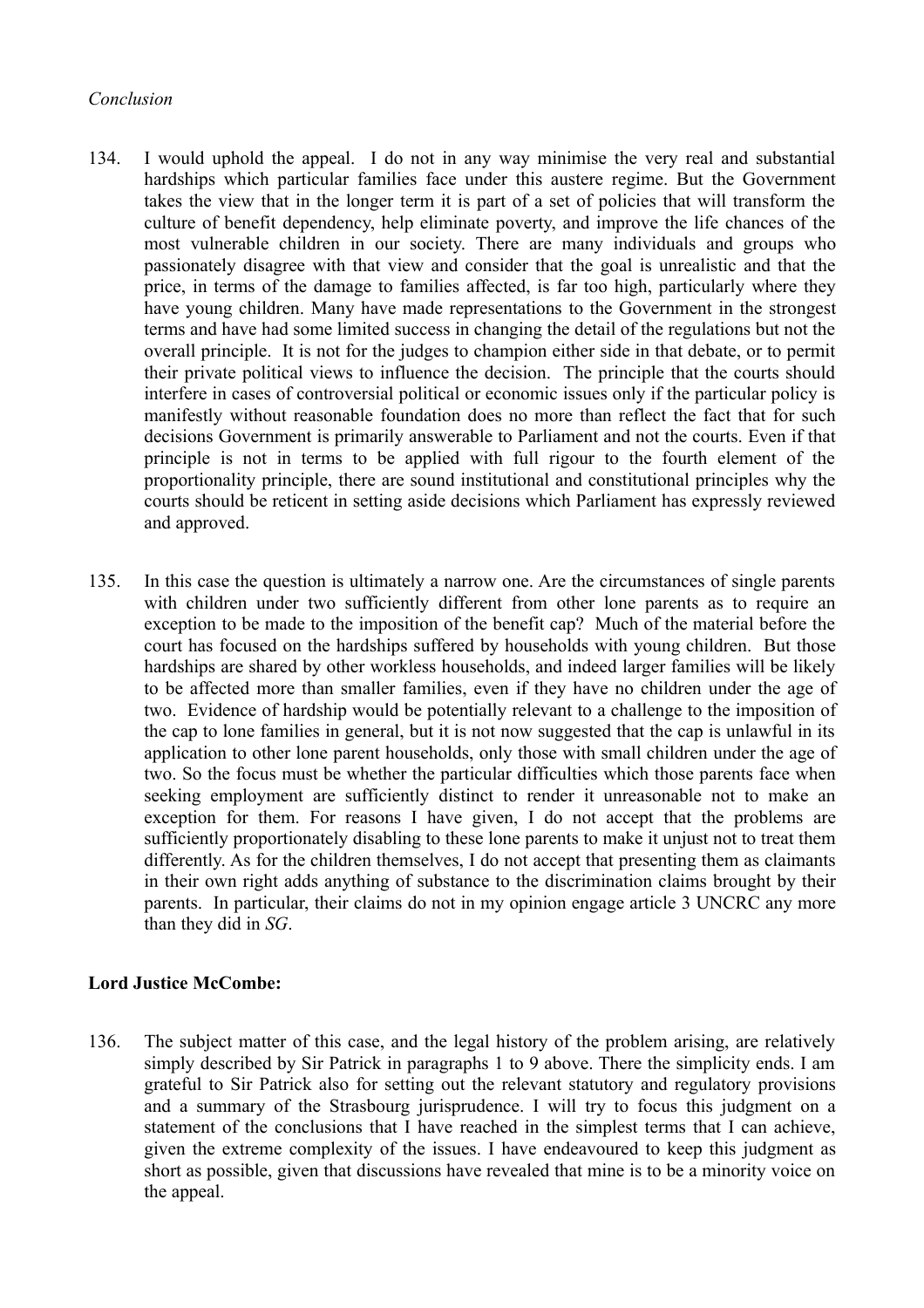- 137. I see it as our task to seek to apply the law as stated by, or to be derived from, the decision of the Supreme Court in *SG*, but with the shift of focus required by the different "cohort" of claimants on whose behalf the present claims are brought and the difference in nature of the discrimination alleged. I confess to having had some difficulty, as I believe we all have had, in extracting from the judgments in *SG* a clear sight of what the correct outcome in this case should be. In broad terms I agree with Sir Patrick's conclusion in the second sentence of paragraph 56 as to the effect of *SG* in its result. I agree too with his assessment of Lord Hughes's judgment upon the "non-engagement" of Article 3 UNCRC. For the reasons I shall explain, I am not confident of his assessment of Lord Carnwath's judgment on the point. More significantly for the present case, I am not clear as to what the majority opinion would be in respect of the claims made within the very different parameters of this present case. The decision in *SG* provides some pointers for us, but (as I see it) nothing in its *ratio decidendi* determines the outcome of this appeal.
- 138. Sir Patrick has written his own close analysis of the judgments in *SG.* However, I have found it helpful, given our differing views, in reaching my own conclusions on this appeal to look at the case independently.
- 139. The claim in *SG* was brought by three mothers and one child of each. The benefit cap in the 2012 regulations were challenged,

"… [On] the grounds, inter alia, that the benefit cap was unlawful because (i) it discriminated against women and large families on grounds of sex, race, religion, age and "other status" (lone parents), contrary to article 14 of the Convention for the Protection of Human Rights and Fundamental Freedoms when taken together with article 8 and/or article 1 of the First Protocol to the Convention ("A1P1"); (ii) it breached article 8 of the Human Rights Convention and/or article 3.1 of the United Nations Convention on the Rights of the Child; and (iii) the Secretary of State had acted irrationally or unreasonably in failing to obtain relevant information about the impact of the scheme on lone parents escaping domestic violence and on those in temporary accommodation." (see [2015] 1 WLR 1449, 1453  $G - H$ )

The claims were dismissed and I take gratefully from the headnote in the Weekly Law Reports (at  $p.1450 C - F$ ) the crux of the decision as follows:

"… [F]or the purposes of an article 14 claim the legislature's policy choice in relation to general measures of economic or social strategy, including welfare benefits, would be respected unless it was manifestly without reasonable foundation; that the view of the Government, endorsed by Parliament, that achieving the legitimate aims of fiscal savings, incentivising work and imposing a reasonable limit on the amount of benefits which a household could receive was sufficiently important to justify making the Regulations despite their differential impact on men and women, had not been manifestly without reasonable foundation; that although Convention rights protected in domestic law by the Human Rights Act 1998 could be interpreted in the light of international treaties that were applicable in the particular sphere, the United Nations Convention on the Rights of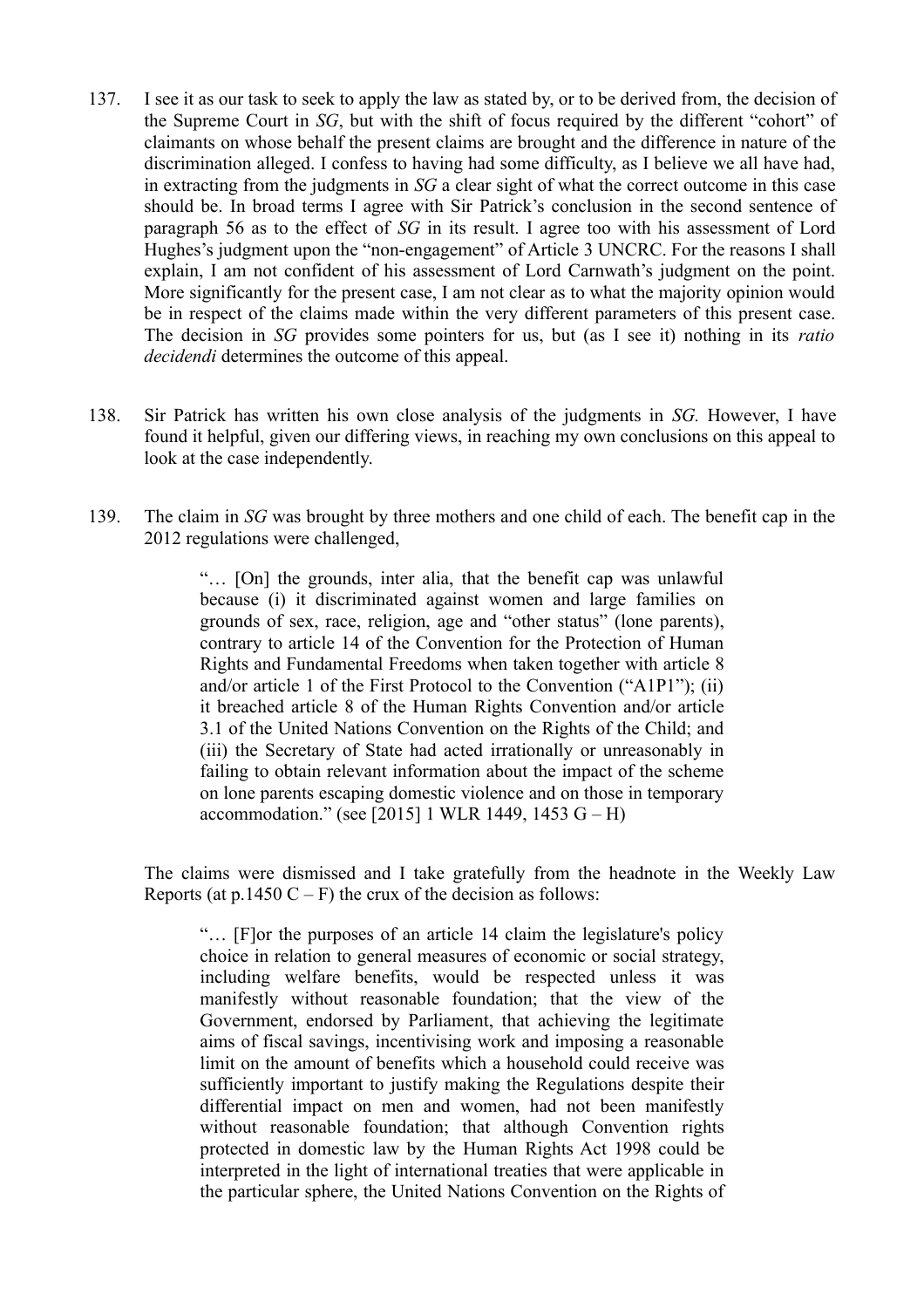the Child was relevant only to questions concerning the Convention rights of children and not to a claim of alleged discrimination between men and women in the enjoyment of the property rights guaranteed by A1P1 ; that it followed that even on an assumption (per Lord Reed and Lord Hughes JJSC) or an acceptance (per Lord Carnwath JSC) that the Secretary of State had failed to show how the Housing Benefit Regulations 2006 were compatible with the article 3.1 obligation to treat the best interests of children as a primary consideration, such failure did not have any bearing on whether the legislation unjustifiably discriminated between men and women in relation to their enjoyment of A1P1 property rights; that it followed, further, that it would be inappropriate to substitute a test of noncompliance with article 3.1 of the UN Convention for the accepted test of manifestly without reasonable foundation; and that, accordingly, since on that latter test the discriminatory effect of the measure had been justified, there had been no violation of article 14 of the Convention read with A1P1."

- 140. The central point of the decision was that the claim of a breach of Article 14, when taken together with A1P1, failed because the method of achieving the legitimate aims of the Government in imposing the cap was not manifestly without reasonable foundation, notwithstanding the differential effect on women as opposed to men and any incompatibility with Article 3.1 UNCRC (if established).
- 141. The focus of the case was upon discrimination between female single parents and male single parents within the ambit of A1P1, as the headnote indicates. However, as Sir Patrick has said (in paragraph 21) the discrimination alleged here is of a quite different character. It is a "classic claim of *Thlimmenos* discrimination", i.e. it is argued that a differentiation ought to have been made for claimants of the present character (lone parents of children under two) from the main group of persons affected by the cap because their circumstances are significantly different from those of the main group of persons affected by the cap.
- 142. The claims allege breaches of Article 14, when taken with Article 8 and A1P1. The focus in this case, however, has been strongly upon the Article 8 element. I have had difficulty in discerning how the majority of the Supreme Court in *SG* would have determined the present case with this very significantly different focus. Further, the arguments in *SG* shifted from those advanced at the hearing to those added by way of written submissions thereafter and this presents problems in this present case in dealing with questions arising under Article 8 of the ECHR.
- 143. It is clear that a majority found that the Secretary of State had failed to comply with Article 3.1 UNCRC (Lord Carnwath, Lady Hale and Lord Kerr). That did not save the day for the claimants, however, because Lord Carnwath, with the majority, was persuaded by posthearing submissions that Article 3.1 did not assist an Article 14 claim when taken with A1P1.
- 144. Neither Lady Hale nor Lord Kerr refers in terms to Article 8. The core of Lady Hale's judgment seems to me to be that the UK's international obligations are to be taken into account, quite generally, in the interpretation and application of rights under the ECHR. At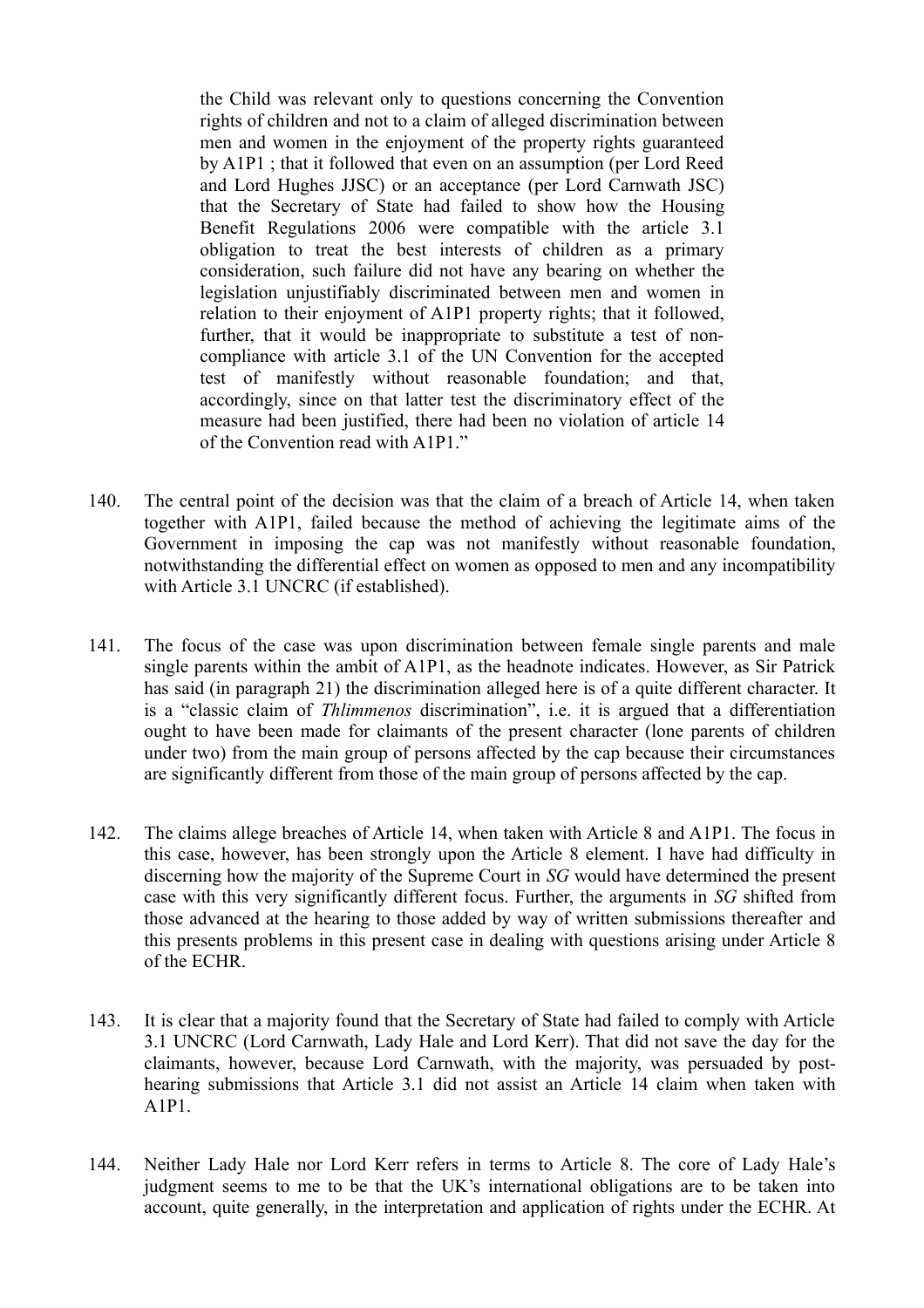paragraphs 217 and 218, her Ladyship said this:

"217. However, the international obligations which the United Kingdom has undertaken are also taken into account in our domestic law in so far as they inform the interpretation and application of the rights contained in the European Human Rights Convention, which are now rights in United Kingdom domestic law. There is no reason at all why those obligations should not inform the interpretation of the Convention right to the enjoyment of the substantive Convention rights without discrimination just as much as they inform the interpretation of the substantive Convention rights. ZH (Tanzania) [2011] 2 AC 166 happened to be a case about article  $8$ , as were H (H) v Deputy Prosecutor of the Italian Republic, Genoa (Official Solicitor intervening) [2013] 1 AC 338, and Neulinger 54 EHRR 1087 itself. The Strasbourg court has taken the UNCRC into account in construing other articles of the Convention, most notably article 6 in relation to the fair trial of juvenile offenders, in V v United Kingdom (1999) 30 EHRR 121.

218. For these reasons, echoing Maurine Kay LJ in Burnip [2013] PTSR 117, I agree that our international obligations under the UNCRC and CEDAW have the potential to illuminate our approach to both discrimination and justification. Whatever the width of the margin of appreciation in relation to the subject matter of a measure, the Strasbourg court would look with particular care at the justification put forward for any measure which places the United Kingdom in breach of its international obligations under another human rights Treaty to which we are party."

On the facts, Lady Hale's conclusion (at paragraph 229) (also quoted by Sir Patrick at paragraph 54 above) was this:

"229. Viewed in the light of the primary consideration of the best interests of the children affected, therefore, the indirect discrimination against women inherent in the way in which the benefit cap has been implemented cannot be seen as a proportionate means of achieving a legitimate aim. Families in work are already better off than those on benefits and so the cap is not necessary in order to achieve fairness between them; saving money cannot be achieved by unjustified discrimination; but the major aim, of incentivising work and changing the benefits culture, has little force in the context of lone parents, whatever the age of their children. Depriving them of the basic means of subsistence cannot be a proportionate means of achieving it."

145. Lord Kerr agreed with Lady Hale: see paragraph 233. However, he went further as to the direct effect of Article 3.1 UNCRC, for reasons which he went on to explain. However, I do not think that I need to explore those further issues for the purposes of the present appeal. His Lordship was clear, however, that Article 3 had not been complied with. At paragraph 269 he said this:

"269. Depriving children of (and therefore their mothers of the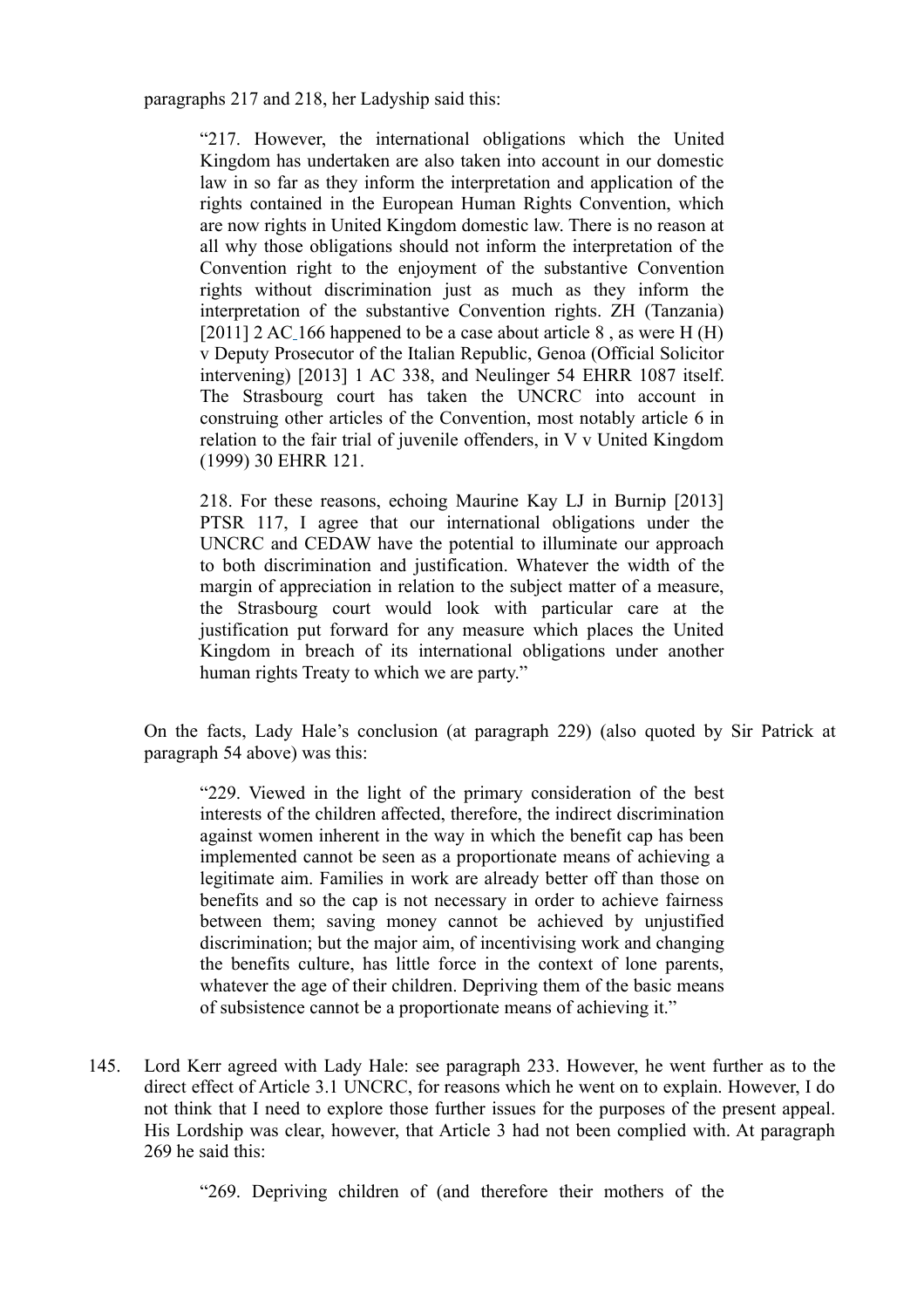capacity to ensure that they have) these basic necessities of life is simply antithetical to the notion that first consideration has been given to their best interests."

- 146. Lord Carnwath found that the Article 3 test had not been passed. However, I have some difficulty in seeing whether or not he decided all the points arising upon the interplay of Article 14 of the ECHR, when taken together with Article 8. It may be that he considered that it was not necessary, for the purposes of that case, to do so (where the real issue in the end was as to the interplay between Article 14 and A1P1, not Article 8).
- 147. At the beginning of his judgment, Lord Carnwath identified four issues that had been agreed as requiring resolution in the case. Only issues (iii) and (iv) need trouble us. They were:

"97. … (iii) Was the Court of Appeal wrong to have found that the discriminatory effects of the 2012 Regulations on lone parents were justified and lawful, and not contrary to article 14 (read with article 8 and/or article 1 of Protocol 1 )? (iv) Was the Court of Appeal wrong to have found that the Secretary of State has complied with his obligation to treat the best interests of children as a primary consideration when implementing the benefit cap scheme? "

Lord Carnwath said little further about Article 8, in the context of Article 14, confining himself to this short passage at paragraph 99:

"99. Article 8 was also mentioned under issue (iii), and was relied on by Mr Ian Wise QC for the claimants in his printed case. However, as I understood it, this was not by way of challenge to the Court of Appeal's rejection of the "free-standing" claim under article 8, which is consequently not one of the agreed issues for this court. Rather he relied on article 8 either as an alternative route into article 14, or as supporting his "best interest" claim under issue (iv). I note that article 8 was not relied on by Mr Richard Drabble QC for the Child Poverty Action Group. I have not been persuaded that either of Mr Wise's formulations adds anything of substance to the claim based on A1P1."

148. In this first part of the judgment, Lord Carnwath says this as to the relevance of Article 3.1 UNCRC:

> "100. It is important also to understand how the interests of children affected by the scheme may be relevant to the legal analysis, either under the Convention itself, or indirectly by reference to article 3.1 of the United Nations Convention for the Rights of the Child (" UNCRC ") (best interests of children as "a primary consideration"). As to the Convention, the children have no relevant possessions under A1P1 in their own right; nor are they a protected class under article 14. However, as Baroness Hale DPSC has said, at para 218, the disproportionate impact on women arises because they are responsible for the care of dependent children. Elias LJ said in the Divisional Court [2014] PTSR 23, para 62: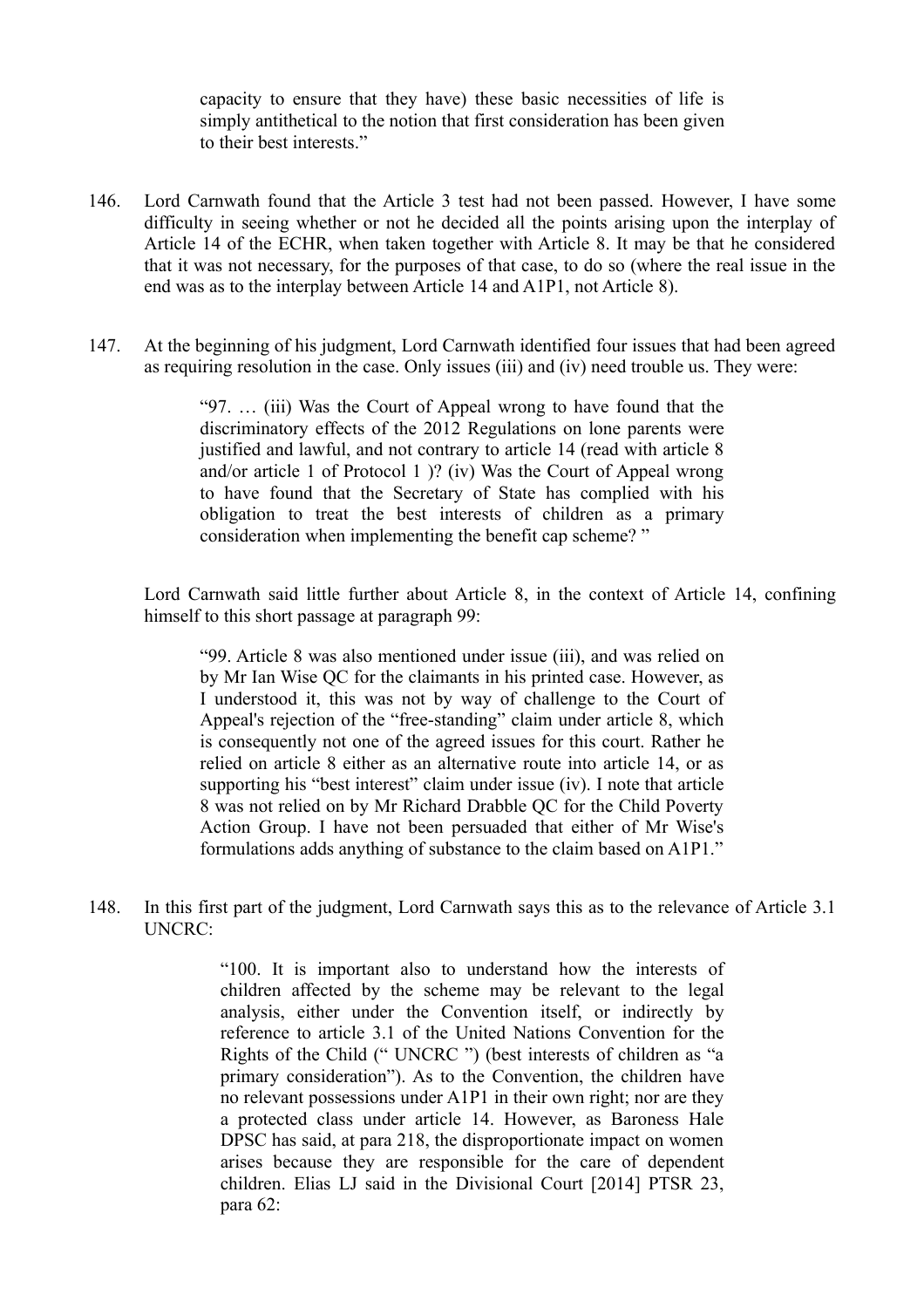"In this case there is no dispute that the rights of the adult claimants under A1P1 (the right to peaceful enjoyment of possessions) are affected by a reduction in the benefits paid to them. And although the child claimants have no A1P1 rights themselves, we agree with [the Child Poverty Action Group's] submission that it would be artificial to treat them as strangers to the article 14/A1P1 arguments. The benefits in each case are paid to the mother to enable her both to feed and house herself and to feed and house her children."

I agree. Accordingly, in considering the nature of the admittedly discriminatory effect of the scheme on lone parents, and its alleged justification, the effects on their children must also be taken into account."

His Lordship noted that issue (iv) had been agreed by the Secretary of State in a form which raised directly the issue of compliance with Article 3.1 "without overtly questioning its legal relevance…". Thus, he said it seemed right to him to proceed on the basis that obligations under Article 3.1 were to be taken into account under the Convention. Lord Carnwath considered the facts on that issue and concluded (at paragraph 109):

"109. Accordingly, as the submissions and evidence stood at the end of the hearing, my view was that, judged by those criteria, the matters relied on by the Court of Appeal fell well short of establishing compliance. The Treasury's long term objective of taking children out of poverty, laudable in itself, was no substitute for an evaluation of the particular impact on the children immediately and directly concerned, and their parents."

At paragraph 112, his Lordship said that at that stage he had been of the provisional view that, in their application to lone parents and their dependent children, the regulations were not compatible with Convention rights.

149. Thus, it can be seen that Lord Carnwath's comments upon the submissions of Mr Wise QC on Article 8 were made in this first part of the judgment leading to his provisional view at the end of the hearing. There then followed a consideration of the post-hearing submissions of the Secretary of State, summarised in six points, the first four of which have relevance for present purposes, as follows:

> "114. They summarised their submissions in the following six points: (i) article 3.1 of the UNCRC is a provision of an unincorporated treaty which may only be relied on to the extent that it has been transposed into domestic law; (ii) the European Court of Human Rights ("ECtHR") uses international law when determining the meaning of provisions of the Convention, in accordance with the Vienna Convention on the Interpretation of Treaties; (iii) article 3.1 of the UNCRC is, as a matter of principle and in accordance with Strasbourg authority, not relevant to the question of justification of discrimination under article 14 read with A1P1 . It has no role to play in determining the meaning of article 14 (read with A1P1 or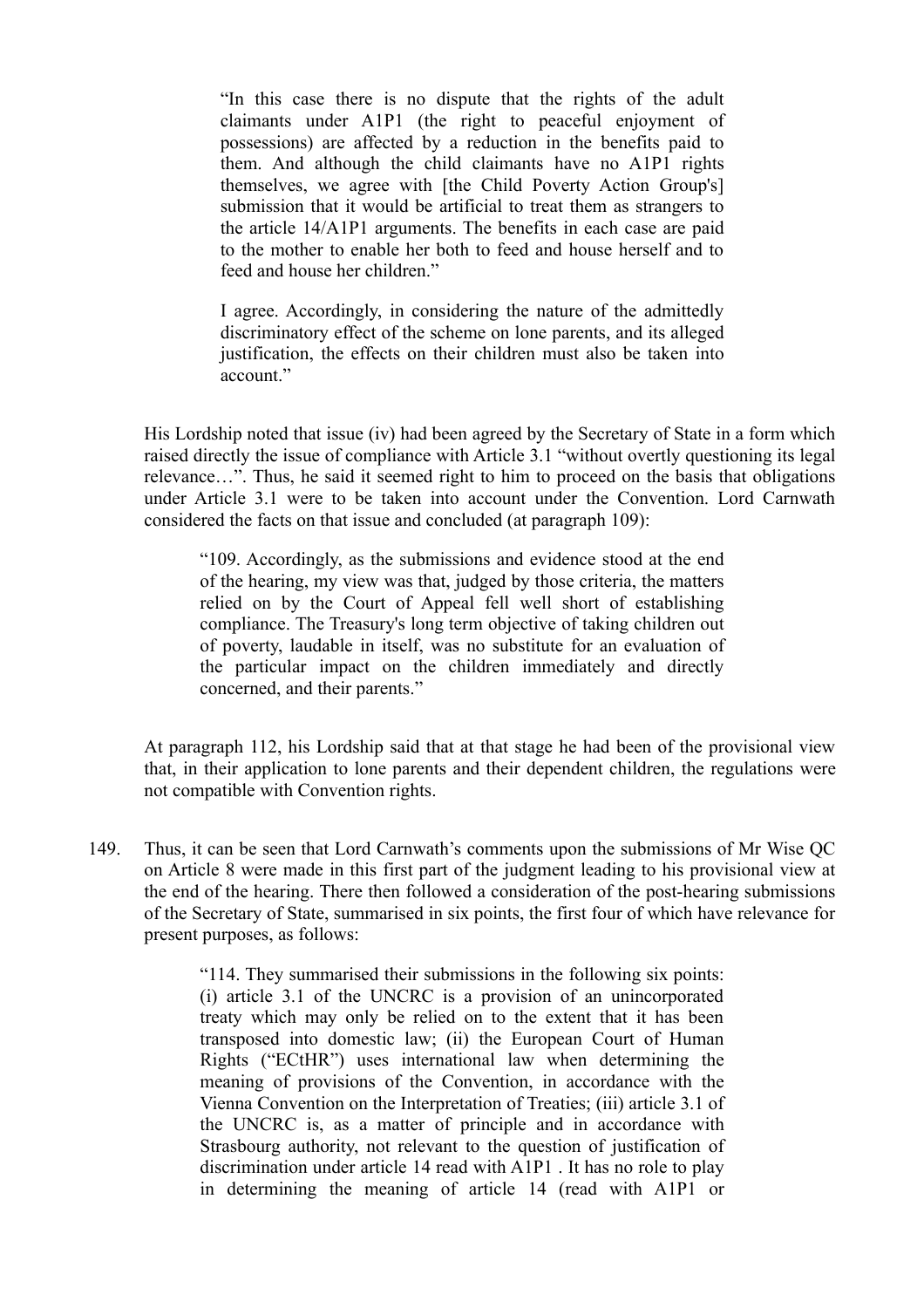otherwise), and does not inform or illuminate the question whether the differential impact on women of the benefit cap is proportionate; (iv) article 3.1 of the UNCRC does not supplant, dilute or compromise the Stec test (Stec v United Kingdom (2006) 43 EHRR  $1017)$ . ..."

150. It will be seen that Article 8 is not mentioned again and Lord Carnwath proceeded to reach his different (post-hearing) conclusion that, although the Secretary of State had failed to comply with Article 3.1 on the facts, there was no connection between the international treaty obligation and the particular discrimination relied upon by the claimants. Thus, he agreed with Lord Reed and Lord Hughes that the claims must fail. His Lordship accepted the submission of Mr Sheldon QC for the Secretary of State, recorded at paragraph 129 as follows:

> "129. … As Mr Sheldon submits, even if article 3.1 had a role to play in illuminating article 14, this could only be where the alleged indirect discrimination, or differential treatment, was in respect of children. In the present case, by contrast, the allegation is of discrimination, not against children, but against their mothers. The children, it is said, will be treated the same whether their lone parents are male or female. With considerable reluctance, on this issue agreeing with Lord Reed JSC, I feel driven to the conclusion that he is right."

He continued at paragraph 130 and 131 in these terms:

"130. In all the article 14 cases to which we have been referred to in this context there was a direct link between the international treaty relied on and the particular discrimination alleged: …

131. There is no such connection in the present case. The discrimination with which we are concerned under article 14 is in relation to women and their "possessions". Those concepts require no relevant "illumination" by way of interpretation. It is true that the discrimination in this case is related to their responsibilities as lone parents, and to that extent, as Elias LJ accepted, the children are not "strangers to the article 14/A1P1 arguments": [2014] PTSR 23, para 62. But that is a comment on the facts, not on the interpretation of the Convention rights. Indeed, as has been seen, it is the distinct interest of the children in the benefits as individuals that has reinforced my view of the breach under article 3.1. As Lord Reed JSC says at para 89, the fact that children are statistically more likely to be living with a single mother than with a single father is unrelated to the question whether the children's interests have been treated as a primary consideration as required by article 3.1 of the UNCRC."

151. Without descending into further detail, I think that it is clear overall that the judgments of Lady Hale and Lord Kerr, taken on their own, would require us to decide the present case in favour of upholding the decision of Collins J below and dismissing the appeal. Lady Hale and Lord Kerr would, I think, regard this case as being an even clearer case than *SG*. Equally, I am confident that the judgments of Lord Reed and Lord Hughes would require us to allow the Secretary of State's appeal. As for Lord Carnwath's approach, would he find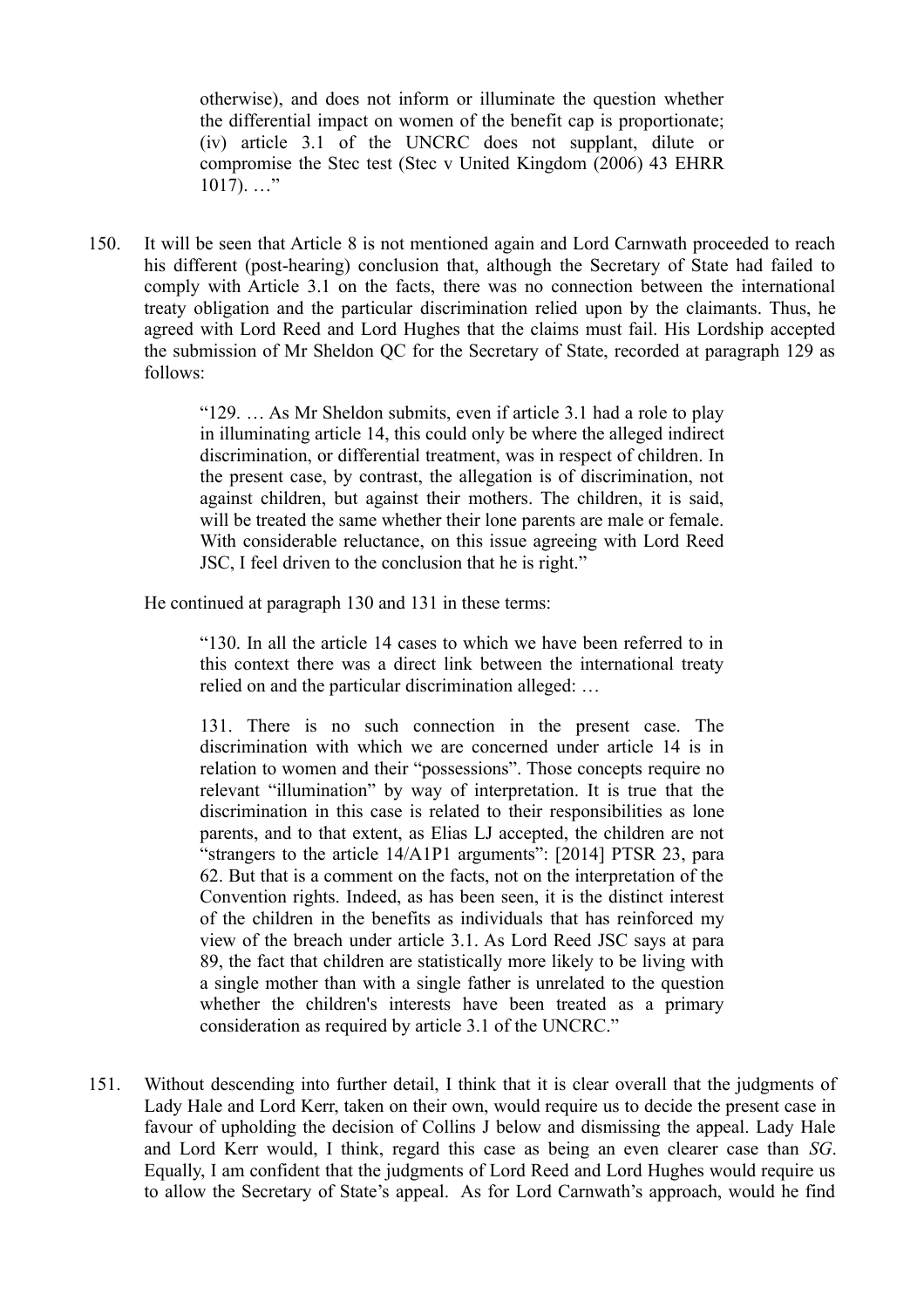that there was indeed a "link" or "connection" between the obligations imposed by Article 3.1 UNCRC and the discrimination (if such it be) in the present case? Having regard to the "considerable reluctance" with which he reached his conclusion in *SG*, I think he might well find such a connection. However, that does not provide us with a direct answer to the outcome of this appeal.

- 152. Where does that leave us now on the facts of the present case?
- 153. At paragraph 88, Sir Patrick sets out the first submissions of Mr Sheldon QC for the Secretary of State. He rejects those submissions for the reasons given in paragraphs 89 to 91. I agree with him on those points. I also agree with Sir Patrick that the judge was correct in deciding that the claims made fall "within the ambit" of Article 8, for the reasons given by him in paragraphs 93 to 97 above.
- 154. The remaining questions are whether there has been relevant discrimination in this case and, if so, whether it is justified. These are, of course, separate questions.
- 155. The judge found that there was a relevant *Thlimmenos* discrimination in failing to make a distinction between this cohort of persons affected by the cap and others so affected, although in paragraph 6 of his judgment he preferred to call it indirect discrimination. He was clearly of the view that the failure to distinguish this group was contrary to Article 14 of the Convention when taken with Article 8, and in the children's case Article 8, when construed in the light of Article 3 UNCRC: see paragraph 2 of his Order.
- 156. Thus, the judge found that this group had significant differences in circumstances from others affected. The grounds upon which the claimants sought to establish their distinct circumstances were summarised (from the extensive evidential materials before the court below) in the skeleton argument of the claimants' counsel before the judge, at paragraphs 59 and 60 in particular, as follows:

"59. … [T]he impact upon the particular cohort bringing this challenge is particularly severe, since they are (i) more likely to be affected by the cap than couples with similarly-aged children, (ii) more severely affected as their the children are more likely to be profoundly impacted upon, and (iii) less likely to be able to escape it than others who do not have caring responsibilities for such young children:

a. They are more likely to be affected by the cap: Ms Dewar, on behalf of the Gingerbread single parents' charity, notes that lone parents caring for a baby or toddler make up more than a third (35%) of all the households hit by the Revised Benefit Cap: at [3.1] of her Statement (HB/1//2/233) [Quoted below in this judgment]. This disproportionate effect may arise for a number of reasons: as the Defendant's own statistics indicate, and as the Defendant accepts, lone parents generally, and particularly those with pre-school age children, are more likely to be in workless households than other groups, and also because of a number of structural matters regarding how the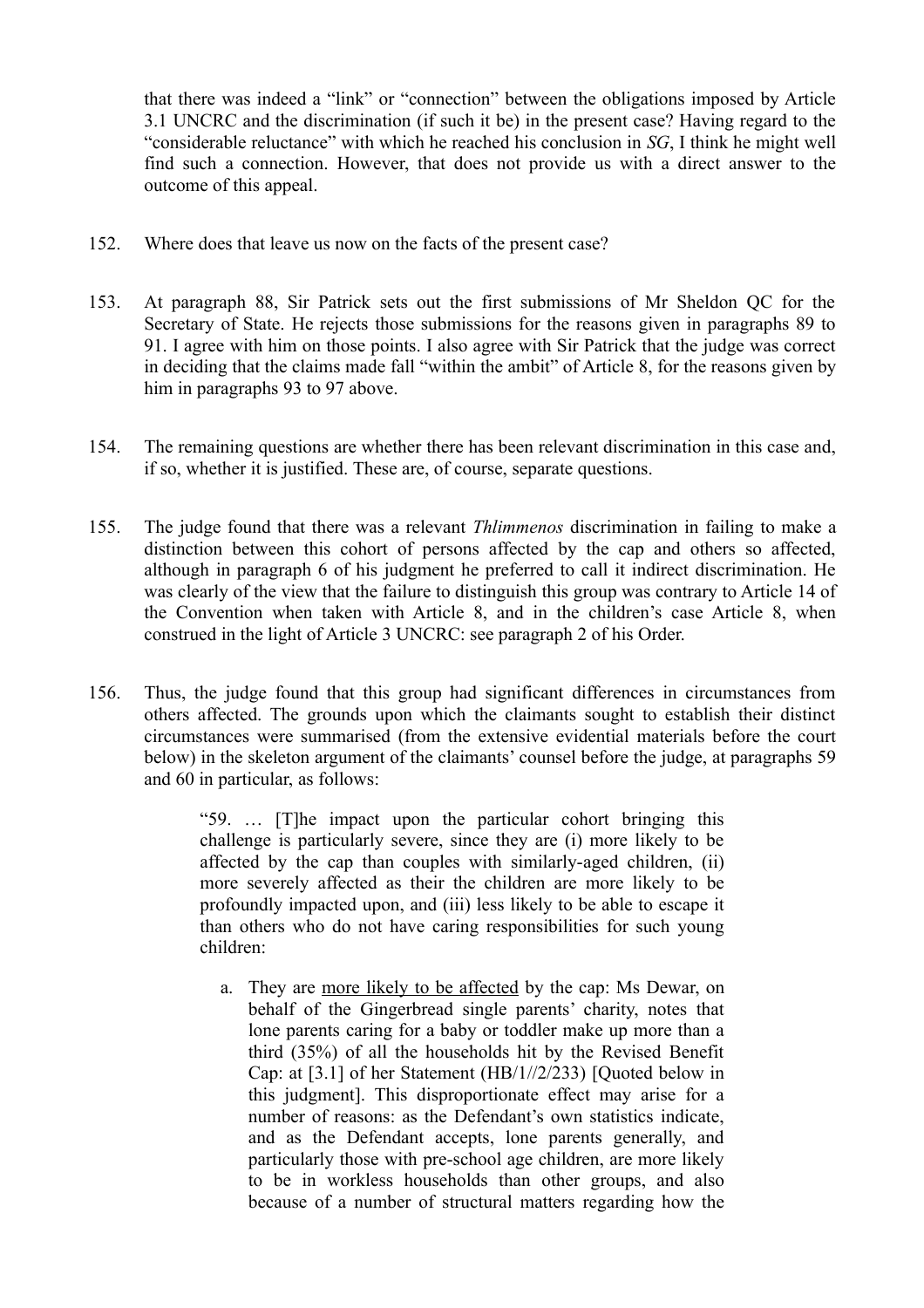cap is defined (it includes, for example, maternity allowance which is a benefit only available to mothers of children in their first year).

- b. As Professor Bradshaw explains, "the impact of poverty on health during the antenatal period, birth and infancy (in the first two years of life) is profound", Bradshaw at [5] (HB/1/2.221).
- c. Lone parents of such young children are also less likely to be able to escape the Revised Benefit Cap as the significant time spent committed to providing care to their young dependant children acts as a barrier to work (a point that is apparent from each of the witness statements provided by the adult Claimants in these proceedings). The cohort represented by the Claimant includes women in the immediate post-natal period. Lone parents of children under two years old are particularly disadvantaged by the fact that the Defendant's support system of providing free childcare hours to parents of pre-school age children only commences at age two: see the witness statement of Ellen Broome, Joint Chief Executive of the Family and Childcare Trust, at [5], (HB/1/2.371). The 2016 IA described the availability of a free childcare as a form of "mitigation" of the adverse effects of the Revised Benefit Cap, but conspicuously ignored the fact that it was unavailable to lone parents within the present cohort.
- d. Further, and tellingly, lone parents of children under two form a group that is not expected to find work, given the structure of the benefit system, and the lack of work conditionality for their benefits: see the discussion of "Conditionality" at [109]-[117] of Edson.

60. The present cohort is therefore in a very different position not only to that of couples with children aged two and under but also to that of one [sic] parents of two-year-olds and older."

I would add the point from Ms Broome's statement, made in the footnote to paragraph 59 c.; it is this:

"As explained at [6] of Ms Broome's Statement, the "additional costs associated with childcare for the very youngest children, aged under two, mean that even if there is childcare available in the local area, low income parents may not be able to access it". Those additional costs arise, in particular, from regulations that require one qualified member of staff for every three children aged under two, compared to one qualified member for every four two years old and up to 13 children for every qualified adult staff member for three and four year olds (at [5])."

157. As I read paragraphs 27 and following of the skeleton argument of Mr Sheldon QC and Mr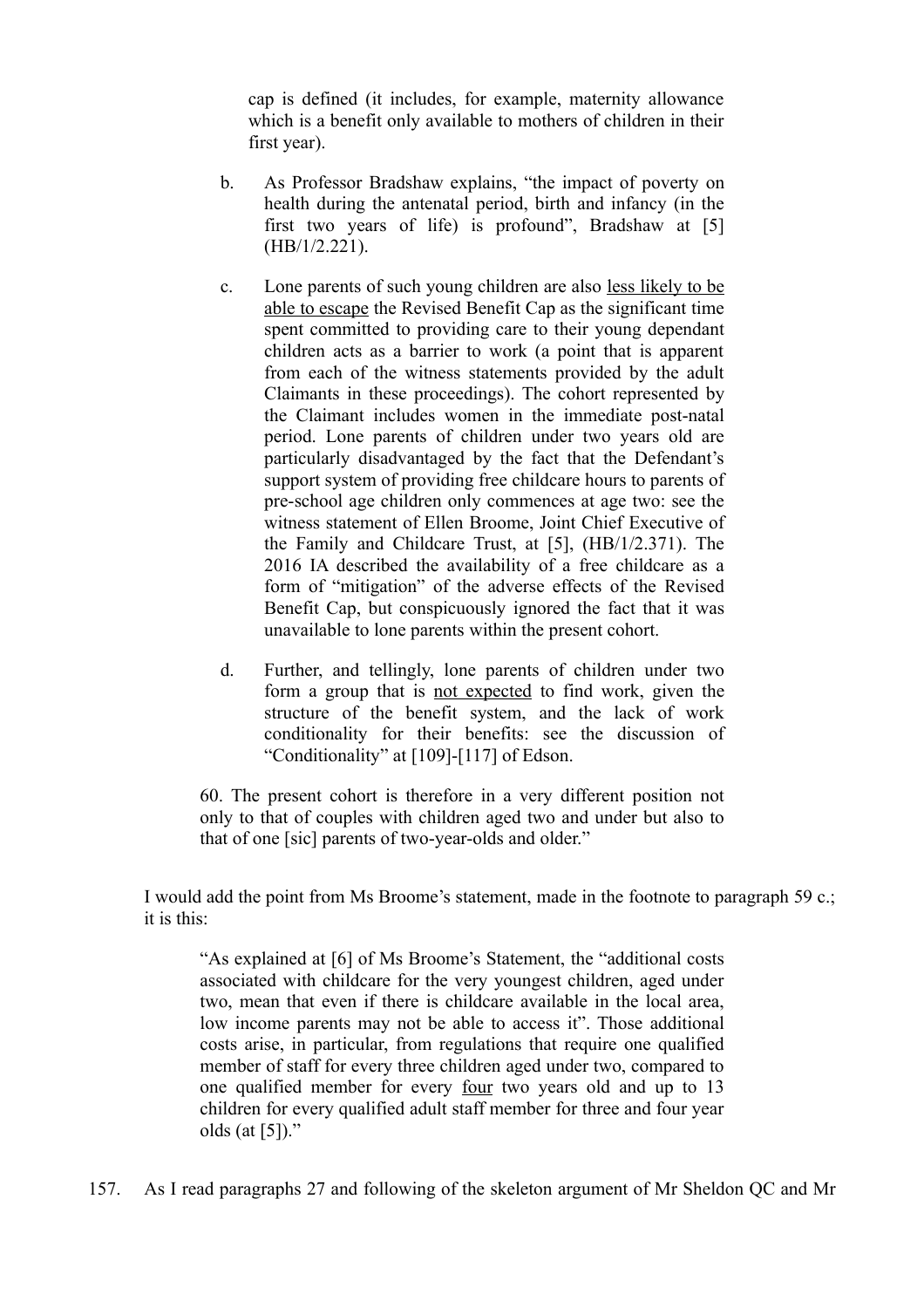Pritchard before the judge below, the thrust of the argument against this ground of claim was not against the allegation that this was a group with significant different circumstances in play. The argument in paragraphs 30 to 32 concentrated upon the issue of these claimants having "other status". Two sentences in paragraph 34 were directed to the issue of discrimination:

"The Claimants have not identified a comparator so that discrimination can be assessed. If the comparator is lone parents with children over 2, there is no real differential treatment, when one looks to see the childcare provision that can be made for both cohorts".

- 158. Like Sir Patrick, as I have already indicated, I would also reject the Secretary of State's argument on this issue, so far as it is based upon the alleged absence of identification of a relevant comparator (paragraph 34 of the same skeleton argument): see paragraph 89 of Sir Patrick's judgment and the statements of Lady Hale in *AL (Serbia) v Secretary of State for the Home Department* [2008] UKHL 42 at paragraphs 23-28, pointing out that arguments devoted to identifying the precise characteristics of the appropriate comparator can be arid and unproductive.
- 159. After paragraph 34, the argument then shifted immediately to justification. After that section, the argument began its conclusion on Ground 1 of the claim (in paragraph 53) by saying,

"Accordingly, whilst the Claimants are correct that some lone parents of children under two years of age face special barriers to securing work, many lone parents already work; in October to December 2016, around 1.22 million lone parents were in employment (67.9% in the UK and the witness statement of Mr Edson shows many lone parents with children under two years of age already work..." (Emphasis added).

(And see below as to the "67.9%" figure)

- 160. Much of the initial section of the same written argument before the judge was devoted to the Parliamentary scrutiny of the circumstances of lone parents, and distinctly those of lone parents with young children (especially at paragraph 19.2) and to arguing that any discrimination was justified.
- 161. I regret that I am unable to agree with Sir Patrick that the judge erred in finding a relevant *Thlimmenos* discrimination in this case. I can agree with Sir Patrick, however, that the decision in *SG* cannot be said, even by inference, to compel the rejection of the respondents' claims in this case (paragraph 101 above). In contrast, I do consider that the decision in *SG* gives some pointer to the answer for the reasons I have sought to explain.
- 162. I would not readily be inclined to depart from the judge's factual assessment of whether this group formed a relatively distinct cohort of adversely affected persons. Apart from the judge's careful summary of the evidence of these individual parents (paragraphs 23 to 26 of the judgment), his review of some of the more generic evidence (paragraphs 27 and 28), and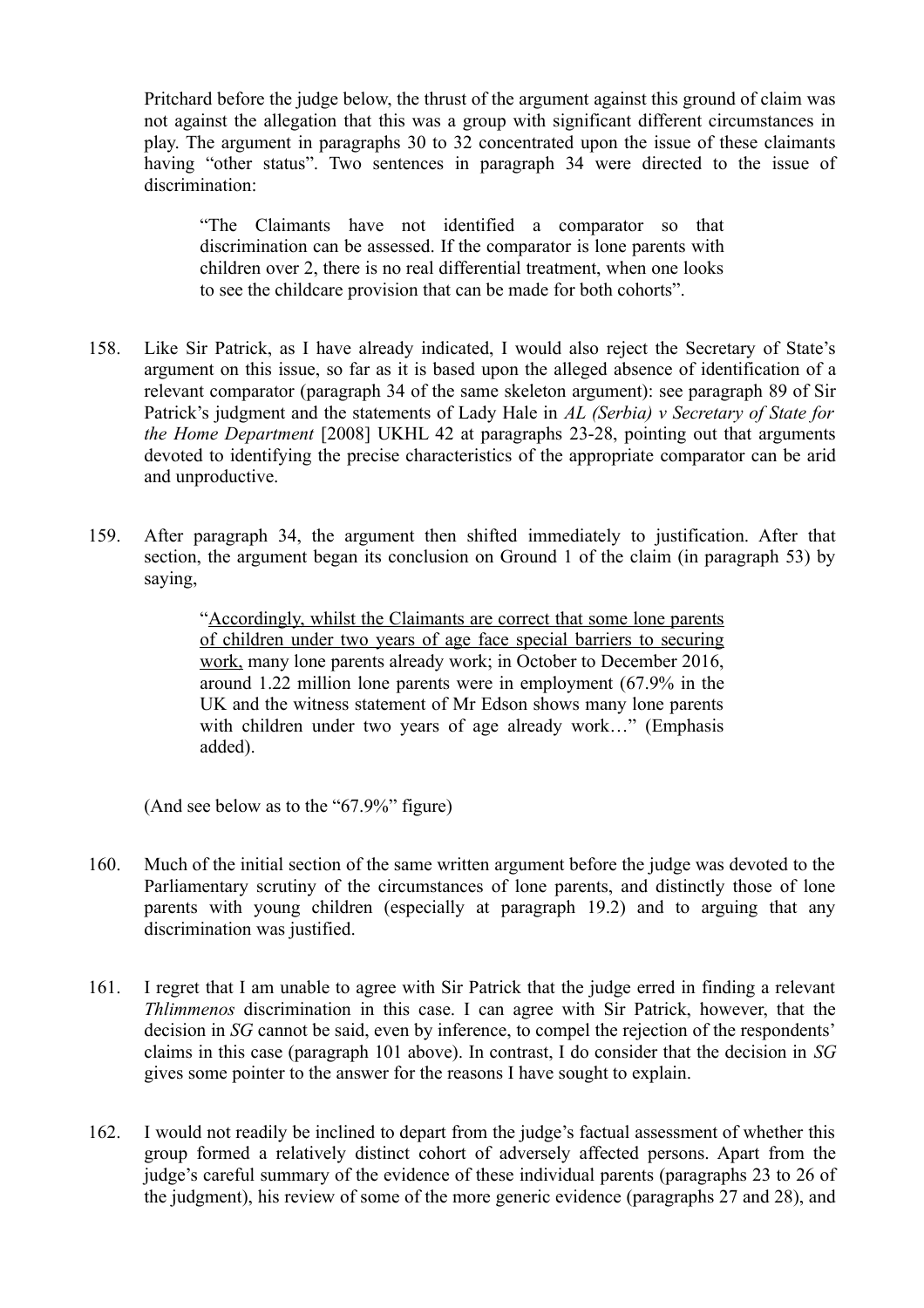his identification of particular features affecting families of lone parents with children under two (paragraphs 29 and 31), I bear in mind the comments of Sales LJ in *Smech Properties Ltd. v Runnymede BC* [2016] EWCA Civ 42 at paragraph 29 (followed in *Bowen v Secretary of State for Justice* [2017] EWCA Civ 2181) to this effect:

"29. … Where an appeal is to proceed, like this one, by way of a review of the judgment below rather than a re-hearing, it will often be appropriate for this court to give weight to the assessment of the facts made by the judge below, even where that assessment has been made on the basis of written evidence which is also available to this court. The weight to be given to the judge's own assessment will vary depending on the circumstances of each particular case, the nature of the finding or factual assessment which has been made and the nature and range of evidential materials bearing upon it. Often a judge will make a factual assessment by taking into account expressly or implicitly a range of written evidence and making an overall evaluation of what it shows. Even if this court might disagree if it approached the matter afresh for itself on a re-hearing, it does not follow that the judge lacked legitimate and proper grounds for making her own assessment and hence it does not follow that it can be said that her decision was "wrong"."

- 163. The statistics referred to in paragraphs 111 to 113 of Sir Patrick's judgment do not persuade me to a different view from that taken by the judge. They were one part only of a large corpus of factual material that was before the judge.
- 164. The statistics adduced by the appellant were presented by Mr Edson, the relevant official in the Department. In his second witness statement, Mr Edson (at paragraph 53) sounds what seems to me to be a cautionary note to his figures. He says this:

"53. My previous witness statement did not state nor imply that the official statistics showed that the original benefit cap encouraged people to work or reduced long term dependency on benefits. The official statistics show the total number of previously capped households that have moved into work. These statistics are not intended to show whether these households did so as a direct result of the benefit cap and it is accepted that some of these households may have moved into work anyway. However, these statistics do demonstrate the number of households that have found work – whether that is due to the cap or for other reasons – and that the number doing so has continued to increase over time. This shows (consistent with the findings stated at paragraph 134 of my previous witness statement) that it is possible for households affected by the cap, including lone parents, to move off the cap and enter employment."

The fact that people move off the cap does not seem to me, however, necessarily to justify their presence within it in the first place.

165. I think it is unwise to take the figures as determinative of the discrimination issue, without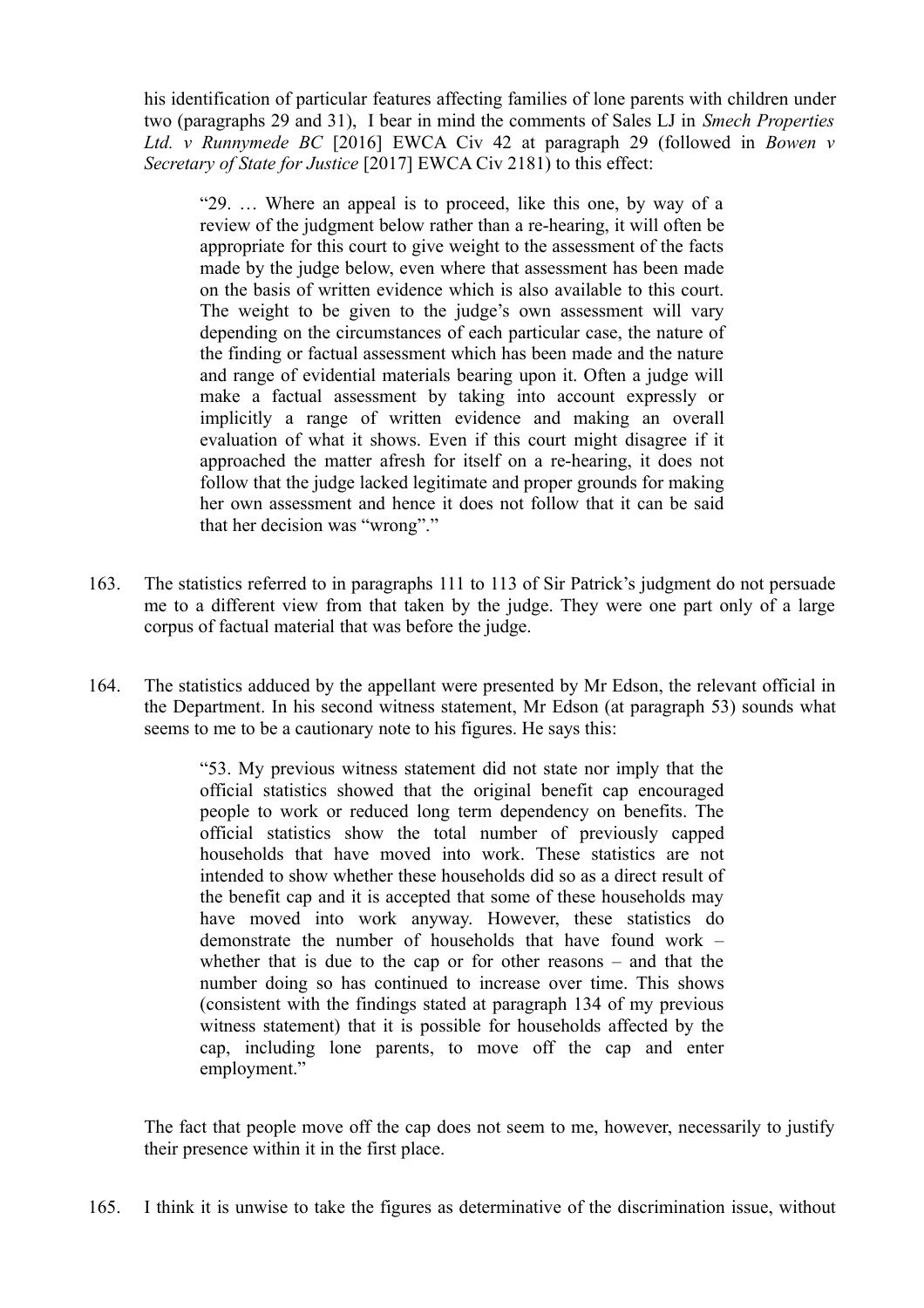having regard to the fact that the judge had other detailed and practical evidence from Rebekkah Carrier (an experienced housing solicitor), Professor Bradshaw (Professor of Social Policy at York University), Laura Dewar (Policy Officer with a Single Parents' Charity - "Gingerbread"), Ellen Broome (Chief Executive of another charity in the field) and others touching upon this issue. The judge also referred to the evidence of Professor Maggie Atkinson who had been Children's Commissioner between 2010 and 2015.

- 166. On the respondents' side, on the statistics, as they point out in their written argument in this court (paragraph 25 c), there was evidence from Mr James Harvey, an expert economist, (based upon the appellant's own statistics) that the percentage of households comprising lone parents under two who have been able to move off the cap and into work is lower than the equivalent percentages for lone parents of two and above, and that the differential increases as the youngest child grows older.
- 167. In argument before us, the appellant made the following points:

"29. Similarly, on the evidence before the Judge, couples with children aged less than 2 suffer more detriment under the benefit cap when compared with lone parents children aged less than 2 because both are subject to the same cap, yet couples have an extra adult to feed and clothe

30. As D§13 the Judge refers to "lone parents with children under the age of two … are particularly badly affected by the cap because they are not reasonably able to work and thus escape the cap…" However, it is not clear what evidence was relied upon to make this assertion; the evidence before the Judge was that 67.9% of all lone parents (1.2 million; see Edson2 at [SB1/19/1-530]) were in work in October to December 2016, and around 40% of lone parents with children under two were in work in 2015 (Edson2, §32(a) [SB1/19/1-526])."

- 168. For my part, considering those points, I see force in the rival contention of the respondents that these submissions do not take properly into account (as, it may be said, the judge did) the specific difficulties identified by the adult respondents in their own evidence as to the difficulties in obtaining child care, including the higher cost and lower availability of such care for children under two. Further, as the respondents point out in argument, the "67.9%" and "40%" figures concern *all* lone parents and *all* lone parents under two. Neither figure, they argue, deals with the proportion of lone parents whose reliance on benefits is such that they are likely to be affected by the cap. For example, the figures seem to include lone parents who may have significant financial resources or other means of support: see respondents' skeleton argument in this court, paragraph 27.
- 169. One brings into mind, without repeating in print, the well-known saying about statistics, variously attributed to Mark Twain, Benjamin Disraeli and several others. The important point for now, however, is that the statistics were only one part of the case. One directs juries that while expert evidence deals with particular parts of cases in the criminal courts, they (the jury) receive all the evidence and it is on all the evidence that they must make their decision. Here the statistics were only one aspect of what appears to have been a relatively minor aspect of the case before the judge and only one part of a very large amount of written evidence for him to consider and evaluate.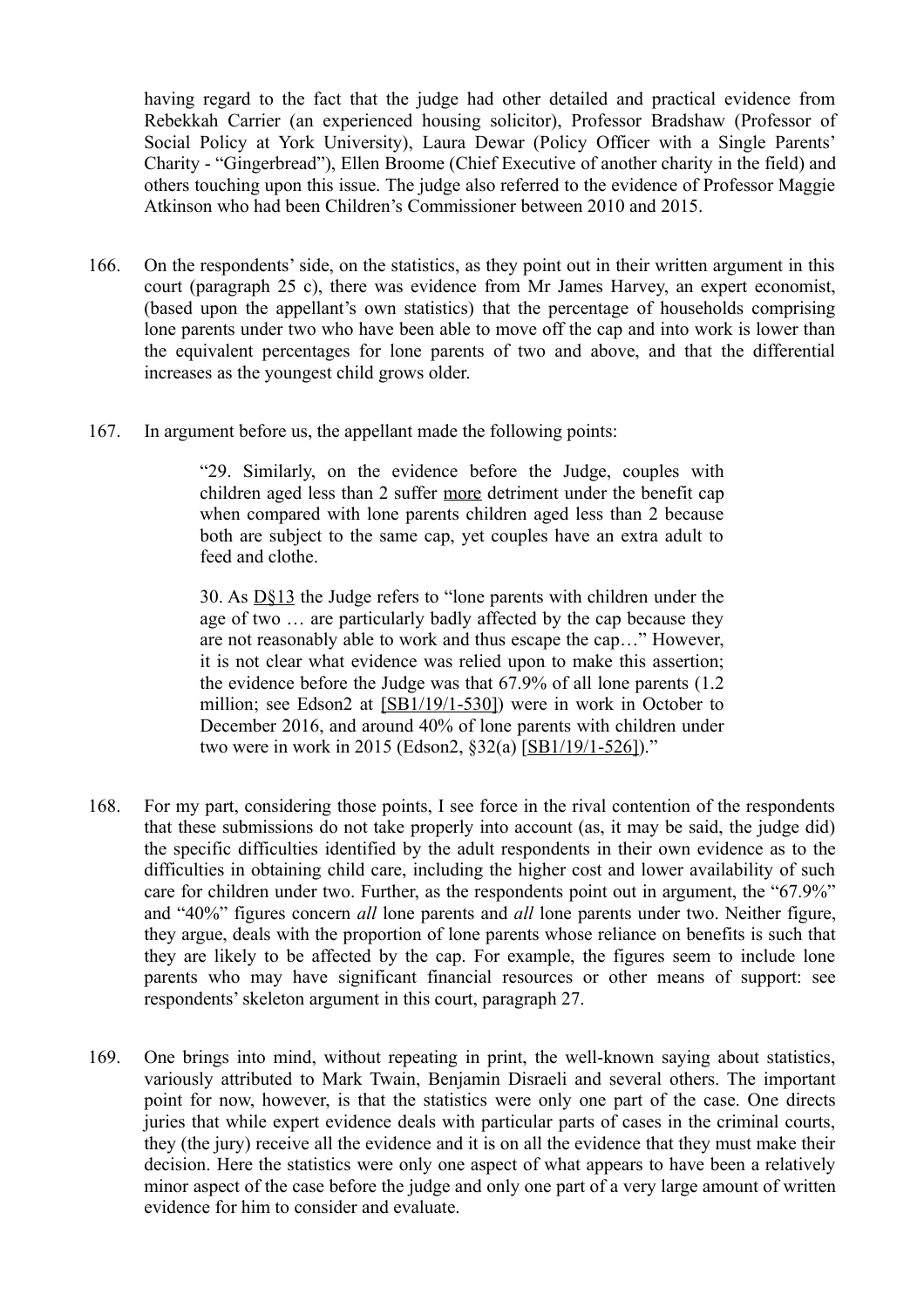170. Of equal significance was the wealth of material from witnesses with first-hand experience of the problems of parents within this particular class affected by the cap. For example, Ms Dewar of Gingerbread said this in her evidence (paragraphs 3.1-3.5 and 3.7):

> "3.1 Lone parents with young children are disproportionately affected by the benefit cap. Lone parents caring for a baby or toddler make up more than a third (35 per cent) of all the households hit by the new, lowered benefit cap;

> 3.2 The problem of juggling work and childcare are the most acute for lone parents of those who have a baby or toddler. These problems are not only related to the cost of childcare but include the logistics of meeting the needs of the very young children and their older siblings;

> 3.3 The benefit cap represents a move to what is often called a 'work first' approach which encourages a move into work (any work) as quickly as possible, rather than supporting lone parents to return to the sort of work that best suits them and the care of their children, (for example having obtained training or voluntary experience which improves their work prospects or having crafted workable childcare arrangements) and which will be sustainable. Gingerbread considers that there has been insufficient consideration of whether or not those moving off the cap and into work are able to remain in work in the medium or long term;

> 3.4 In-depth interviews conducted by the government showed that lone parents who found work (under the previous cap) were more likely than those who did not to have children over four in school or nursery;

> 3.5 There is a shortage of part time job vacancies and these include vacancies which would be unsuitable for lone parents with young children as they include evening and overnight jobs. Just 8.7% of jobs which we looked at when we took a snapshot from the government's job brokering website were for part time work. Some of these jobs will have been for less than the required 16 hours needed to escape the cap, and some will require flexible working which is not compatible with paid childcare, or zero hours contracts which do not guarantee that the employee will qualify for working tax credit and are not compatible with arrangements for childcare; …

> 3.7 The government does not keep figures on the number of people who are pregnant and who are affected by the benefit cap. From Gingerbread's helpline calls we know that pregnant women are affected. Examples of calls from lone parents to our helpline affected by the benefit cap are included in the submissions to the Work and Pensions Committee: these are typical examples of calls which we receive. Gingerbread considers that, for the reasons set out above and in our submissions to the committee, parents with a young child are less likely to escape the cap than those where the youngest child is of school age. Lone parents with pre-school aged children are finding it difficult to find work or cheaper accommodation to escape the cap. Instead lone parents and their young children are becoming poorer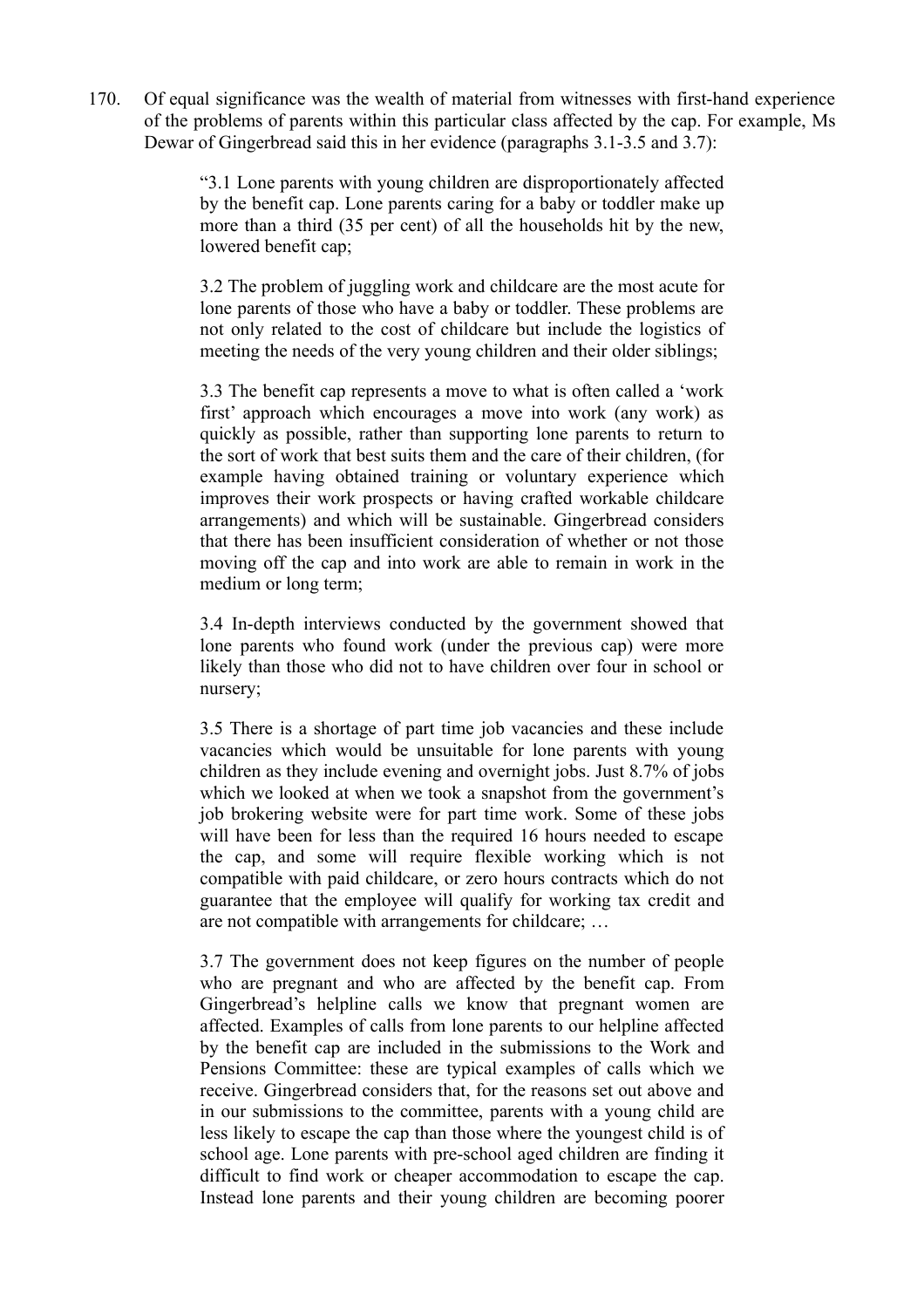and are at risk of homelessness."

Similar points are made by Ms Polly Neate of Women's Aid at paragraph 14 of her statement and by Ms Atkinson in paragraphs 87 and 88 of her statement. I take only some examples.

- 171. This was evidence indicating to me that the judge was entitled to reach the conclusion that he did. The statistical analysis was sophisticated and not one sided. The other significant evidence, to which I have referred, was also in play. It was based upon practical experience of real problems. That evidence (I venture to suggest) was also reflective of common-sense general knowledge of the difficulties of dealing with *very* young children on minimal resources which raw statistics cannot begin to meet.
- 172. I simply seek to emphasise that this court has not had anything like a full review of the evidential material and all that we have been doing in considering this appeal before has been "island hopping" over the "sea of evidence" on the subject, to invoke the terminology that was used by Lewison LJ in *Fage UK Ltd. v Chobani UK Ltd.* [2014] EWCA Civ 5 at [114]. The appeal in that case was after a trial on oral evidence, but the same applies, in my judgment, in a case where substantial written evidence has been deployed below which has not been reviewed in full in the appellate court: see again Sales LJ's judgment in *Smech* (supra).
- 173. For my part, therefore, I do not find it shown that the judge was wrong in his conclusion on this part of the case.
- 174. I turn to justification.
- 175. The Article 14 claim in this case is brought by four mothers and their children. I would not separate out the issues of discrimination and justification in the cases of the mothers on the one hand and the children on the other. It seems to me that the right approach, when dealing with a claim within the ambit of Article 8, is to have regard to the family unit as a whole: see *Beoku-Betts v Secretary of State for the Home Department* [2009] 1 AC 115. The problems of mother and child are joint problems and whether the Secretary of State should have made an exception for them seems to me to turn upon their joint circumstances in the lives that they are living together.
- 176. Sir Patrick and I take a different view of what the majority decision in *SG* was. I do not agree that the judgments of Lord Hughes and Lord Carnwath are in clear agreement on the question whether article 3 UNCRC was engaged even where the route to article 14 is via the ambit of article 8: c.f. Sir Patrick's paragraph 127 above. Indeed, in paragraph 129-131 of the judgment in *SG*, Lord Carnwath's agreement, as expressed, is with Lord Reed. There is no mention there of Lord Hughes' judgment.
- 177. It does not seem to me that any majority in the Supreme Court addressed the Article 8/Article 3 UNCRC argument to the extent of that issue being determinative of the case before us. This is reflected in the headnote of the majority decision in the Weekly Law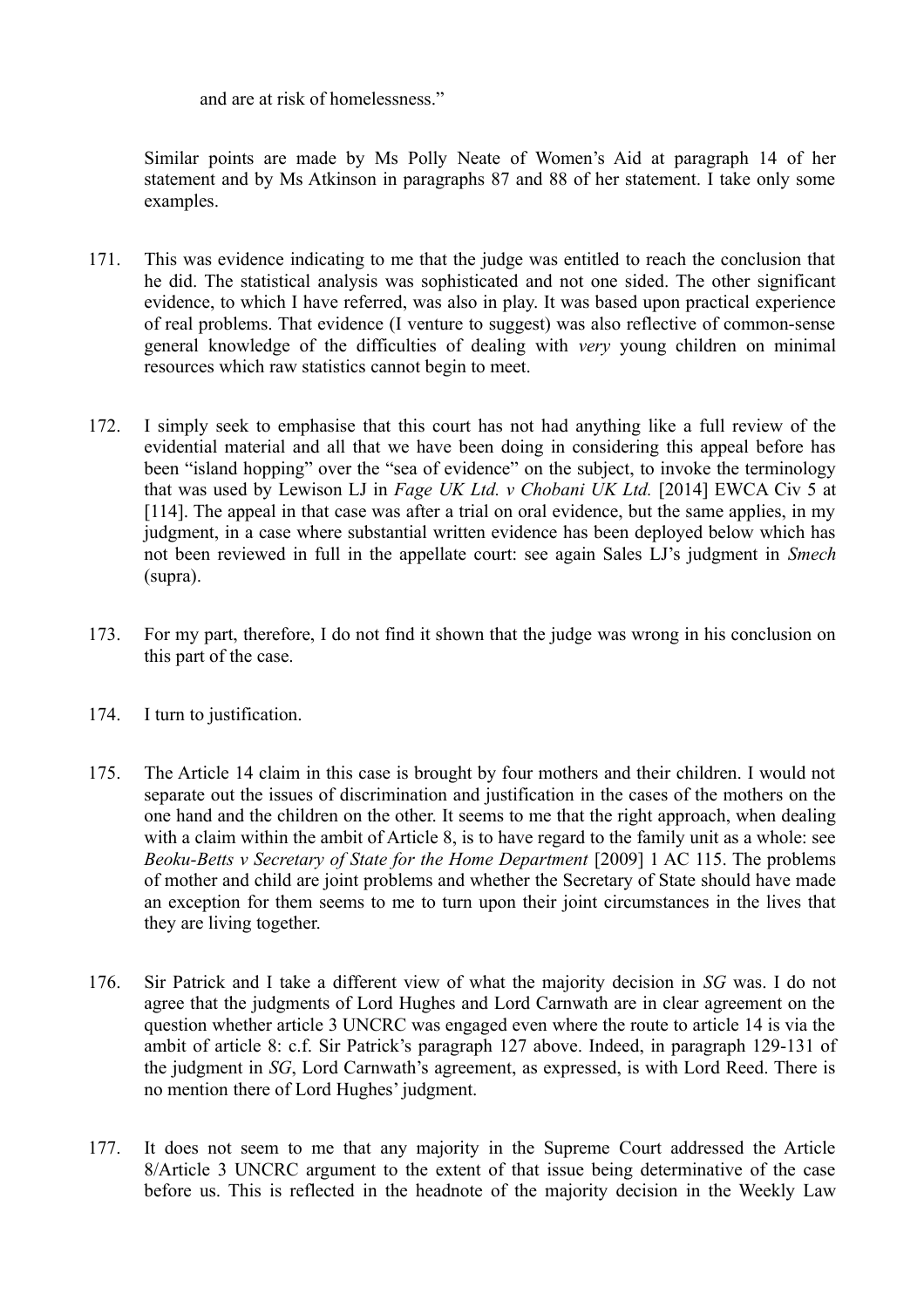Reports, which seems to me to be accurate in making no mention of Article 8. I believe that Lord Carnwath decided the case solely by reference to the interplay between Article 3 UNHRC and A1P1, having regard to the post-hearing submissions. It does not seem to me that his short comments at paragraph 99 really touch upon the decisive point in his judgment, namely the absence of "connection" between Article 3 and the discrimination alleged. It seems, therefore, that we do not have a Supreme Court ratio covering the present point. However, for the reasons mentioned, once one turns paragraphs 129 to 131 of the judgment of Lord Carnwath into enquiring into a "connection" between Article 3 UNCRC and Article 8, the answer seems to me to be different and the balance of Supreme Court opinion shifts to the judgments of Lady Hale and Lord Kerr.

- 178. If this is right, I would agree with Sir Patrick (paragraph 130) that the judge was entitled to find that there had been a failure to comply with Article 3. As he says, this does not conclusively show that the cap could not be justified. On the facts of this case, however, I find that the judge was not wrong to hold that this would invalidate the cap. Once this important feature has fallen out of the appellant's evaluation (as the judge found that it did – see e.g. the last two sentences of paragraph 16 of the judgment), it seems difficult to show that the failure to make an exception for this category of persons has been shown by the appellant to be justified. Without that exercise having been carried out properly, it seems to me that the policy would become one "manifestly without reasonable foundation" in the circumstances of this case. I would not be deflected in so finding by the possibility, envisaged by Sir Patrick, that the cohort truly affected by the breach might be wider than the narrow group identified in these proceedings. Others may have difficulties of a similar type to claimants within this category, but that does not mean that a failure to make separate provision for this smaller category was justified, given the significant extra difficulties that the judge found that they had.
- 179. I am, of course, reluctant to reach this conclusion in view of the extensive debates in Parliament on these questions and the rejection of the "Thornberry" amendment which related precisely to this group. I am instinctively disinclined to question a decision of social and economic policy made by government and endorsed by Parliament and I would not do so unless persuaded, as I am, that the majority view of the Supreme Court when applied to this different cohort of claimants points me in that direction, even though this is more a matter of inference from what I perceive to be the majority opinions in the *SG* case than by way of *ratio decidendi*.
- 180. I am, however, also conscious of the role of the courts as identified by Lady Hale in *SG* (at paragraphs 159-160) as follows:

"159. The benefit cap is, of course, quintessentially a matter of social and economic policy. In such matters, as Lord Hope of Craighead observed in *R v Director of Public Prosecutions*, *Ex p Kebilene* [2000] 2 AC 326, 381, it will be easier for the courts to recognise a discretionary "area of judgment within which the judiciary will defer, on democratic grounds, to the considered opinion of the elected body or person whose act or decision is said to be incompatible with the Convention". As Lord Reed JSC explains, the introduction of the cap was indeed extensively debated in Parliament and various amendments were proposed and resisted which would have mitigated the adverse effects with which we are here concerned. But the details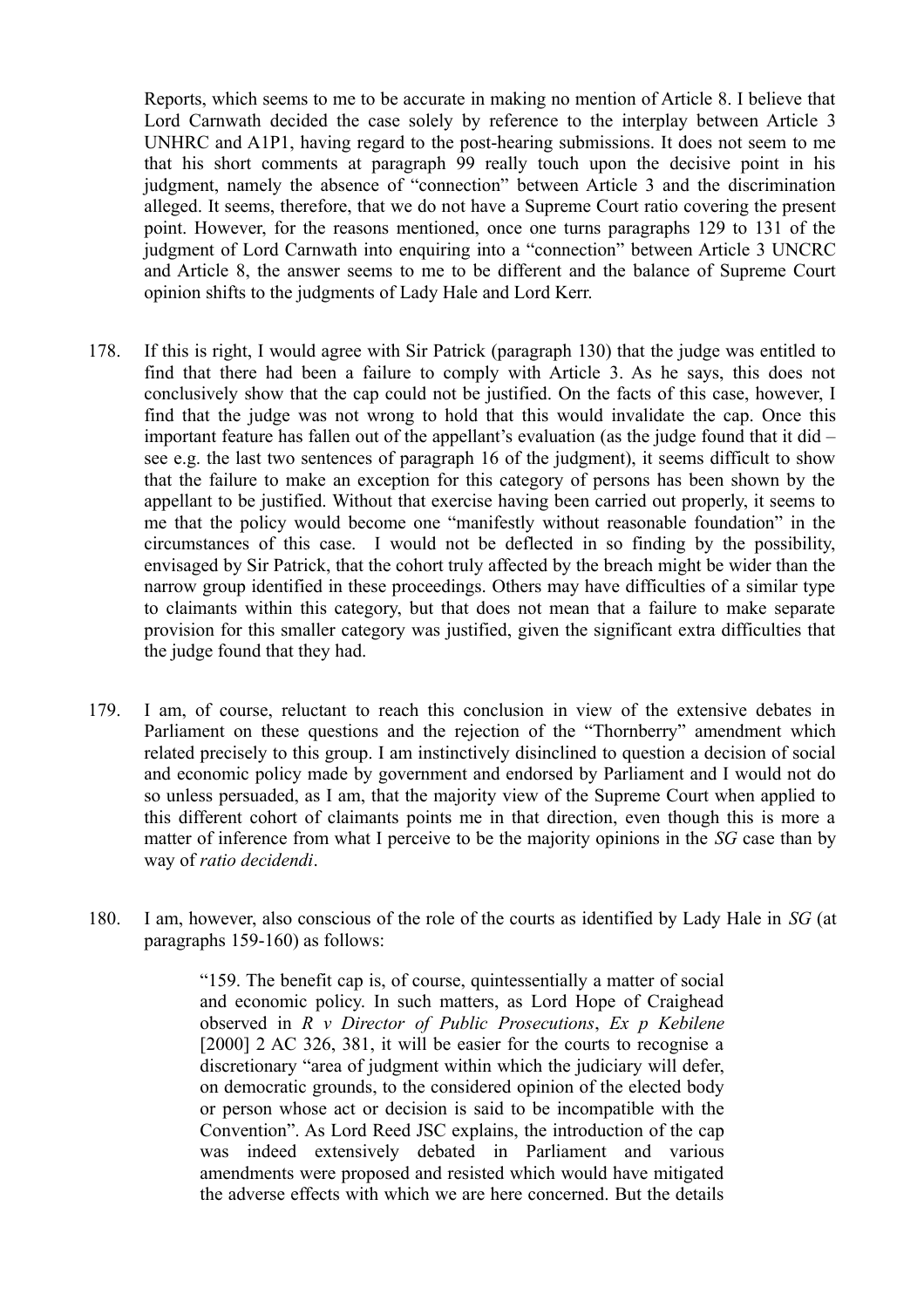of the scheme, including those adverse effects, were deliberately left to be worked out in Regulations. It is therefore the decisions of the Government in working out those details, rather than the decisions of Parliament in passing the legislation, with which we are concerned.

160. Furthermore, as Lord Hope went on to say in In re G (Adoption: Unmarried Couple) [2009] AC 173, para 48, protection against discrimination, even in an area of social and economic policy, falls within the constitutional responsibility of the courts:

"Cases about discrimination in an area of social policy, which is what this case is, will always be appropriate for judicial scrutiny. The constitutional responsibility in this area of our law resides with the courts. The more contentious the issue is, the greater the risk is that some people will be discriminated against in ways that engage their Convention rights. It is for the courts to see that this does not happen. It is with them that the ultimate safeguard against discrimination rests."

Therefore, even in the area of welfare benefits, where the court would normally defer to the considered decision of the legislature, if that decision results in unjustified discrimination, then it is the duty of the courts to say so. In many cases, the result will be to leave it to the legislature to decide how the matter is to be put right."

181. For these reasons, and not without hesitation, I would dismiss this appeal.

### **Sir Brian Leveson P:**

- 182. I have had the opportunity of reading in draft the judgment prepared by Sir Patrick Elias and I agree with its conclusions and reasoning. Notwithstanding the contrary view expressed by McCombe LJ (which I have also seen in draft), I was unsure that a further lengthy judgment reiterating the same points made by Sir Patrick but undeniably expressed in different language would further the ultimate resolution of the case. Analysing (and seeking to reconcile or explain) the differences of approach of different judges can, in some cases, help to elucidate the law but, in the context of this case, travelling over ground not dissimilar to that in *SG*, I fear that it will only serve potentially to confuse or, at least, add a further layer itself requiring yet more analysis.
- 183. In the light of the hurdle which must be mounted before interfering with the decision of the Secretary of State ('manifestly without reasonable foundation'), with respect to the view expressed by McCombe LJ, I agree with Sir Patrick that the evidence before the judge did not justify that conclusion. In my judgment, it was open to the Secretary of State to take the view that difficulties faced by lone parents with children under two were not such as sufficiently to distinguish that cohort from lone parents with older children, thereby warranting exemption in their case (but not lone parents with older children) from the rule. On the contrary, the aims of the policy (whether or not an observer might agree with it) justified treating them in the same way.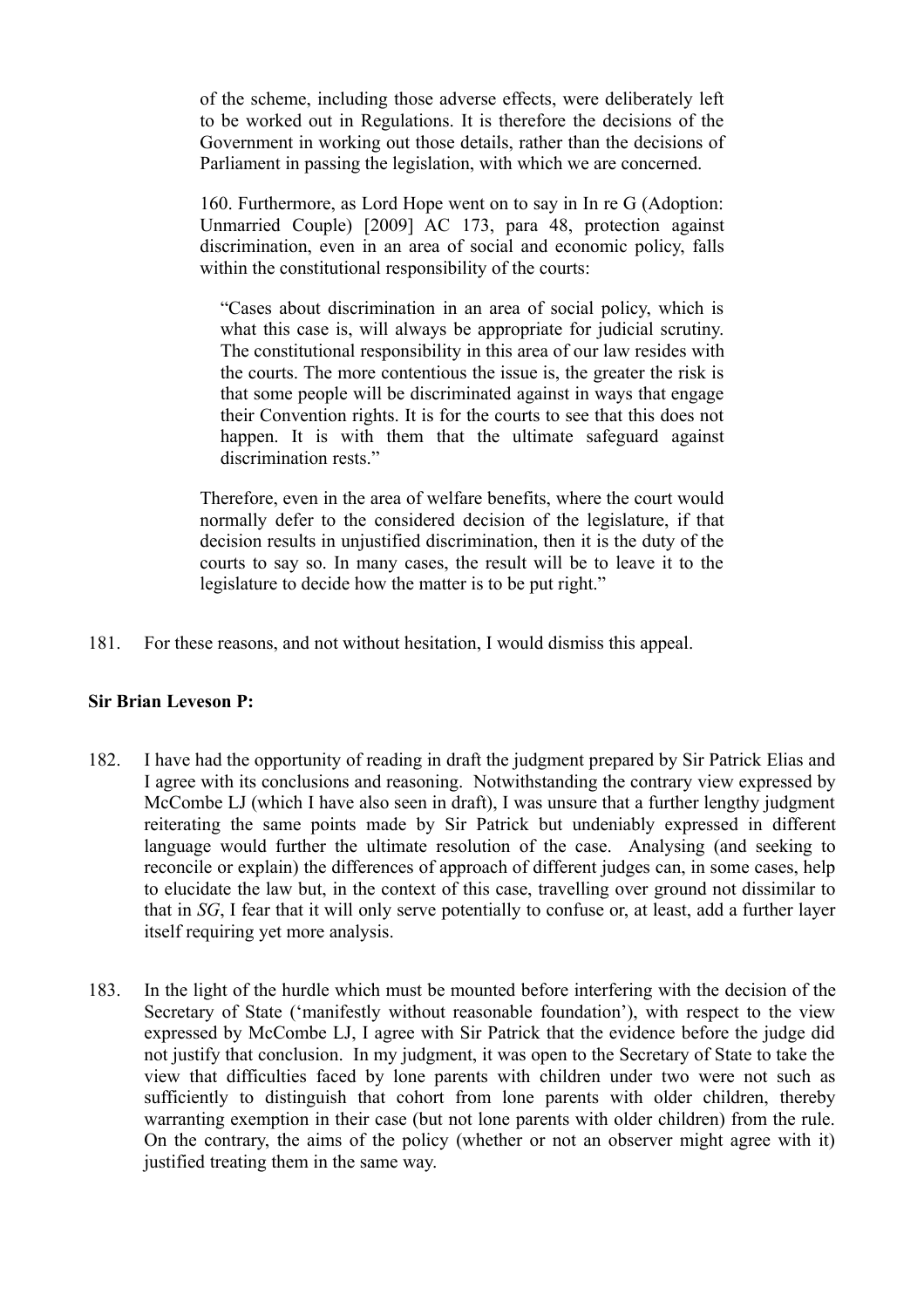184. The effect of article 3 of the UNCRC (consequent on the finding that the facts fell within the ambit of the rights of the children under article 8 of the ECHR) is more problematic, not least because of the difficulty navigating through the decision in *SG*. In the event, again for the reasons explained by Sir Patrick, I do not consider that article 3 is engaged in this case any more than it was held to have been engaged in *SG*.

*Appendix to the judgment of Sir Patrick Elias*

- The paragraphs (23-36) in the judgment of Collins J describing the circumstances of the four lone parent claimants.
- 23. DA was homeless living with her 4 year old son in a refuge in North London as a result of serious domestic violence from her husband which led to her having to leave her council flat. She is due to give birth in mid-June. When living in the refuge, she was not subjected to the cap since it does not apply to those victims of violence who have to live in a refuge. It was submitted that she was not able to be a claimant since she was not a lone parent with a child under two and was living in a refuge. That objection has not been seriously maintained since she will become subject to the cap when she gives birth on leaving the refuge. Furthermore, I was informed that she has now been given emergency accommodation for those who are homeless which costs £247 per week. She has investigated the possibility of private accommodation but has found, as is confirmed by her solicitor who has made a statement based on her experience of dealing with many clients who are homeless or suffering the effects of the benefit cap or the bedroom tax, that very few private landlords are prepared to accept tenants who depend on housing benefit particularly if they are capped. As must be obvious, when she gives birth she will not be able to work particularly as she wishes to breastfeed. Furthermore, the council has refused to allow her to join its housing list since she came from outside its area as she was fleeing violence and does not have the necessary four year residence in the borough. She has been informed that when capped she will have £217 per week available for rent. She has mental and physical problems as does her son. She is anxious to work when she can.
- 24. EA is a lone parent of three children aged 9, 8 and 18 months. Her youngest is also a claimant. She is a recovering drug user. She lives in Sussex in private rented accommodation. She was evicted from her previous accommodation in Brighton because her landlord wanted to sell the property and moved to cheaper accommodation having been unable to obtain assistance from the council. Having been subjected to the cap, there was a shortfall of £137.18 per week. She managed to obtain a DHP but was told by the council that she was expected to return to